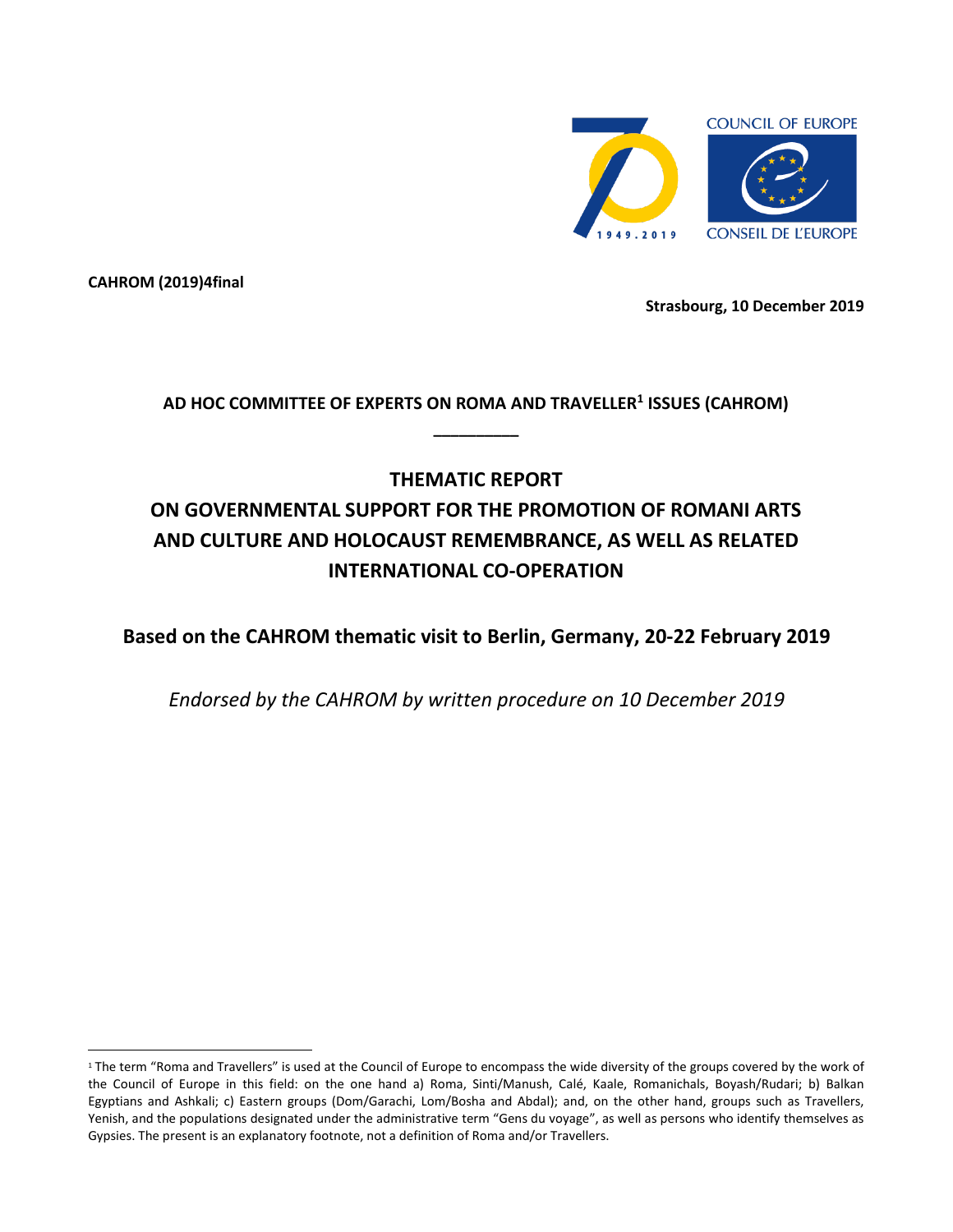# **TABLE OF CONTENTS**

| ۹<br>. .<br>۰.<br>×<br>-<br>-<br>M. |
|-------------------------------------|
|-------------------------------------|

| <b>1. INTRODUCTION</b> |                                                                               | 4  |  |
|------------------------|-------------------------------------------------------------------------------|----|--|
| 1.1                    | Background and context of the thematic report and visit                       |    |  |
| 1.2                    | Composition of the thematic group of experts                                  | 5  |  |
| 1.3                    | Expectations and motivations from the hosting and partner countries           | 6  |  |
| 1.4                    | Programme of the thematic visit and main issues addressed                     | 9  |  |
|                        | 2. EXAMPLES OF JOINT INTERNATIONAL COOPERATION AND INITIATIVES IN RELATION TO |    |  |
|                        | THE PROMOTION OF ROMANI ARTS AND CULTURE AND HOLOCAUST REMEMBRANCE            | 10 |  |
| 2.1                    | Teaching Roma Genocide through joint Council of Europe and                    | 10 |  |
|                        | OSCE/ODIHR website                                                            |    |  |
| 2.2                    | Council of Europe and European Roma and Travellers (ERTF) joint               | 10 |  |
|                        | commemoration events and activities on Roma Holocaust                         |    |  |
| 2.3                    | European Roma Institute for Arts and Culture (ERIAC) - a joint                | 11 |  |
|                        | Council of Europe and OSF initiative                                          |    |  |
| 2.4                    | INSCHOOL - a joint Council of Europe/European Union programme                 | 11 |  |
| 2.5                    | Memorandum of Understanding between the International Holocaust               | 11 |  |
|                        | Remembrance Alliance (IHRA) and the Council of Europe                         |    |  |
| 2.6                    | Joint cooperation between the Roma Education Fund (REF), the Council          | 12 |  |
|                        | of Europe, and the Georg Eckert Institute                                     |    |  |
|                        | 3. NATIONAL PRACTICES AND GOVERNMENTAL SUPPORT FOR THE PROMOTION OF           |    |  |
|                        | ROMANI ARTS AND CULTURE AND HOLOCAUST REMEMBRANCE                             | 12 |  |
| 3.1                    | Germany (hosting country)                                                     | 12 |  |
| 3.2                    | Austria (partner country)                                                     | 14 |  |
| 3.3                    | Belgium (partner country)                                                     | 16 |  |
| 3.4                    | Italy (partner country)                                                       | 19 |  |
| 3.5                    | Latvia (partner country)                                                      | 24 |  |
| 3.6                    | Republic of Moldova (partner country)                                         | 27 |  |
| 3.7                    | Slovak Republic (partner country)                                             | 30 |  |
| 3.8                    | Sweden (partner country)                                                      | 31 |  |
| 3.9                    | Switzerland (partner country)                                                 | 32 |  |
| 3.10                   | Ukraine (partner country)                                                     | 36 |  |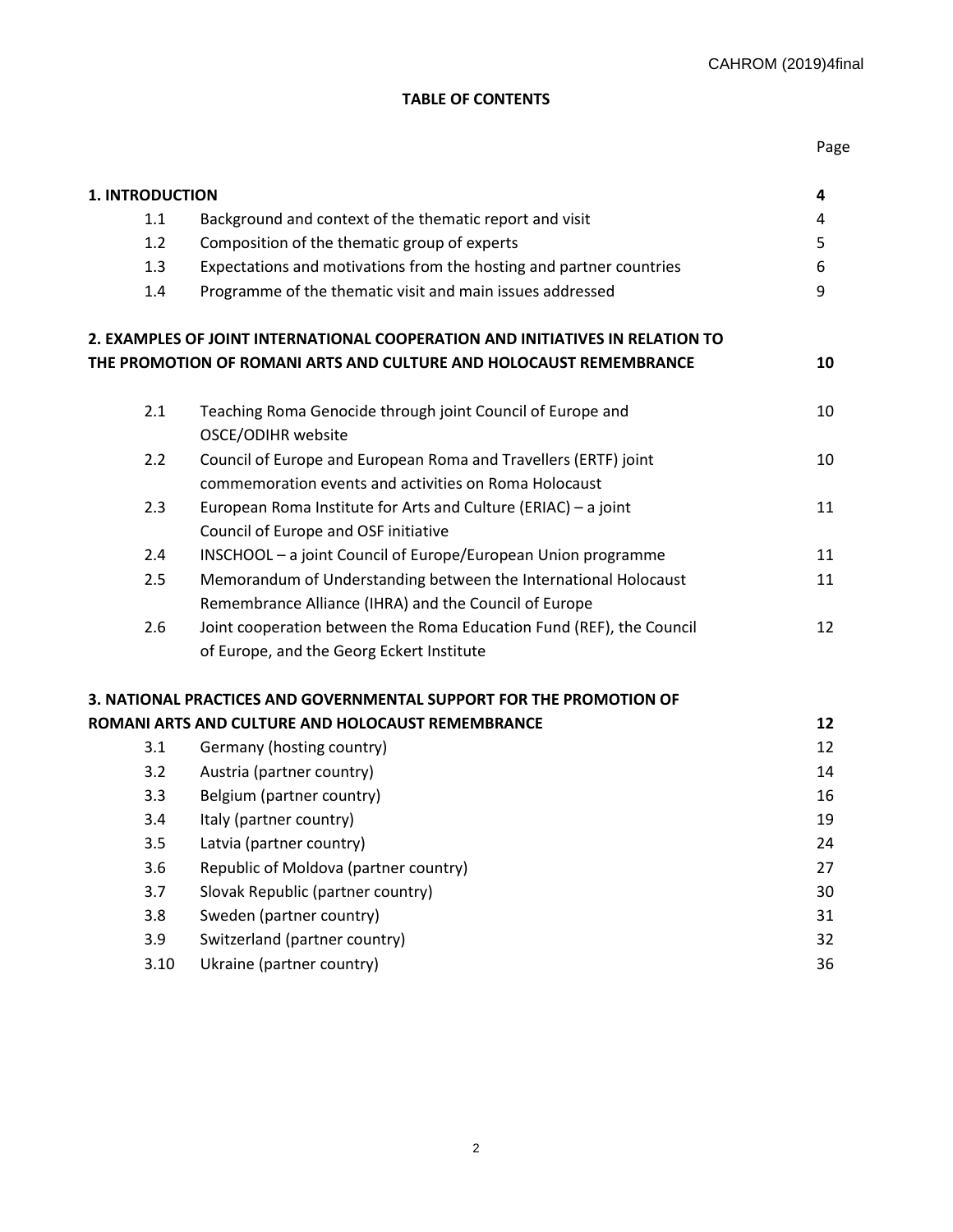| 4. CONCLUSIONS, LESSONS LEARNED, GOOD PRACTICES IDENTIFIED AND FOLLOW-UP |                                                                             |                                                             |    |  |
|--------------------------------------------------------------------------|-----------------------------------------------------------------------------|-------------------------------------------------------------|----|--|
| 4.1                                                                      | Conclusions regarding the organisation of the CAHROM thematic visit         |                                                             |    |  |
| 4.2                                                                      | General and country-specific conclusions and lessons learnt in relation to: |                                                             |    |  |
|                                                                          | 4.2.1 National practices for promoting Romani arts and culture and          |                                                             |    |  |
|                                                                          | Roma Holocaust remembrance                                                  |                                                             |    |  |
|                                                                          | 4.2.2 International practices for promoting Romani arts and culture         |                                                             |    |  |
|                                                                          | and Roma Holocaust remembrance                                              |                                                             |    |  |
| 4.3                                                                      | Good practices identified at national and international levels              | 42                                                          |    |  |
|                                                                          | 4.3.1                                                                       | In the Federal Republic of Germany, hosting country         | 42 |  |
|                                                                          | 4.3.2                                                                       | In partner countries                                        | 42 |  |
| 4.4                                                                      | Envisaged short-term and mid-term follow-up                                 |                                                             |    |  |
|                                                                          | 4.4.1                                                                       | At the level of CAHROM and the Council of Europe in general | 45 |  |
|                                                                          | 4.4.2                                                                       | At the level of ERIAC                                       | 45 |  |
|                                                                          | 4.4.3                                                                       | At the level of the hosting and partnering countries        | 45 |  |
| <b>APPENDICES:</b>                                                       |                                                                             |                                                             | 47 |  |
| Appendix 1:                                                              | Programme of the CAHROM thematic visit (Berlin, 20-22 February 2019)        |                                                             | 47 |  |
| Appendix 2:                                                              | <b>List of Participants</b>                                                 |                                                             |    |  |
| Appendix 3:                                                              | European and international standards and reference texts                    |                                                             |    |  |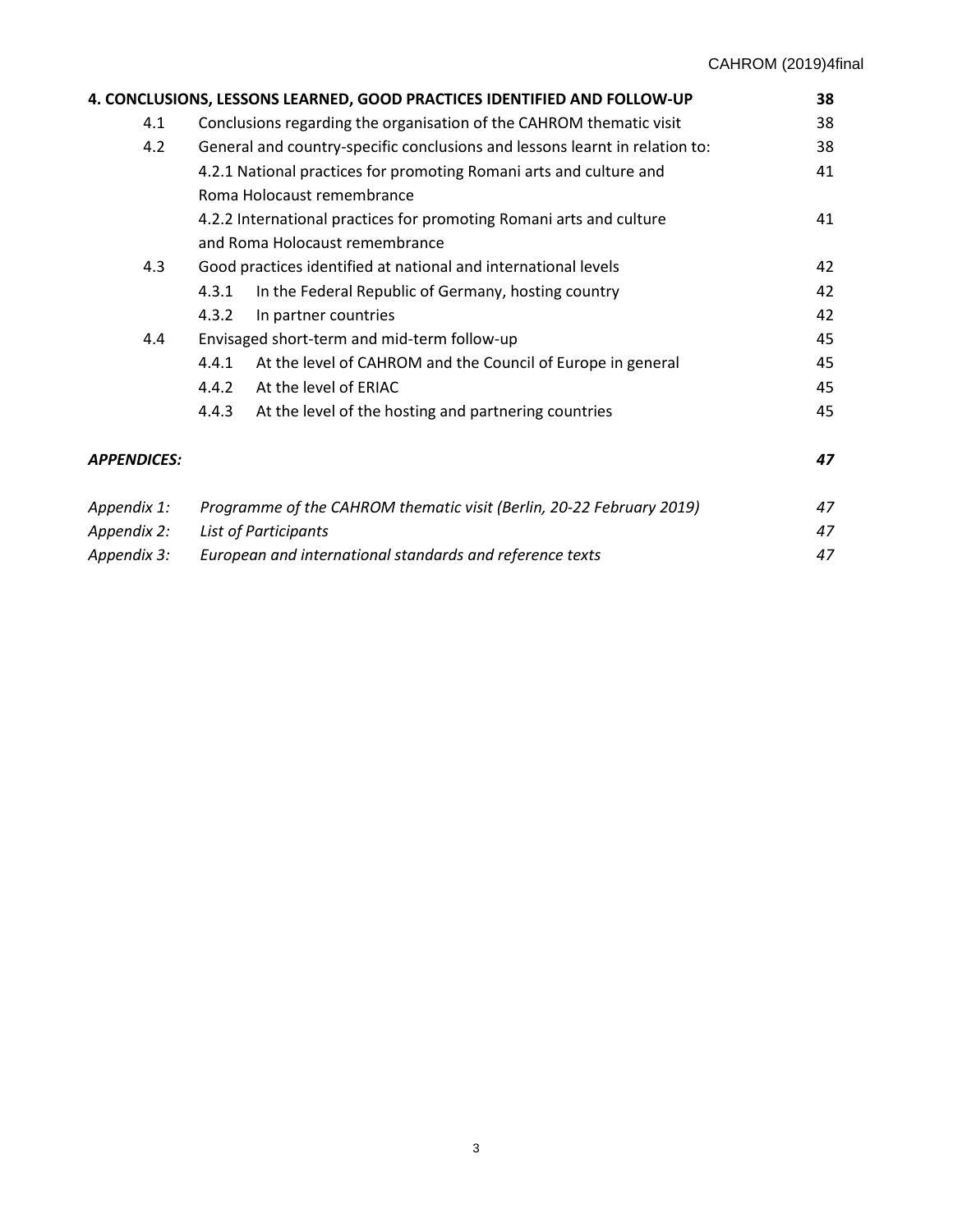## **1. INTRODUCTION**

 $\overline{\phantom{a}}$ 

#### **1.1 Background and context of the thematic report and visit**

During the 13<sup>th</sup> CAHROM plenary meeting held in Prague, Czech Republic, on 31 May-3 June 2017, the CAHROM member on behalf of Germany introduced recent developments concerning the recognition and fight against anti-Gypsyism, as well as the remembrance of the Roma Holocaust. The Ad Hoc Committee of Experts on Roma and Traveller Issues (CAHROM) also heard on the same occasion a presentation on the origins, mission and work of a German RomArchive initiative.

During the same Prague CAHROM plenary meeting, it was also announced that a joint Open Society Foundations and Council of Europe initiative, the European Roma Institutes for Arts and Culture (ERIAC), was officially registered as a charitable association, following a Court decision, on 28 May 2017 with its seat in Berlin. The launching event of this Berlin based cultural organisation took place at the Lichthof at the German Federal Foreign Office in Berlin on Thursday, 8 June 2017. ERIAC has a unique and single mandate as the first transnational, European-level organization for the recognition of Roma arts and culture. ERIAC exists to increase the self-esteem of Roma and to decrease negative prejudice of the majority population towards the Roma by means of arts, culture, history, and media. ERIAC acts as an international creative hub to support the exchange of creative ideas across borders, cultural domains and Romani identities. ERIAC aims to be the promoter of Romani contributions to European culture and talent, success and achievement, as well as to document the historical experiences of Romani people in Europe. ERIAC exists to be a communicator and public educator, to disseminate a positive image and knowledge about Romani people for dialogue and building mutual respect and understanding.

Germany had earlier only participated in one thematic meeting, as a partner country. The meeting in question was the CAHROM peer-to-peer thematic visit on the protection, preservation and teaching of languages spoken by Roma, Sinti, Kaale and Yenish held in Graz, Austria, 29-31 March, 2017<sup>2</sup>. At the 14<sup>th</sup> CAHROM plenary meeting held in Strasbourg on 24-27 October 2017, the German CAHROM member indicated Germany's intention to host their first thematic visit on Romani arts and culture and Roma Holocaust remembrance in 2018 or 2019.

During the 15<sup>th</sup> CAHROM plenary meeting held in Athens, Greece, on 22-25 May, 2018, the German CAHROM member confirmed that Germany will host a thematic visit in Berlin, addressing governmental support for the promotion of Romani arts and culture, and Holocaust remembrance, as well as related international cooperation, in early 2019 and that the visit would probably include a visit to the ERIAC premises. This proposed thematic visit attracted a lot of attention from CAHROM members, with no less than 12 countries represented in CAHROM expressing an interest to be a part of it: Austria, Belgium, Bulgaria, Italy, Latvia, the Republic of Moldova, Norway, the Slovak Republic, Sweden, Switzerland, Ukraine and the United Kingdom. Due to the exceptionally high number of interested countries, the CAHROM Bureau and Secretariat requested the partner countries apply to the thematic meeting through demonstrating their motivation in the written form.<sup>3</sup>

<sup>&</sup>lt;sup>2</sup> Consult the report of this CAHROM thematic visit on CAHROM website: [https://www.coe.int/en/web/roma-and-travellers/thematic](https://www.coe.int/en/web/roma-and-travellers/thematic-reports)[reports.](https://www.coe.int/en/web/roma-and-travellers/thematic-reports) 

<sup>&</sup>lt;sup>3</sup> In the meantime, CAHROM experts from Bulgaria, Norway and the United Kingdom decided to withdraw from the thematic visit. They may contribute to the thematic report. Since the CAHROM budget rules do not allow the Council of Europe to cover the travel and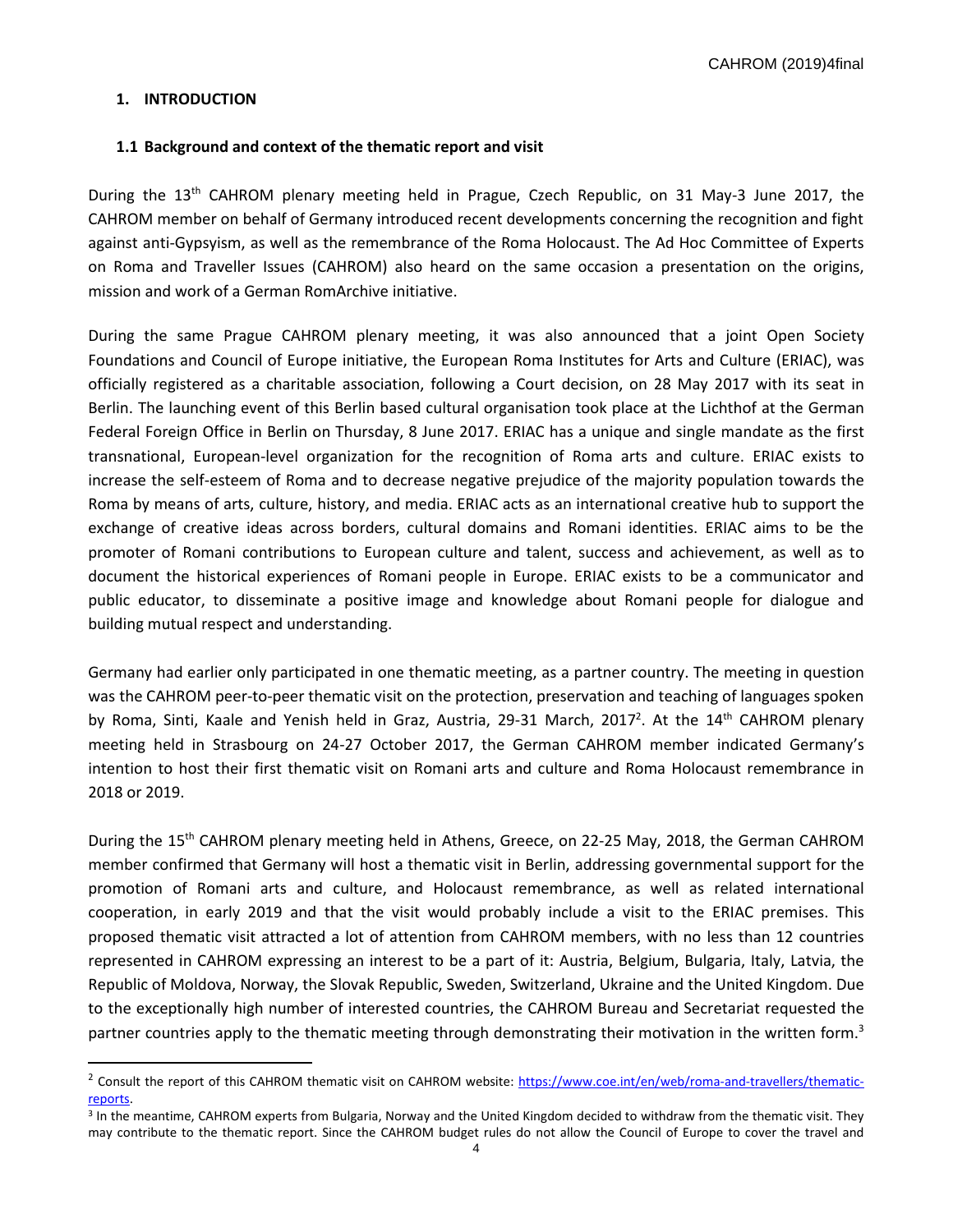Another criterion for the selection process was the number of thematic visits in which the countries concerned had taken part between the years 2012 and 2018<sup>4</sup>.

At its 15<sup>th</sup> meeting, the CAHROM also noted that the proposed Terms of Reference of CAHROM for 2018-2019 included, under "specific tasks", the drafting of a CM Recommendation on the inclusion of the teaching of Roma history, including Roma Holocaust, in textbooks and school curricula. The committee agreed to set up a working group that would be composed of five CAHROM members (from Armenia, Finland, Germany, the Slovak Republic and Switzerland) in addition to the CAHROM Chairperson (from Montenegro) and a consultant. Three meetings of this drafting group have already taken place and a final draft recommendation on the inclusion of Roma and/or Travellers' history in school curricula and textbooks might be approved by the CAHROM in its 18<sup>th</sup> plenary meeting in Strasbourg, France, on 28-31 October 2019.

A CAHROM thematic report on the teaching of Roma history and Holocaust, in textbooks and school curricula, was already approved by the Committee and published on its website following the CAHROM thematic visit held in Košice, Slovak Republic, 7-9 November, 2017, in which representatives from the Committee on the genocide of Roma of the International Holocaust Remembrance Alliance (IHRA) took part<sup>5</sup>.

During its 16th plenary meeting in Strasbourg on 16-19 October 2018, the Committee held an exchange of views with Dr Timea Junghaus (Executive Director of ERIAC), and with Ms Anna Mirga-Kruszelnicka (Deputy Director of ERIAC). They presented a promotional video and reports on ERIAC's past and future activities, highlighting the role of arts and culture in fighting anti-Gypsyism. The CAHROM congratulated ERIAC for the wide range of activities conducted in a relatively short period of time and welcomed the fact that ERIAC had planned a series of events in the Western Balkans, whilst suggesting the organisation could arrange similar events in the Nordic countries in the near future<sup>6</sup>. On that occasion, members of the CAHROM took note of ERIAC's Executive Director's appeal to receive member states' support for its actions and activities.

# **1.2 Composition of the thematic group of experts**

 $\overline{\phantom{a}}$ 

Experts from Austria, Belgium, Italy, Latvia, Republic of Moldova, Slovak Republic, Switzerland and Ukraine took part in the visit. The complete list of participants can be found in *Appendix 2*. Bulgaria, Norway, Sweden and the United Kingdom had initially expressed an interest to be part of this thematic group but withdrew their participation before the organisation of the thematic visit. Their expectations and experiences have been reflected in the present report as far as possible.

subsistence costs of more than 6 partner countries' experts, Austria, Sweden and Ukraine have proposed to join at their own costs. This was agreed by the CAHROM Bureau and the hosting country.

<sup>4</sup> The CAHROM Bureau is indeed required to give priority to countries having participated less, according to the guidelines for CAHROM thematic visits [document CAHROM (2013)26].

<sup>&</sup>lt;sup>5</sup> See this thematic report on CAHROM website: [https://www.coe.int/en/web/roma-and-travellers/thematic-reports.](https://www.coe.int/en/web/roma-and-travellers/thematic-reports)

<sup>6</sup> An ERIAC side event on the margin of the 7th International Roma Women's Conference (Espoo, Finland, 25-27 March 2019) under the Finnish presidency of the Committee of Ministers of the Council of Europe, is under consideration.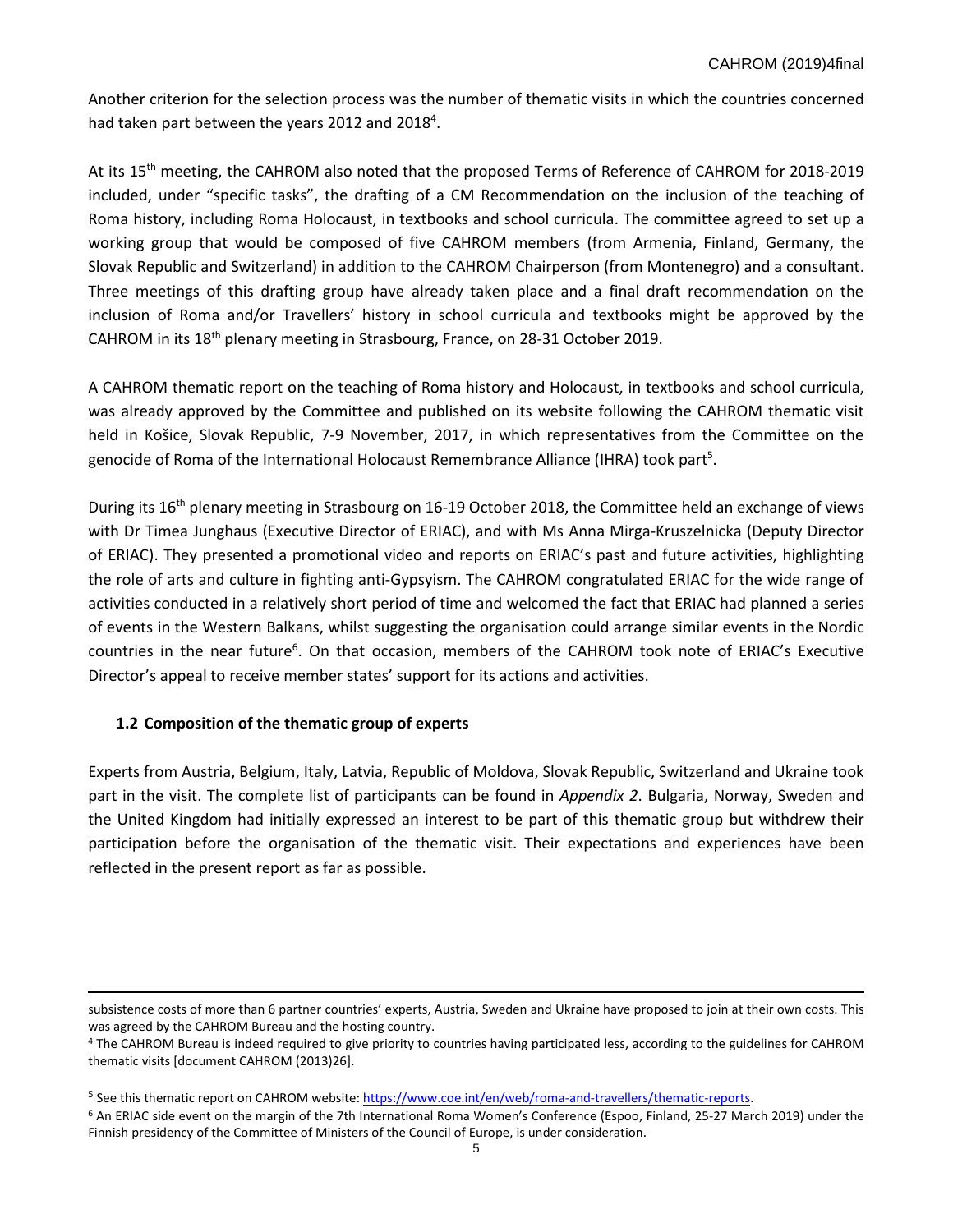## **1.3 Expectations and motivations from the hosting and partner countries**

**Germany**, the hosting country of this thematic visit, indicated in its official letter received on 27 December, 2018 that the protection of the rights of national minorities have been of great importance to the German government for many years and that the promotion of Romani arts, culture and Holocaust remembrance has been very successful; for example, through the work of the European Roma Institute for Arts and Culture (ERIAC) and the setup of a digital arts and culture archive called RomArchive.

The German hosting authorities indicated that they would like to devote this thematic visit to the sharing of experiences, challenges and best practices regarding the culture of remembrance and the promotion of Romani arts and culture. They wanted the thematic visit to have a strong as possible focus on international cooperation in relation to the abovementioned topics.

**Austria** reported that the Austrian National Contact Point for the EU was actively working and contributing to the promotion of Romani arts and culture and Holocaust remembrance. The year 2018 was an important year of remembrance for Austria. Indeed, in 1938 Germany annexed Austria which became a very important event for Austrian post-war consciousness. Therefore, the Austrian general public was made, and would further be made, aware of the Second World War, and in particular, the Holocaust. This thematic visit would provide a great opportunity to show the other member States what has been done on Holocaust remembrance over the last few years in Austria and, in particular, concerning the genocide of Roma and Sinti. Education is central in Austria's Holocaust remembrance policy. For example, the project "**[Roma Thanae](http://www.romane-thana.at/index.php)**"<sup>7</sup>, commissioned by the Austrian Federal Ministry of Education, Science and Research, includes in its curriculum Roma and Travellers prosecuted during the Holocaust. Most of the material offered is suitable for students in secondary education and can be used in subjects such as History and Social Studies/Political Education, German, Geography and Economics. In addition, Austria has been engaged in Holocaust remembrance on a broader level in several international bodies, such as the International Holocaust Remembrance Alliance (IHRA), the European Union, and the Council of Europe.

**Belgium**, and in particular, its French Community, has developed policies supporting the preservation of the memory of the genocide against Roma and Travellers. These policies have various objectives, including collecting, promoting, utilizing and preserving testimonials and organising visits to memorial sites and seminars for teachers. The Mediation Centre and other organisations work in this context in order to set up projects for the preservation and dissemination of the memory of persecutions and crimes against humanity including the genocide against Roma and Travellers.

**Italy** highlighted the efforts made in 2018-2019 by the National Office Against Racism (UNAR) in remembering the Porrajmos. The Italian Ministry of Education organised an International Seminar "*A policy response towards inclusive education: introducing Roma history teaching into national school curricula*" in Rome, 11-12 December, 2014. The topics discussed included teaching of Roma Holocaust.

**Latvia** referred to projects - entitled "Roma History remembrance project: Living Memory" (2017) and "Roma History remembrance-project: for the benefit of the victims of Nazism" (2016) implemented by the NGO "Roma

l

<sup>7</sup> [http://www.romane-thana.at/index.php.](http://www.romane-thana.at/index.php)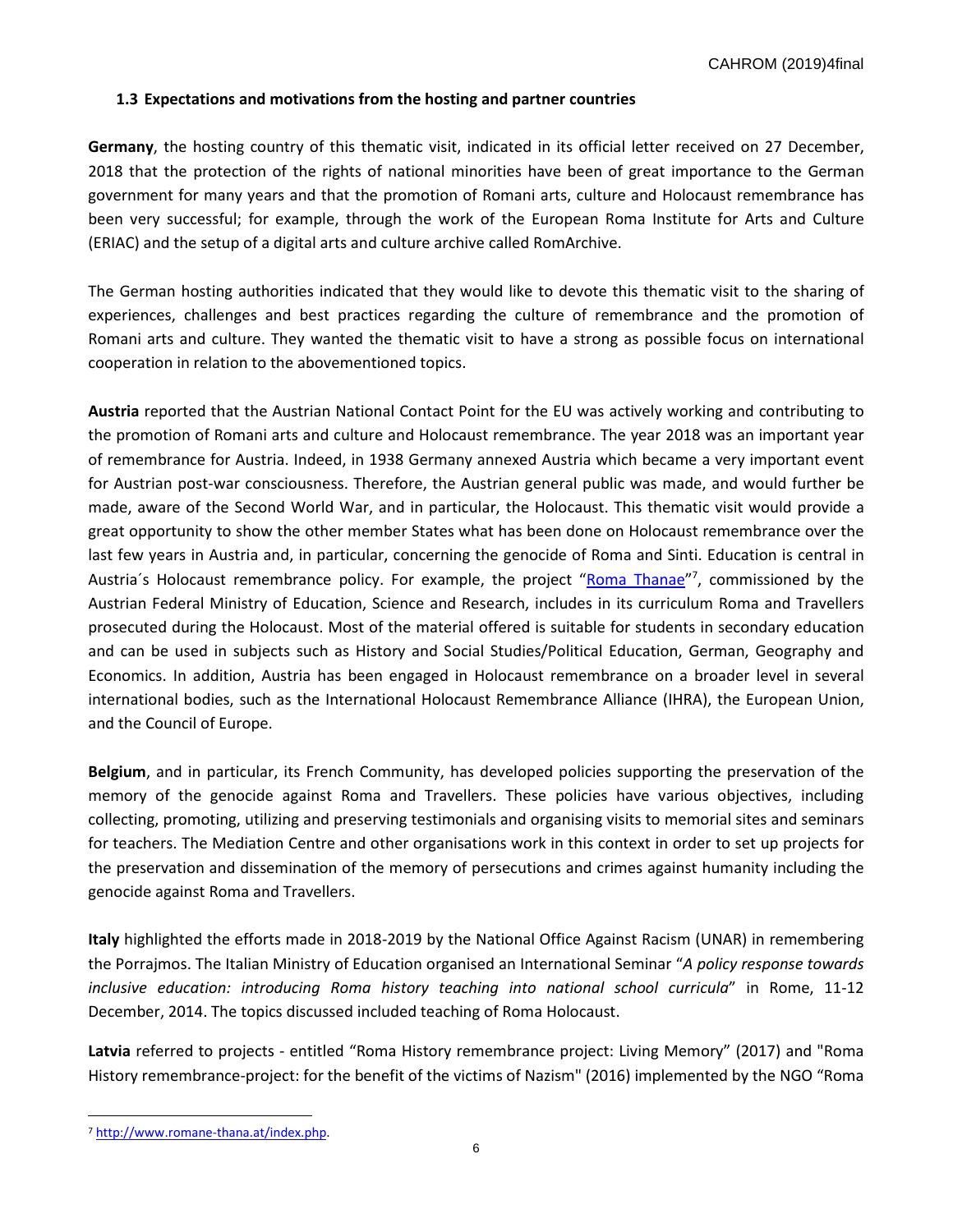Culture Centre" in co-operation with two other NGOs; "Europa Romade Foorum Eestis" (Estonian Roma NGO) and "Saare Roma" (Lithuanian Roma NGO) funded by the European Union Programme "Europe for Citizens". In the framework of these projects many activities have been organised. For instance, conference on the victims of the Roma Genocide during the Second World War (in Latvia), exhibitions and workshops on the Roma Holocaust for school teachers in Croatia, Estonia, Latvia, Lithuania and Poland as well as updating, digitalizing and archiving Roma victims' living stories' and providing compensations for the victims of the Roma genocide.

In addition, in 2017 the Ministry of Culture elaborated and published informative material on the Roma genocide in both Latvian and English. The Ministry of Culture, also in the framework of the Latvian Roma Platform project, organised educational lectures on Romani culture and history, and held an exhibition called "Roma Holocaust in Latvia (1941-1945)" in the municipalities of Jelgava, Tukums, and Ventspils. The aim of this exhibition was to raise awareness among the representatives of municipalities, teachers, social workers, as well as representatives of local NGOs and Roma.

Since 2015, the government supports the Museum of Roma Art and History in Riga as well as the organization of the International Romani Culture Festival "Roma World" organised annually by the NGO "Roma Culture Centre".

**The Republic of Moldova** has recently joined the International Holocaust Remembrance Alliance (IHRA) as an observer country and adopted the 2017-2019 Action Plan on implementing the Moldovan Parliamentary Declaration for accepting the final report of the International Commission for the Study of Holocaust, presided by Elie Wiesel. The topic of "Roma Holocaust" is currently included in several Moldovan school textbooks. In 2018, the Ministry of Education issued a special chapter for the school curricula to be included in the school year of 2019 with reference of grade 1-4 (referring to 6-9 years old children). The teaching materials will be published in ethnic minorities' languages under the module "The history, culture and traditions of ethnic minorities". In 2017, the "Holocaust Centre for Culture and Memory" was inaugurated.

**Norway** has carried out several projects and initiatives. In February 2015, The Norwegian Center for Holocaust and Minority Studies published the report "*Å bli dem kvit*" ("Getting rid of them") following a research project examining the history of Norwegian Roma and the Holocaust. On 8 April 2015, the International Roma Day, Prime Minister Erna Solberg apologised to Norwegian Roma for past injustices and promised a collective redress scheme. In dialogue with Roma, it was decided to create a Roma Culture and Resource Center. The Center opened in 2018 and holds cultural activities, a mediator service, an after-school club for children and youth and a TV-station.

**The Slovak Republic** indicated that its Government is committed to protecting national minorities and creating conditions for their development in the area of preservation and development of their identity, language, culture and traditions. It hosted a CAHROM thematic visit on the teaching of Roma history, including Roma Holocaust, in textbooks and school curricula. The meeting was held in Košice, on 7-9 November 2017 and supported several initiatives: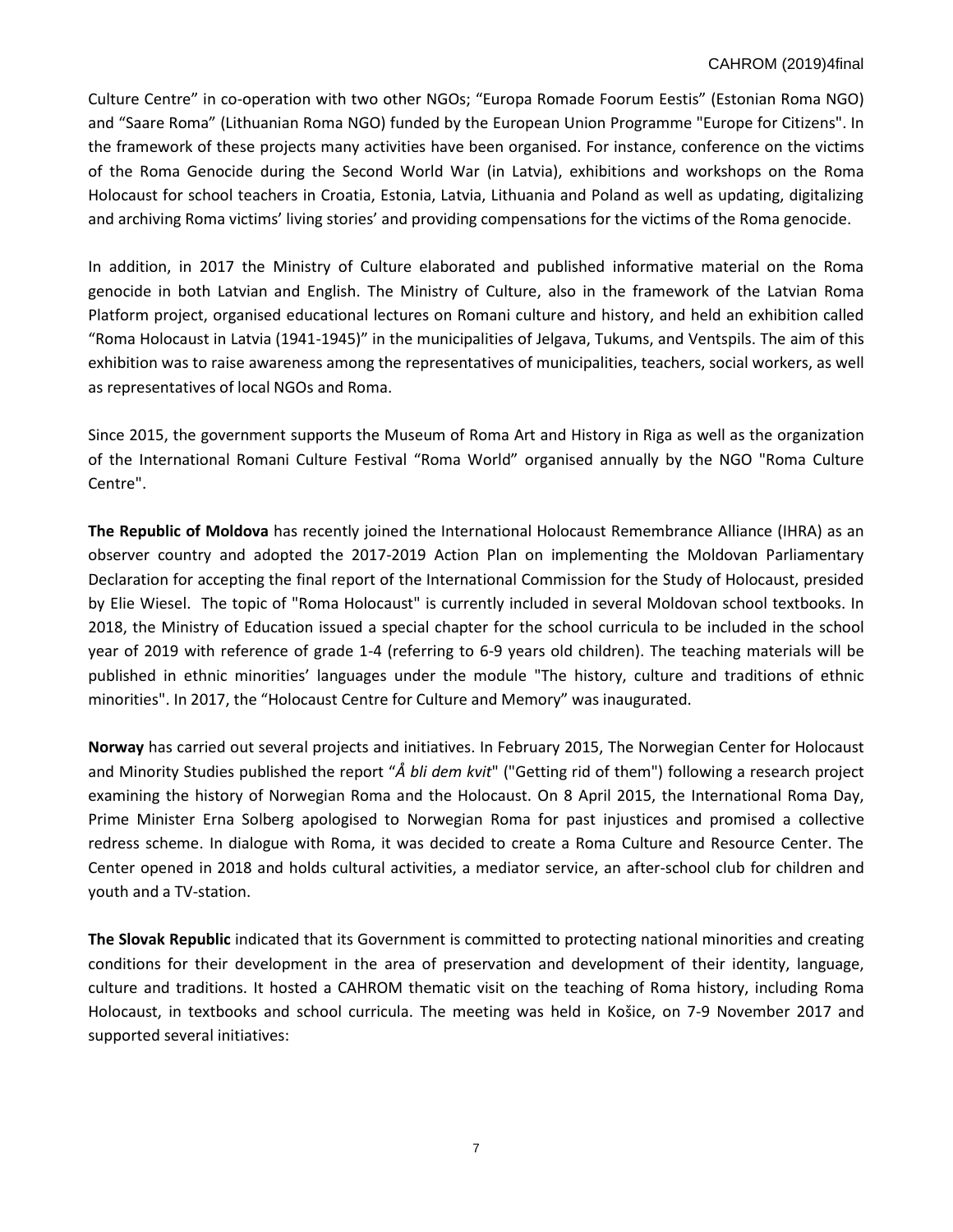**The Romathan Theatre** was established by the Ministry of Culture of the Slovak Republic in May 1992 in Košice. It is envisaging to present performances on the Roma Holocaust and contemporary anti-Roma threats in both Romani and English, for both national and international audiences.

**The Museum of Roma Culture** is a specialised part of the Slovak National Museum Martin. In 2013, the collections of the museum consisted of 396 exhibits. An important role in terms of support for Roma culture and language is played mainly by the year-long standing exhibition *"Romano drom" / "Road of the Roma."*

**The National Documentation and Information Centre for Romani Culture** hosted by **The National Science Library** in Prešov during the period of 2011-2014. The mission was to map, identify and document living expressions and heritage of the Romani culture and to create of new digital cultural objects (eborndigitalobjects) in the following areas: literature and oral history, musical heritage and crafts. The centre's aim is to document various expressions understood as part of Romani culture and Roma cultural heritage in Slovakia, in order to strengthen the identity of members of the Roma ethnic minority, and to look at this minority not only among members of the majority but also in themselves.

**Several large-scale Roma festivals are being arranged in Slovakia.** Here is a listing of only the biggest ones: Roma people (by Cultural Association of the Roma of Slovakia), Gypsy Fire (by Lavuta Civic Association), International Gypsy Fest (by Roma Production Association), Festival of Roma Culture Balval fest (by Cultural and Educational Citizens Association of Lahůd Drom), The Ternipen Roma Festival (by Roma Ternipen Center), Romano Hangoro (by Cespom Civic Association); European Roma Blacksmith Symposium in Dunajská Lužná, Colored World / Coloriskeri luma (by Romano kher / Roma House which has also arranged in cooperation with the National Educational Center a literary-art competition for primary school pupils, children from children's homes and community centres), and last but not least*,* CINEAMA – a nationwide contest of amateur films proclaimed by the National Educational Centre, in which the young Roma authors from Rimavská Sobota presented themselves.

**Sweden** indicated that it had worked a lot on the promotion of Romani arts and culture and Holocaust remembrance as integrated parts of its National Strategy for Roma Inclusion. The publication of the White Paper on abuses and rights violations of Roma during the 1900s<sup>8</sup>, the mission of the Swedish Commission against anti-Gypsyism<sup>9</sup>, as well as the current work of the Swedish government to study how a national centre for Roma issues could be established as a governmental body, are all practices that Sweden would have liked to share during the thematic visit. At the same time Sweden was interested to learn about how other countries had dealt with these issues, particularly in relation to their domestic inquiries on how the above-mentioned national centre for Roma issues could be established. The government was also planning to host an international conference to commemorate the 20-year anniversary of the Stockholm International Forum on the Holocaust that was held in the year 2000. The thematic visit was also of interest to Sweden because they wanted to collect useful information for the planning process of the Holocaust Forum.

**Switzerland** indicated that it has been very involved in issues relating to the memory of the Holocaust, particularly through the Federal Department of Foreign Affairs, which chaired the IHRA in respect of

 $\overline{a}$ 

<sup>8</sup>[https://www.government.se/information-material/2014/03/white-paper-on-abuses-and-rights-violations-of-roma-during-the-1900s/.](https://www.government.se/information-material/2014/03/white-paper-on-abuses-and-rights-violations-of-roma-during-the-1900s/) <sup>9</sup> [http://www.minoritet.se/user/motantiziganism/english/index.html.](http://www.minoritet.se/user/motantiziganism/english/index.html)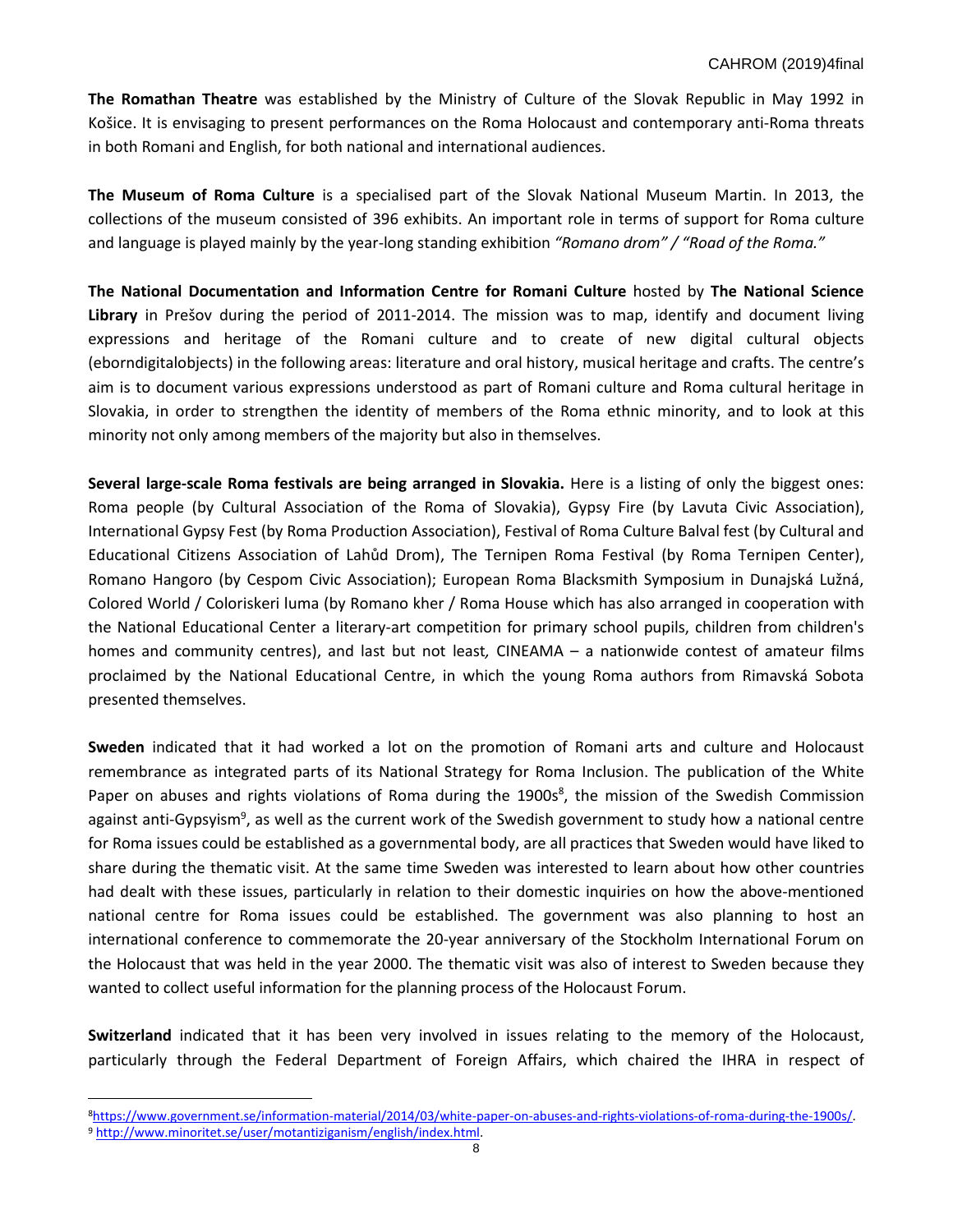Switzerland in 2018. Furthermore, the theme of promoting of Romani arts and culture is very current in Switzerland as an Action Plan has been developed *inter alia* for promoting Yenish, Sinti and Roma cultures and discussing measures related to the teaching of Sinti and Roma cultures, including the persecutions that both of these groups suffered.

**Ukraine** is one of the few countries, along with Croatia, Hungary, Poland and the Slovak Republic whose parliament officially recognised the genocide of Roma during the Second World War and officially commemorates 2 August as Roma and Sinti Genocide Remembrance Day.

In the past several years, the Ukrainian Government has implemented several project-based activities on the Holocaust. In May 2013, the Ukrainian Centre for Studying Holocaust History, within the framework of the fourteenth I.B. Medvinski annual call for research papers and creative work, held a meeting dedicated to the tragic destiny of Roma in the occupied territory of Ukraine during the Second World War. In addition, beginning in 2013, the Centre for Studying Holocaust History, with the support of the German fund Remembrance, Responsibility and the Future, extended its work on the three-year research and education project *Genocide of Roma (Gypsies). During the Time of Occupation of Ukraine (1941-1944): Exploration, Teaching, Commemoration*. The objectives of the project are to promote research, introduce documentary sources and establish oral histories on the destinies of Roma in the occupied territory of Ukraine in the Second World War and to stimulate research on the Roma and Sinti genocide by historians. The Ministry of Culture of Ukraine has also a long experience in promoting Romani arts and culture.

**The United Kingdom<sup>10</sup>** will build a new Holocaust Memorial that will remember victims of Nazi persecution, including Roma and Sinti victims.

The Wiener Library for the Study of Holocaust and Genocide is the biggest library on the Holocaust and has an important collection of resources on the Roma Genocide. In addition, the Wiener Library is currently hosting an exhibition entitled Forgotten Victims: The Nazi Genocide of the Roma and Sinti. Finally, the exhibition reflects on the situation in Britain and Europe today and why Roma and Sinti have often been the 'forgotten victims' of genocide.

Many schools take the opportunity on Holocaust Memorial Day to include learning about the genocide of the Roma. Resources, including life stories of Roma and Sinti individuals, are available from the Holocaust Memorial Day Trust.

In addition to this, the UK Government published the Integrated Communities Strategy Green Paper, signalling its strong commitment to building a society that works for everyone, especially integrating the most vulnerable.

## **1.4 Programme of the thematic visit**

l

The programme (*Appendix 1*) included meetings and discussions with several relevant ministries and state agencies, such as the Commissioner for Matters related to ethnic German resettlers and national minorities,

<sup>&</sup>lt;sup>10</sup> On a voluntary and exceptional basis, the United Kingdom delegation contributed to the thematic report although it did not participate as a partner country in the related thematic visit.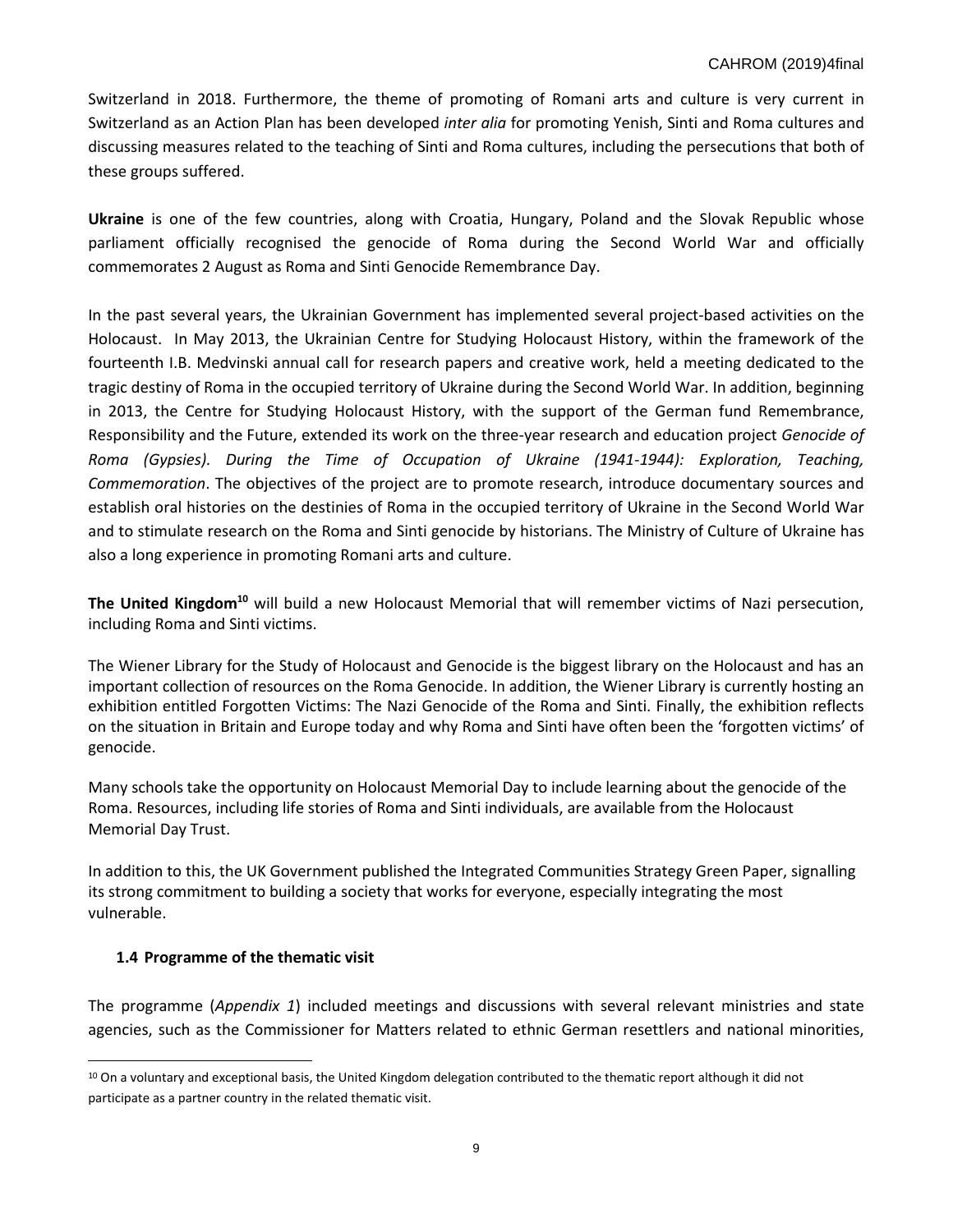the Federal Commissioner for Culture and Media, the Central Council of German Sinti and Roma, the European Roma Institute for Art and Culture (ERIAC), the Stiftung Denkmal and other civil society actors.

# **2. EXAMPLES OF JOINT INTERNATIONAL COOPERATION AND INITIATIVES IN RELATION TO THE PROMOTION OF ROMANI ARTS AND CULTURE AND HOLOCAUST REMEMBRANCE**

# **2.1 [Teaching Roma Genocide through joint Council of Europe \(CoE\) and Organisation for Security and](http://roma-genocide.org/en/about)  [Cooperation \(OSCE-ODIHR\)](http://roma-genocide.org/en/about) website**<sup>11</sup>

Remembrance, particularly remembrance of the events which occurred during the Second World War, remains a sensitive and painful issue for Roma. Remembrance and teaching of Roma history will reduce anti-Gypsyism and increase understanding and tolerance among people. Work covered by the Council of Europe (CoE) an[d](http://www.osce.org/odihr/roma) [OSCE/ODIHR](http://www.osce.org/odihr/roma) includes the production of teaching materials on Roma history and culture, the organisation of events and working meetings on the Roma genocide, and the setting-up of the website devoted to Roma Remembrance.

[This joint CoE/OSCE-ODIHR website](http://roma-genocide.org/en/about)'s sole function is to provide instruction on the Roma genocide. It contains teaching materials devoted to the Roma and Sinti victims of the Second World War and comprises a database on the Roma genocide, with a virtual library of the best-known and most useful publications, and an interactive map on which countries can indicate the distinctive features of their Holocaust history at national level. The website also provides information on curricula, available teaching materials, school textbooks, places of remembrance, and innovative practices introduced by ministries, civil society, international organisations, museums and schools. The website has been created in reference to three key documents, namely [Council of](https://wcd.coe.int/ViewDoc.jsp?id=234237&Site=CM&BackColorInternet=C3C3C3&BackColorIntranet=EDB021&BackColorLogged=F5D383) Europe's [Recommendation \(2001\)15](https://wcd.coe.int/ViewDoc.jsp?id=234237&Site=CM&BackColorInternet=C3C3C3&BackColorIntranet=EDB021&BackColorLogged=F5D383) on "history teaching in twenty-first century Europe", [OSCE Decision No.](http://www.osce.org/odihr/17554)  [3/03 : ACTION PLAN](http://www.osce.org/odihr/17554) on improving the situation of Roma and Sinti within OSCE area, chapter V. Improving access to education (2003) and Counc[il of Europe's Recommendation \(2009\)4](https://wcd.coe.int/ViewDoc.jsp?id=1462637) on the education of Roma and Travellers.

# **2.2 Council of Europe and ERTF [Joint Commemoration Events on Roma Holocaust](https://www.coe.int/en/web/holocaust)**<sup>12</sup>

The European Roma and Travellers Forum (ERTF) organised in co-operation with the Council of Europe the International Conference "*The Forgotten Voices*" in the Romanian Parliament, Bucharest, 7 April, 2016. The Conference conclusions and recommendations were published and served as a basis for further reflection on the teaching and remembrance of the Roma Holocaust. Every 2 August, the Council of Europe together with the ERTF commemorate the Roma and Sinti victims of the Holocaust. ERTF has also been active in developing the 2008 Council of Europe Curriculum Framework for Romani.

 $\overline{a}$ 

<sup>11</sup> <http://roma-genocide.org/en/about>

<sup>12</sup> <https://www.coe.int/en/web/holocaust>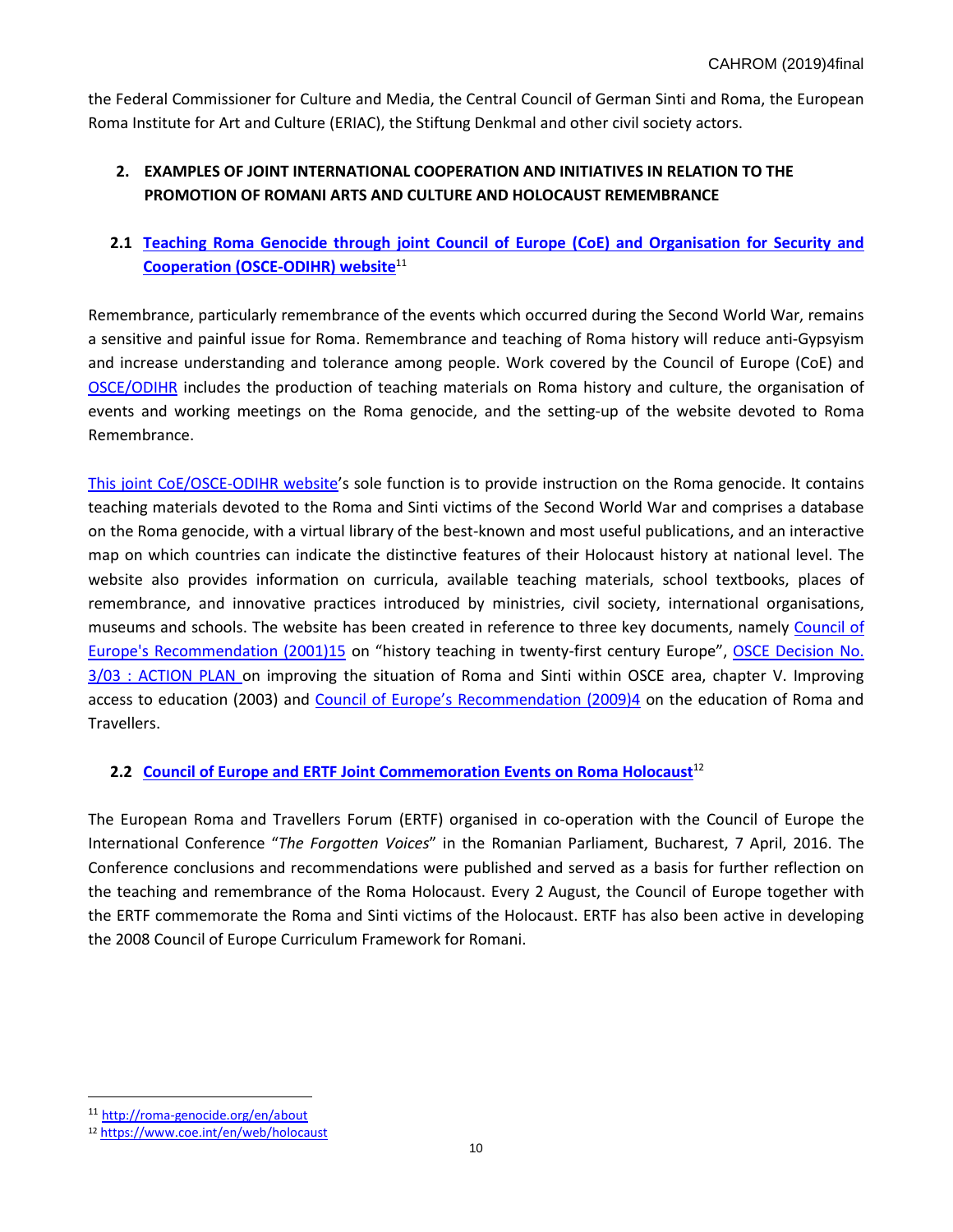# **2.3 [European Roma Institute for Arts and](https://eriac.org/about-eriac/) Culture (ERIAC) 13**

The European Roma Institute for Arts and Culture (ERIAC) is a joint initiative of the Council of Europe, the Open Society Foundations, and the Roma Leaders' initiative "Alliance for the European Roma Institute".

ERIAC functions as an international hub which strives to promote the activities of Roma organizations, intellectuals and artists, to form multilateral initiatives and regional alliances, and to connect them with the policymakers and leaders of the different national and European levels. ERIAC front office in Berlin accommodates a contemporary art gallery and an educational programme which is open to the public and welcomes individual visitors and groups. It has a unique mandate as the first transnational, European-level organisation for the recognition of Romani arts and culture and endeavours to increase the self-esteem of Roma and to decrease negative prejudice of the majority population towards the Roma by means of arts, culture, history, and media.

## **2.4 [INSCHOOL PROJECT:](https://pjp-eu.coe.int/en/web/inclusive-education-for-roma-children)** <sup>14</sup> **Joint European Union and Council of Europe Cooperation**

The European Union and Council of Europe have implemented a joint project on "Inclusive schools: making a difference for Roma children" targeting schools where Roma children learn in the Czech Republic, Hungary, Romania, the Slovak Republic and the United Kingdom. Instead of focusing on the child as *the problem*, INSCHOOL puts at the heart of its action the education system and its capacity to respond to the needs of Roma children, to celebrate differences and support their learning experience.

As part of its awareness-raising efforts, INSCHOOL published a cartoon ["A Close Call"](https://rm.coe.int/a-close-call-ambassadors-for-inclusive-schools/16808b4ead)15. It is a story of a little boy whose life could have been very different today, if he had not been accepted in an inclusive school. It is a story of exclusion, hope and lives changed by teachers' dedication to developing each and every child's true potential.

# **2.5 Memorandum of Understanding between the International Holocaust Remembrance Alliance (IHRA) and The Council of Europe**

The IHRA and the Council of Europe have signed a [Memorandum of Understanding.](https://www.holocaustremembrance.com/sites/default/files/memorandum_of_understanding.pdf)<sup>16</sup> The purpose of the Memorandum is to enhance their cooperation on combating antisemitism, xenophobia, hate crimes and other forms of extremism. This cooperation aims to raise awareness of the importance of Holocaust education and remembrance in the member States, including coordination of measures to open national archives, encouraging governments to strengthen Holocaust education in their societies and sharing best practices.

<sup>13</sup> <https://eriac.org/about-eriac/>

<sup>14</sup> <https://pjp-eu.coe.int/en/web/inclusive-education-for-roma-children>

<sup>15</sup> <https://rm.coe.int/a-close-call-ambassadors-for-inclusive-schools/16808b4ead>

<sup>&</sup>lt;sup>16</sup> [https://www.holocaustremembrance.com/sites/default/files/memorandum\\_of\\_understanding.pdf](https://www.holocaustremembrance.com/sites/default/files/memorandum_of_understanding.pdf)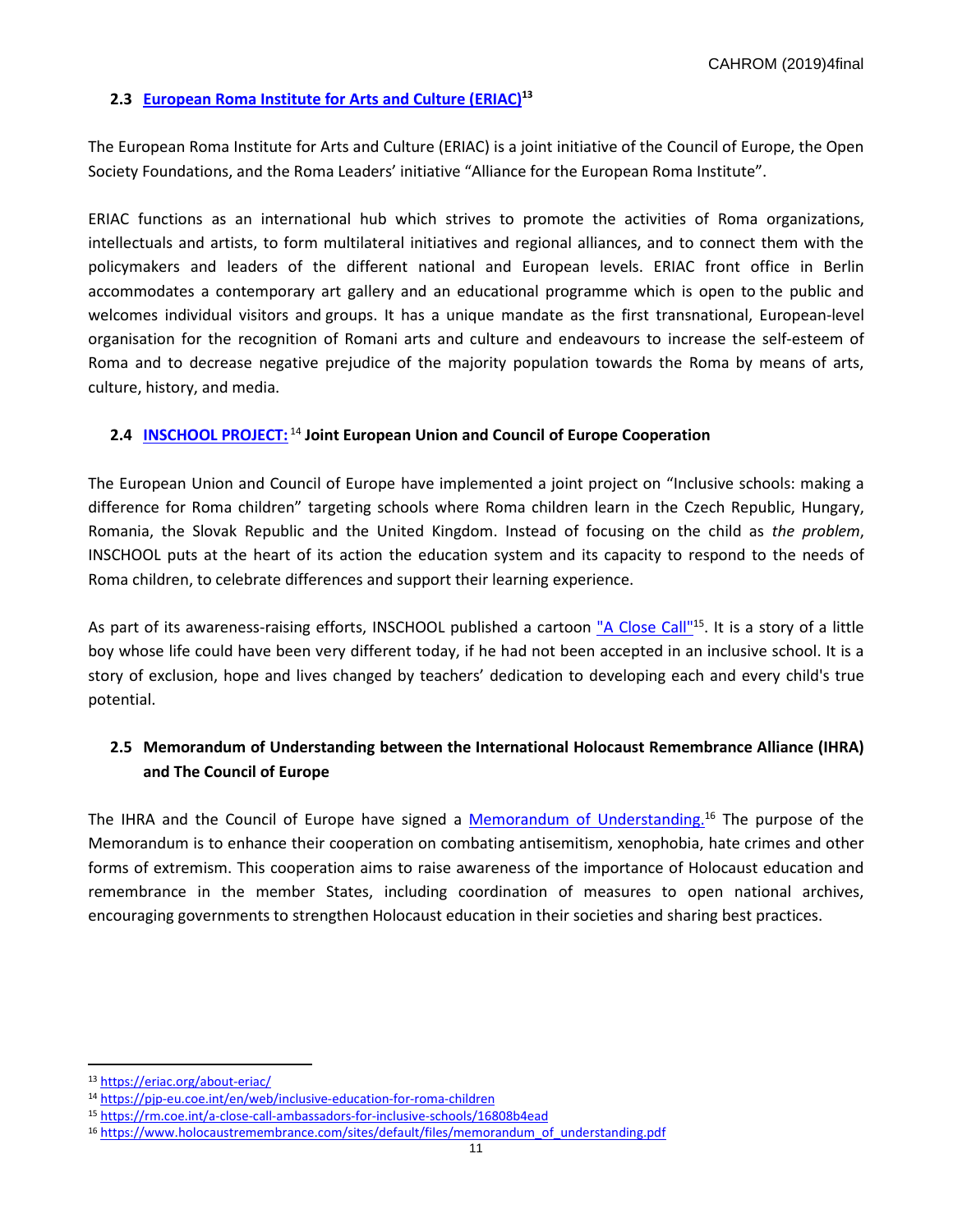# **2.6 Joint Cooperation between the Council of Europe, the Georg Eckert Institute (GEI) and the Roma Education Fund (REF)**

The Roma Education Fund<sup>17</sup>, the Georg Eckert Institute and the Council of Europe research, "The Representation of Roma in European Textbooks" <sup>18</sup> was a joint project conducted between 1 October, 2016, to 31 December, 2018, to analyse the representation of Roma in the school textbooks used in European countries.

In the first phase, country reports provided information on the presence of references to Roma in national secondary curricula. In the second phase, an analysis of the curricular excerpts provided an evaluation on how Roma are referred to<sup>19</sup>. The final results were used to draft a complete study on the portrayal of Roma in European school curricula which shows that there is a very limited amount of mentions of Roma in textbooks in general but also in the analysed key-subjects such as history, geography and civic or social studies.

# **3. NATIONAL PRACTICES AND GOVERNMENTAL SUPPORT FOR THE PROMOTION OF ROMANI ARTS AND CULTURE AND HOLOCAUST REMEMBRANCE**

# **3.1 Germany (hosting country)**

The German Sinti and Roma were recognised as a national minority in 1997 when the Framework Convention for the Protection of National Minorities was implemented. Two years earlier (1995), the German Romanes language was accepted as a minority language within the structure of the Council of Europe's Framework Convention for the Protection of National Minorities. In Germany, the key-actor in the implementation of policies on national minorities is the [Federal Government Commissioner for Matters Related to Ethnic](https://www.aussiedlerbeauftragter.de/AUSB/DE/Home/startseite_node.html) German [Resettlers and National Minorities.](https://www.aussiedlerbeauftragter.de/AUSB/DE/Home/startseite_node.html) The responsibility for promoting arts and culture, building and preserving Holocaust memorial sites and historically significant Roma places lies primarily with the federal states (Länder) and local authorities. The civic involvement also plays an important role; it has been the trigger for the establishment of some important memorials and initiatives. In Germany, the memorial sites themselves, their operators, associations, the research and educational institutions and civil-society groups are called on to take action in this area, initiatives are not ordered by the state. In line with the independence from political instructions, there exists a variety of the different operators of memorial sites and projects with responsibility at local, regional and interregional level and with individual and collective commitment**.**

The federal government, the federal states and local governments are promoting such initiatives in the framework of their areas of responsibility.

The role of the Federal Government is to engage in tasks which are of a national importance, namely developing favourable legislation, criteria and provision of funds for cultural institutions and initiatives. The biggest share of public spending on culture is borne by local authorities and the federal states. Memorials sites and places of remembrance with a significant national or international value are funded by the Federal

<sup>17</sup> <http://www.romaeducationfund.org/>

<sup>18</sup><http://www.romaeducationfund.org/news/ref/news-and-events/representation-roma-european-curricula-and-textbooks>

<sup>19</sup> <http://www.gei.de/en/departments/knowledge-in-transition/the-representation-of-roma-in-european-curricula-and-textbooks.html>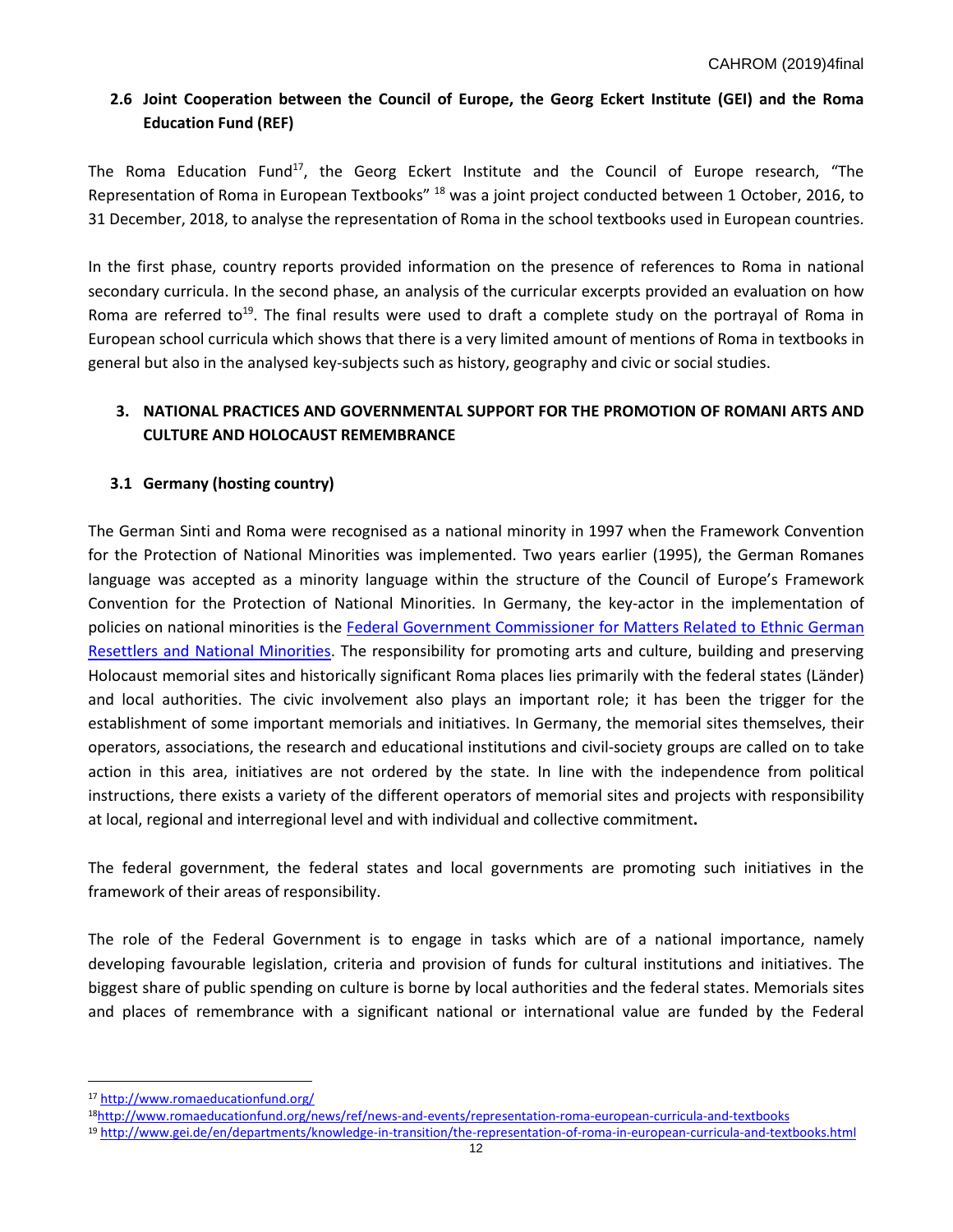Government Commissioner for Culture and the Media (BKM), on the condition of involvement of the host federal state and based on a specified set of funding criteria.

Both institutional and project funding is provided. In this context, national minorities benefit from a broad concept of funding and support at all levels. In 2018, the institutional funding from the Federal Government was 23.572.000 Euro. Besides, the Federal Government was extensively involved in project funding.

Furthermore, BKM allocates financial support to help maintain the cultural identity of national minorities (German Sinti and Roma, Danish minority in Schleswig-Holstein, North and Sater Frisians and Sorbs). The legal basis for support is in accordance with two covenants of the Council of Europe: The Framework Convention for the Protection of National Minorities<sup>20</sup> and the European Charter for Regional and Minority Languages<sup>21</sup>. BKM currently funds two Sinti and Roma institutions of national importance that promote Romani arts, culture, history and Holocaust Remembrance. These institutions are The Central Council of German Sinti and Roma (with a 100% state funding) and the Documentation and Cultural Centre of German Sinti and Roma (with a 90% state funding). Both aforementioned institutions are based in Heidelberg.

# **3.1.1. Romani Arts and Culture**

**The Central Council of German Sinti and Roma** (Zentralrat Deutscher Sinti und Roma, est. 1982) is an independent umbrella organisation covering 17 regional associations. The Central Council was able to bring about [the](https://www.dw.com/en/chancellor-merkel-inaugurates-a-memorial-to-roma-and-sinti/a-16327051) formal recognition of the genocide by the then Federal Chancellor Helmut Schmidt in 1982 and the German government [erected a national memorial to the Sinti and Roma of Europe murdered under the](https://www.dw.com/en/chancellor-merkel-inaugurates-a-memorial-to-roma-and-sinti/a-16327051) National [Socialist Regime](https://www.dw.com/en/chancellor-merkel-inaugurates-a-memorial-to-roma-and-sinti/a-16327051) in 2012. The memorial, designed by Dani Karavan, was officially inaugurated on 24 October 2012 by Chancellor Angela Merkel in the presence of President Joachim Gauck.

Thanks to the Council's efforts, the German Sinti and Roma were legally recognised as a national minority in 1997 and German Romanes was recognised as a minority language under the European Charta for Regional or Minority Languages in May 1995.

The Council functions as the biggest civic and political representation body of the German Sinti and Roma. It works for equal participation of the Sinti and Roma in politics and society and supports them as a national minority. The Council also works for the implementation of the Framework Convention for the Protection of National Minorities on the national level and has a permanent dialogue both with the Federal Government and the regional governments. It supports meetings with survivors of the holocaust, is working to protect the graves of Sinti and Roma who were persecuted by the Nazis and regularly organises travels to historical memorial sites both in Germany and abroad. The Central Council regularly represents the interests of the Sinti and Roma at EU, Council of Europe and OSCE conferences. The institution is also member of several national and international minority organisations.

The 2015 study paper *"[Antigypsyism in the German Public Sphere:](https://zentralrat.sintiundroma.de/en/antigypsyism-in-the-german-public-sphere-strategies-and-mechanisms-of-media-communication/) Strategies and Mechanisms of Media [Communication](https://zentralrat.sintiundroma.de/en/antigypsyism-in-the-german-public-sphere-strategies-and-mechanisms-of-media-communication/)"* depicts for the first time in detail the effects and principles of anti-Gypsyist resentment and prejudice in the German media. Another 2017 critical expert study on the German movie *"[Nellys Abenteuer](https://zentralrat.sintiundroma.de/en/gutachten-zum-kinder-und-jugendfilm-nellys-abenteuer/)" -*

 $\overline{a}$ 

<sup>20</sup> <https://www.coe.int/en/web/minorities/at-a-glance>

<sup>21</sup> <https://www.coe.int/en/web/european-charter-regional-or-minority-languages>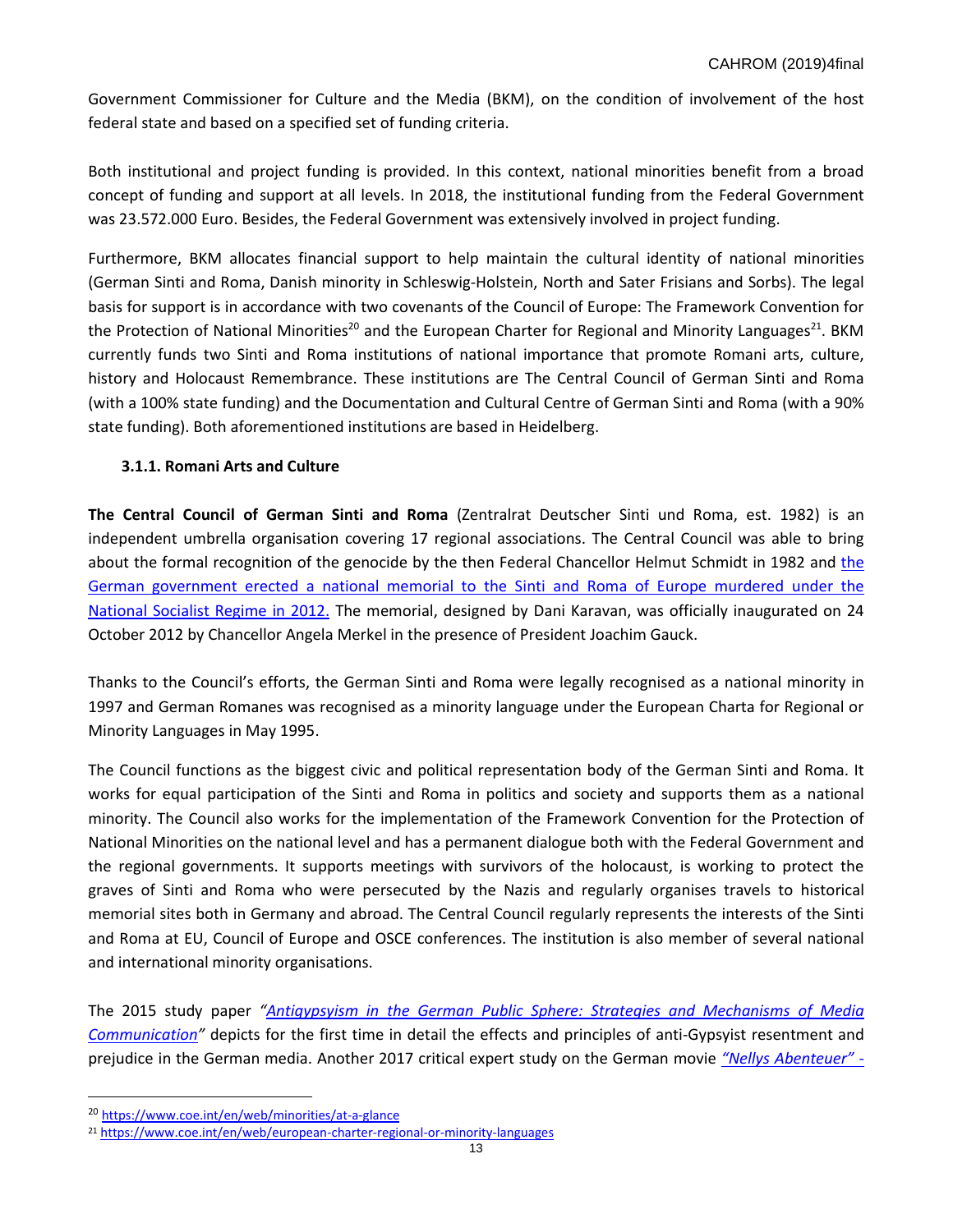*["Nelly's Adventure"](https://zentralrat.sintiundroma.de/en/gutachten-zum-kinder-und-jugendfilm-nellys-abenteuer/)* condemned the usage of stereotypical representations of Roma in the movie as manifestations of anti-Gypsyism. The same criticism was made about the French film *"[A bras Ouverts](https://rroma.org/en/a-bras-ouverts-an-analysis/)"* and the Croatian film *"The Little Gypsy Witch".*

## **3.1.2 Holocaust Remembrance**

**The Documentation and Cultural Centre of German Sinti and Roma** (Dokumentations- und Kulturzentrum Deutscher Sinti und Roma) was established as a memorial to Sinti and Roma people who were killed by the National Socialists Party. The Centre has the first permanent exhibition in the world focusing on the genocide of the Sinti and Roma. Furthermore, it is committed to protecting and promoting German Romanes in accordance with the European Charter for Regional or Minority Languages.

The Centre houses the world's first permanent exhibition on the genocide perpetrated upon the Sinti and Roma by the Nazis. Collections of the Centre include a mobile exhibition at the Memorial and Museum in Auschwitz-Birkenau entitled [Racial Diagno](http://www.sintiundroma.de/fileadmin/dokumente/zentrum/ausstellungen/transp_Ausst_2017/Portable_Exhibition_Flyer.pdf)sis "Gypsy". The Centre has also established a website called "the [Nazi genocide of the Sinti and Roma and the long struggle for reco](https://www.sintiundroma.org/en/the-path-to-genocide/)gnition" and manages [the online portal](http://gedenkorte.sintiundroma.de/index.php)  ["Memorial to Sinti and Roma"](http://gedenkorte.sintiundroma.de/index.php) , containing visual and descriptive register of all existing memorial places related to the Sinti and Roma Holocaust in Germany and abroad. The centre has recently published a first illustrated children's book telling about the genocide against the Sinti and Roma. This book called *["Else's story"](http://www.elses-geschichte.de/)* is based on the fate of the then 8-year-old Else Schmidt.

The Centre is also a member of [The International Council of the Auschwitz-Birkenau State Museum,](http://auschwitz.org/en/museum/auschwitz-council/) [the](https://www.stiftung-evz.de/eng/the-foundation.html)  Foundation Remembrance, [Responsibility and](https://www.stiftung-evz.de/eng/the-foundation.html) Future (EVZ), IHRA - [International Holocaust Remembrance,](https://www.holocaustremembrance.com/international-holocaust-remembrance-alliance)  [Alliance](https://www.holocaustremembrance.com/international-holocaust-remembrance-alliance) Zentralrat Deutscher Sinti [und Roma \(Central Council of German Sinti and](https://zentralrat.sintiundroma.de/zentralrat/) Roma) and [the Alliance](http://antigypsyism.eu/?page_id=55)  [against Antigypsyism.](http://antigypsyism.eu/?page_id=55) The promotion of Romani arts and culture and Holocaust remembrance in Germany is supported by [the Foundation Memorial to the Murdered Jews of Europe,](https://www.stiftung-denkmal.de/en/foundation.html) through participation in commemorative ceremonies, contributions with publications, panel discussions, exhibitions and more. The Foundation – the only Remembrance Foundation which is completely funded by the German government - is a member of the international [Alliance for solidarity with the Sinti and Roma of Europe.](https://romaday.org/Alliance) Moreover, nearly all memorial sites and places of remembrance in Germany focus on Holocaust remembrance. Numerous initiatives, exhibitions and specific days of remembrance with a specific relation to the Sinti and Roma take place in the different memorial sites.

## **3.2 Austria (partner country)**

The Ethnic Group Act (Volksgruppengesetz) of 1976 gives special rights for the respect and promotion of the minority groups of Austria. The Roma gained official recognition as an ethnic minority group in 1993. The National Minorities Act states that the federal government shall promote measures and projects that serve to preserve and safeguard the existence of its autochthonous national minorities, their traditions, characteristics and rights, and facilitate the promotion of intercultural projects.

In 1977 the Federal Chancellery began to grant promotional funding to national minorities. Additional promotional funding for the specific purposes of national minorities is granted by the Austrian Federal Ministry of Education, Science and Research, and regional and the local entities. National minorities can also obtain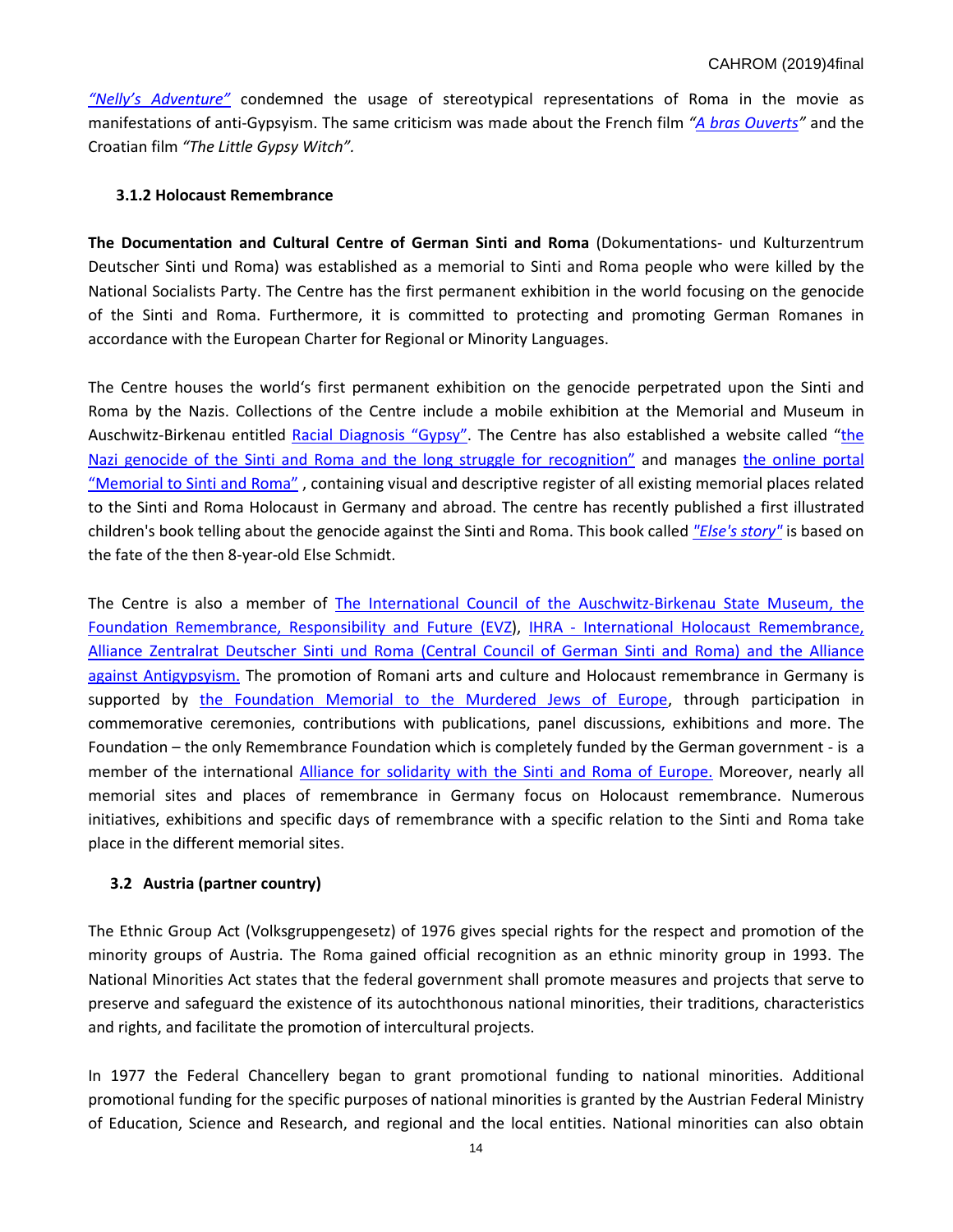funding from other sources, whilst observing the respective general requirements, such as for film productions and promotion of adult education or research. Austria is a state party to the Framework Convention for the Protection of National Minorities<sup>22</sup> and in 2001 it ratified the European Charter for Regional or Minority Languages<sup>23</sup>. [The Constitutional Service Directorate \(CSD\)](https://www.bundeskanzleramt.gv.at/site/7656/default.aspx) of the Federal Chancellery is the National Contact point for the implementation of the national Roma integration Strategy up to 2020. CSD represents the Austrian government at the Council of Europe's Ad hoc Committee of Experts on Roma and Traveller Issues (CAHROM).

There are two institutionalised bodies for governmental collaboration with Roma people. The Roma Advisory Council held its first meeting in 1995. It is a body set to advise the Federal Chancellery, the Federal Ministers and their Land government in matters concerning ethnic groups. The Council is comprised by Roma from NGO's, Roma members of political organizations and Roma members of religious community.

# **3.2.1 Romani Arts and Culture**

[The Roma dialogue](https://volksanwaltschaft.gv.at/artikel/roma-dialogue-platform-of-the-federal-chancellery-at-the-austrian-ombudsman-board) platform<sup>24</sup>, founded by the Constitutional Service Directorate in 2012 aims to establish an open and inclusive dialogue with Roma as well as to give a start to strategic initiatives for the promotion of Romani arts and culture. This platform brings representatives of Roma civil society and the authorities of the Federal Government, the Länder, cities and municipalities as well as experts from academia and research together on a regular basis.

# **3.2.2. Holocaust Remembrance**

The year 2018 was [the centenary Commemorative Year of the founding of the Republic of](https://www.oesterreich100.at/information-in-english.html) Austria in 1918<sup>25</sup>and an Advisory Council of the Commemorative year was established. The topic of the Roma Holocaust was part of the Commemorative programme and eminent Austrian scholars and experts presented new research findings on Austrian history during the period 1938 - 1945 and the post-war era. Topics such as expropriation in Austria during the Nazi regime, Austrian resistance groups and post-war justice for crimes were discussed.

The 19<sup>th</sup> Roma Dialogue Platform for [Roma Holocaust Remembrance policy](https://www.holocaustremembrance.com/de/node/429) took place in 2017.<sup>26</sup> One important outcome of this meeting was to establish initiatives that commemorate the Roma victims who lived in the municipalities before 1938 by their names. As a result, the Federal Minister within the Federal Chancellery for the EU, Arts, Culture and Media encouraged mayors to start a process of awareness raising concerning the persecution of Roma during the Holocaust. Some municipalities that should be addressed at the first possible instance were identified already during the dialogue meeting or directly after it by the members of the Roma community and civil society representatives.

Here is a list of the Holocaust commemorative days celebrated in Austria and other relevant Holocaust related measures:

• 27 January , the International Day [of Commemoration in memory of the victims of the](https://www.holocaustremembrance.com/index.php/stories/international-holocaust-remembrance-day-2016) Holocaust;

 $\overline{a}$ 

<sup>22</sup> <https://www.coe.int/en/web/minorities/at-a-glance>

<sup>23</sup> <https://www.coe.int/en/web/european-charter-regional-or-minority-languages>

<sup>24</sup> <https://volksanwaltschaft.gv.at/artikel/roma-dialogue-platform-of-the-federal-chancellery-at-the-austrian-ombudsman-board>

<sup>25</sup> <https://www.oesterreich100.at/information-in-english.html>

<sup>26</sup> <https://www.holocaustremembrance.com/de/node/429>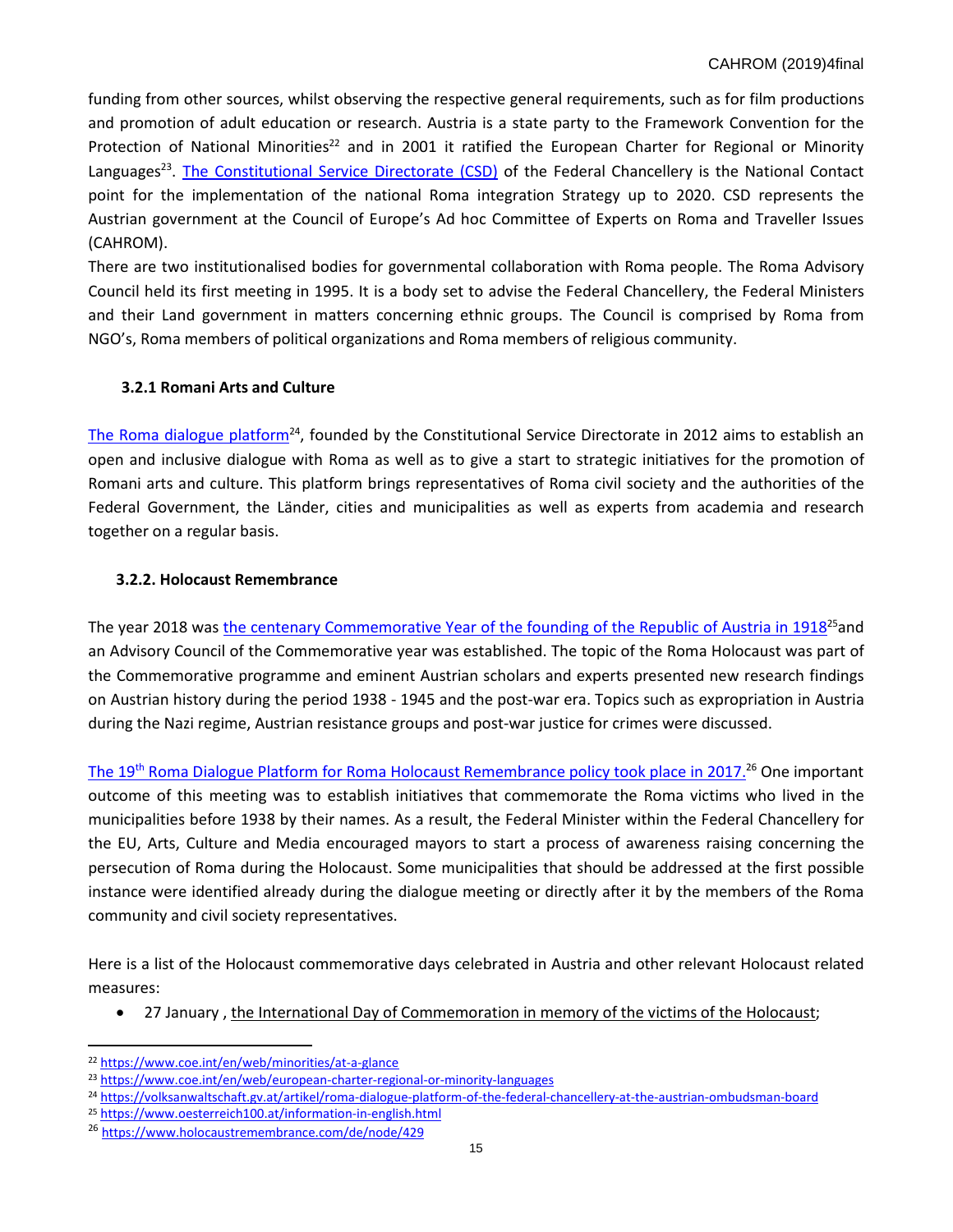- 5 May, [the National Day against Violence and Racism in Memoriam of the Victims of National](https://www.nationalfonds.org/auschwitz-en.html)  [Socialism;](https://www.nationalfonds.org/auschwitz-en.html)<sup>27</sup>
- 26 April, the annual [commemoration ceremony for the Roma and Sinti of Salzburg, murdered by the](https://www.holocaustremembrance.com/news-archive/annual-commemoration-roma-and-sinti-salzburg)  [National Socialists](https://www.holocaustremembrance.com/news-archive/annual-commemoration-roma-and-sinti-salzburg) at the memorial Ignaz Rieder Kai 21;
- The "[Roma Thanae](http://www.romane-thana.at/index.php)" project commissioned by the Austrian Federal Ministry of Education, Science and Research. The project revolves around a specific school curriculum looking at the persecution of Roma during the Holocaust. Most of the offered materials and topics are suitable for students in secondary education. The materials can be used in subjects such as History and Social Studies/Political Education, German, Geography and Economics. The content-based page<sup>28</sup> was supported by Austria to create a pan-European curriculum on Roma genocide.
- [The Documentation Centre](https://www.doew.at/english) of Austrian Resistance The Documentation Centre is an important stakeholder when it comes to holocaust remembrance and research. Momentarily the archive is engaged with drafting a detailed record of all Roma that lived before 1938 in Austria and did not survive the Holocaust.
- Polis The [Austrian Centre for Citizenship Education in Schools](https://www.politik-lernen.at/site/ueberuns/english) Polis is the central education service institution for citizenship education in schools. It serves as an information platform and advisory centre, develops new materials for the classroom on a regular basis, plays a part in the European and Austrian discussions on citizenship education and intercultural learning, has an influential role in teacher training and organises events for students.
- Polis [aktuell](https://www.politik-lernen.at/site/ueberuns/english/article/105558.html)<sup>29</sup>- The magazine for teachers, published at least five times a year. In 2019 issue number 4 was dedicated to Roma issues under the title "Emancipation of a minority – Roma". The issue contained numerous ways to teach about the Roma holocaust, Roma identities and anti-Gypsyism. This reflects that in Austria Holocaust remembrance is closely knitted with education.
- The Institute for Holocaust Education of the [Federal Ministry of Education, Science and Research.](http://www.erinnern.at/bundeslaender/oesterreich) It promotes the transfer of historical and didactic knowledge when it comes to Holocaust education. The Institute offers teacher training on the topics of the Holocaust, National Socialism and Anti-Semitism as well as racism. Teaching materials and learning websites [on the fate of European Roma](http://www.romasintigenocide.eu/de/home) and Sinti during [the Holocaust](http://www.romasintigenocide.eu/de/home)<sup>30</sup> which are made available, among other languages, in German

# **3.3 Belgium (partner country)**

The Act of 23 March, 1995 prohibits Holocaust denial. It penalises any "minimisation, approving, or justifying of the genocide committed by Nazi Germany". In 2007, the Centre for Historical Research and Documentation in Belgium published a report under the title "Docile Belgium" - a more than 1000-page study detailing how the Belgian state collaborated with the Nazi occupation in hunting down its Jews and Roma. The research was commissioned by the Belgian government.

[The Decree of 13 March, 2009 \(Fédération Wallonie-Bruxelles\)](http://www.enseignement.be/index.php?page=27095)<sup>31</sup> on the memory transmission of genocide crimes, crimes against humanity, war crimes and acts of resistance or movements that resisted regimes that generated these crimes recognises war crimes and persecutions and among them Roma persecutions, although not explicitly mentioned. The decree marks the recognition of reference centres which propose educational resources to the society and annual projects (collection of testimonies, visits of places, seminars, etc.).

<sup>27</sup> <https://www.nationalfonds.org/auschwitz-en.html>

<sup>28</sup> <http://www.romasintigenocide.eu/de/home>

<sup>&</sup>lt;sup>29</sup> <https://www.politik-lernen.at/site/ueberuns/english/article/105558.html>

<sup>30</sup> <http://www.romasintigenocide.eu/de/home>

<sup>31</sup> <http://www.enseignement.be/index.php?page=27095>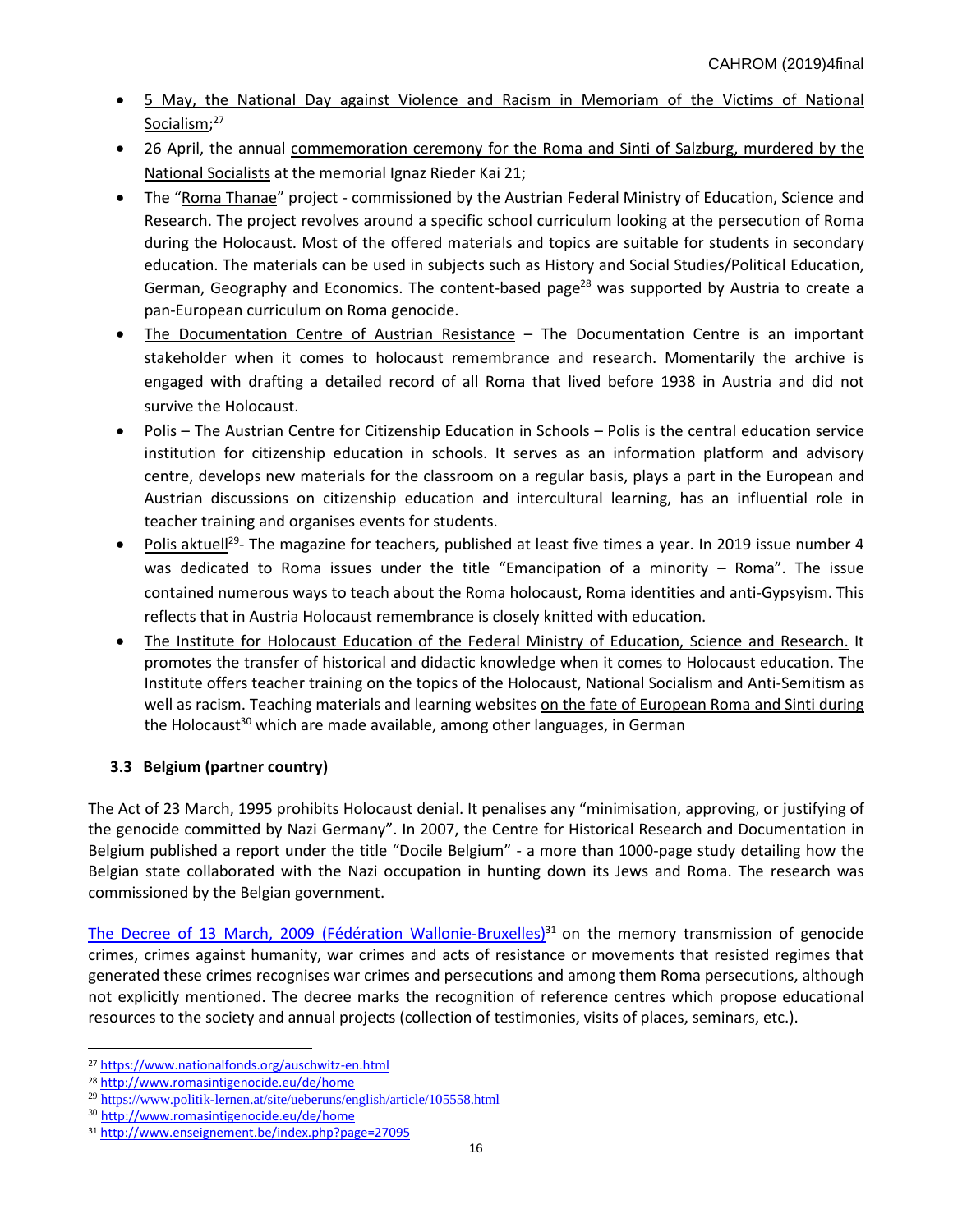## **Holocaust Remembrance**

Belgium has several resource centres for Holocaust Remembrance, but none of them specifically dedicated to the Genocide of the Roma:

- [Council for Memory Transmission to The Federation Wallonia-Brussels3](http://www.pfwb.be/en/the_federation_wallonia_brussels)2 created by the 2009 decree has the function to advice the government on the recognition (or recognition withdrawal) of resources centres, and to formulate opinions to the government on projects elaborated under the annual calls for proposals planned by the decree. The members of the Council are experts from different fields and representatives from civil society.
- [Roma and Travellers Mediation Center \(Centre de Médiation des Gens du Voyage et des Roms\)](https://www.cmgv.be/)<sup>33</sup> founded by the Belgian and French speaking service develops research and collects memory on the persecutions and war crimes against Belgian Roma and Travellers during 20<sup>th</sup> and 21<sup>st</sup> century.
- Kazerne Dossin (the former Jewish [Museum of Deportation and Resistance\)](https://www.kazernedossin.eu/EN/)<sup>34</sup> is a memorial as well as a museum and a documentation centre on Holocaust and human rights. It collects, stores and digitises original documents and records on the Holocaust in Belgium and northern France.
- [The Centre for Historical Research and Documentation on War and Contemporary Society](http://www.cegesoma.be/cms/index_en.php)  [\(CEGESOMA\)](http://www.cegesoma.be/cms/index_en.php)<sup>35</sup> is founded in 1969, originally as Centre for Research and Studies on the History of the Second World War.

Other famous bodies working on Holocaust Remembrance in Belgium: The Auschwitz Foundation<sup>36</sup>, Les Territoires de la Mémoire<sup>37</sup> and Centre Communautaire Laïc Juif <sup>38</sup>.

#### **Commemorative Places**

- [The National Memorial of the Fortress of Breendon](http://www.breendonk.be/)<sup>39</sup> is one of the best-preserved camps in Europe and tells the story of the political victims of the Nazis. The Memorial also has an archive for further historical research.
- The [Dossin Barracks deportation camp](https://www.kazernedossin.eu/EN/Museumsite/Memoriaal/Sporen) (known as the Mechelen Transit Camp)<sup>40</sup>. Between July 1942 and September 1944, 352 Roma were imprisoned in Mechelen before being deported. A remembrance place was inaugurated at the Dossin barracks on 30 May, 1948. Since 1956, a ceremony has taken place there every year for the victims of the Holocaust. The museum of Kazerne Dossin evokes the Roma and Travellers who were deported there in their permanent exhibition and shows pictures and other elements of them in the Memorial.

## **Chronology of the most recent and nationally important events related to Holocaust Remembrance**

• 2004: The Belgian government designates 27 January as Remembrance Day of the Genocide committed by Nazi Germany (Journée Internationale de la commemoration en mémoire des victimes de la Shoah);

<sup>32</sup> [http://www.pfwb.be/en/the\\_federation\\_wallonia\\_brussels](http://www.pfwb.be/en/the_federation_wallonia_brussels)

<sup>33</sup> <https://www.cmgv.be/>

<sup>34</sup> <https://www.kazernedossin.eu/EN/>

<sup>35</sup> [http://www.cegesoma.be/cms/index\\_en.php](http://www.cegesoma.be/cms/index_en.php)

<sup>36</sup> [www.auschwitz.be](http://www.auschwitz.be/)

<sup>37</sup> <https://www.territoires-memoire.be/>

<sup>38</sup> www.cclj.be

<sup>39</sup> <http://www.breendonk.be/>

<sup>40</sup> <https://www.kazernedossin.eu/EN/Museumsite/Memoriaal/Sporen>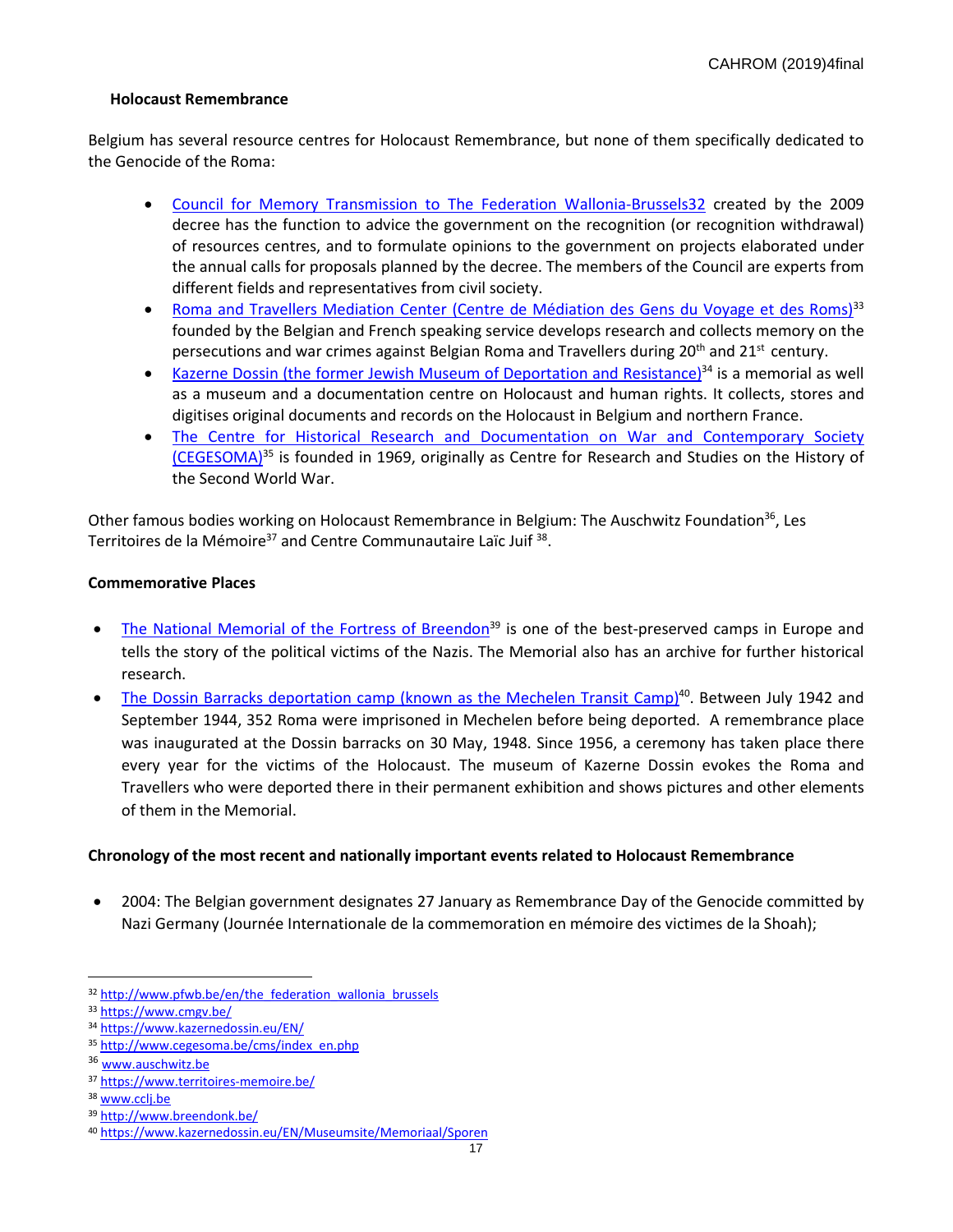- 2007: Belgian Prime Minister Guy Verhofstadt publicly apologises for Belgium's complicity at the site of the Dossin Barracks;
- March 2009: Decree of 13 March 2009 by the French Community supports Holocaust research.
- 2012: Prime Minister Elio Di Rupo publicly apologises for role of Belgian authorities in the Holocaust;
- 27 January, 2015: The Minister of Education and representatives of educational networks sign a declaration of commitment for teaching on the crimes against humanity during WWII. The genocide of the Roma and Sinti is explicitly mentioned in the explanatory memorandum to the declaration;
- 2017: Federal government institutes an annual special session at the Senate and Chamber of Representatives to commemorate the Holocaust;

# **Education and Holocaust Remembrance**

Education in Belgium is a local concern of its two main regions: Dutch-speaking Flanders and French-speaking Wallonia. The Holocaust is addressed in educational manuals, but unfortunately, there is no particular information on the Genocide of the Roma. However, Holocaust education is widespread in Flanders, though it is not explicitly required from the teachers by the curriculum. The topic is mandated in the French-speaking Walloon region.

In Flanders 'remembrance education' is addressed through the compulsory core curriculum. This curriculum contains a number of objectives. The latter are determined by a decree of the Flemish Parliament. The general framework for remembrance education can mainly be found in developmental objectives for world orientation in primary education and in the final objectives concerning history and the cross-curricular final objectives in secondary education. The Genocide of the Roma is not specifically addressed, but it is included in the general history of the Holocaust. Efforts of Holocaust Revisionism are managed by the Special Committee for [Remembrance Education,](https://herinneringseducatie.be/)<sup>41</sup> which is based out of the Kazerne Dossin.

In the federation Wallonie-Brussels, the Holocaust is a compulsory topic at upper secondary level. The topic of concentration camps in general and of the Shoah more specifically is part of history teaching. Yet the Genocide of the Roma is not specifically addressed, but it is included in the general history of the Holocaust. The subject is included as "the universe of concentration camps and genocide." The French Ministry of Culture created the DOB cell *[Démocratie ou Barbarie](http://www.democratieoubarbarie.cfwb.be/index.php?id=7800)<sup>42</sup>* ("Democracy or Barbary") an organization founded in 1994 to coordinate and encourage citizenship education in French-speaking Belgium. It plays an important role in the advancement of Holocaust education. The institution organises school visits to museums and memorials such as the Kazerne Dossin and Auschwitz. Such visits are not required, but they are common.

## **Training of teachers and educational professionals**

Remembrance education is an integral part of initial teacher training, which is frequented by different Holocaust organisations such as Kazern Dossin Museum and Territoires de la Mémoire. Several organisations and non-governmental organizations also offer in service training in the field of remembrance education. Schools receive a yearly budget with which in-service training for teachers can be financed, but they decide completely autonomously how they want to spend this budget in accordance to the specific needs of the school.

<sup>41</sup> <https://herinneringseducatie.be/>

<sup>42</sup> <http://www.democratieoubarbarie.cfwb.be/>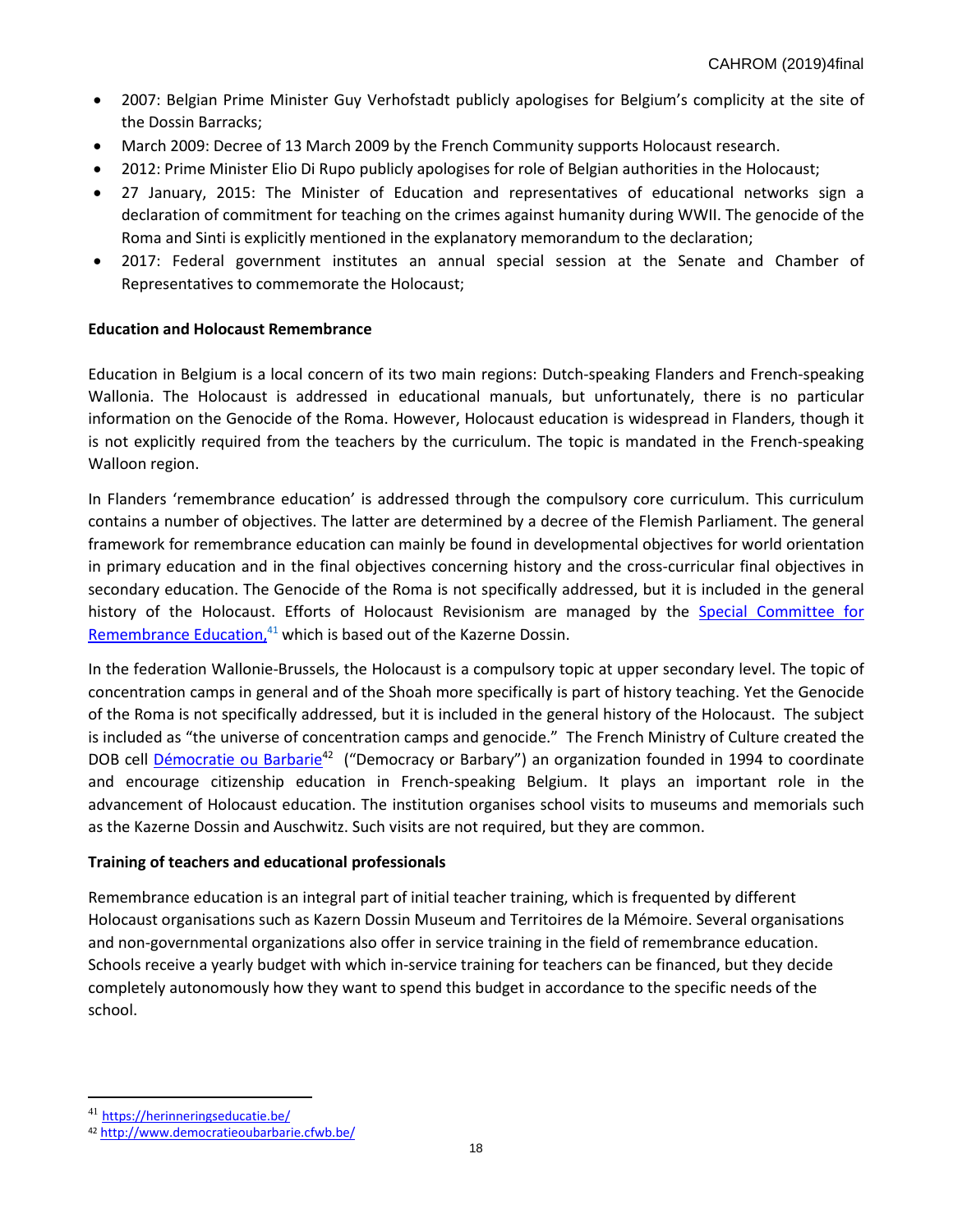## **Current Belgian Initiatives on Remembrance**

- The Belgian NGO *Dignité Roms<sup>43</sup>,* in partnership with the French NGO [Yahad In Unum](http://www.yahadinunum.org/fr-porajmos/?lang=en)<sup>44</sup>, has developed a project called "Research on Roma deportations and Mass Killing Sites during World War II in Eastern Europe", including Romania, Russia, Belarus and Ukraine.
- [The European project MemoROM](http://www.erionet.eu/memorom)<sup>45</sup>, implemented in Belgium by the NGO ERIO in Brussels in February 2014. It raised awareness about the genocide on Roma and Sinti. As a part of the project. A national workshop "Commémorer l'Holocauste Rom et Sinti: défis et opportunités au niveau national" was held by ERIO.
- The first conference "Convoi Z. Samudaripen" on the deportation of Sinti and Roma in Belgium organised by The Roma and Travellers Mediation Centre (CMGV), in partnership with a regional service (Picardie Laïque) in 2008. It was symbolically held in the historical town hall of Mons. Frank Seberecht. The conference was attended for the first time by Belgian Travellers families.
- The conference "Les Gens [du Voyage entre la nuit et le brouillard](https://cmgv.be/actualite/505-conference-les-gens-du-voyage-entre-la-nuit-et-le-brouillard-mons-samedi-4-mai-a-14h30)" held on 4 May, 2019 in Mons War Memorial give the floor and the point of view of survivors families. Their testimonies will be published on [www.memoirestsiganes.be](http://www.memoirestsiganes.be/)

# **3.4 Italy (partner country)**

Nowadays, the size of Italian Roma, Sinti and Caminanti (RSC) population is approximated to be around 150 000-180 000, more than half of whom are Italian citizens and belong to groups that have lived in Italy for centuries. There are also several groups of newly arrived immigrant and mobile Roma from other EU and Non-EU (former Yugoslavia) countries. It has been estimated that during the WWII at least 1000 Roma have been victims of extermination as a consequence of the persecution policies of the fascist regime in Italy.

The most significant regional laws on the protection of Roma/Sinti people date back to the 1980's and include references to the "protection" and promotion of Roma culture. The Italian National Strategy for Roma Inclusion 2012-2020 is engaged in the social promotion of Roma and Sinti people through information campaigns focused on eradication of prejudices while valorising culture, traditions and professional development. The theme of Arts and Culture support falls under the strategy's Axis 2 – Employment. The National Strategy foresees the mission of increasing the self-esteem of Roma and decreasing the negative prejudice of the majority towards the Roma by means of arts, culture, history and media.

Specific measures for the implementation of action for a global approach to Roma culture are included under framework of ESF Operational Programme (OP) 2014-2020 for Social Inclusion Priority 9.ii: "Socio-economic integration of Roma communities".

Also the thematic priority "Education of the National Roma Inclusion 2012-2020" has a specific objective devoted to Porrajmos knowledge and commemoration, which stipulates: *"Promoting and disseminating - also toolkits for teachers - forms of self-representation into any language, visual language, script language, public witness, narrative language, and introducing "Porrajmos" into all public events dedicated to the memory of the Holocaust and the extermination of the Roma Sinti and Caminanti perpetrated by the Nazi-Fascist policies"*.

<sup>43</sup> [http://romadignity.org/?page\\_id=427&lang=fr](http://romadignity.org/?page_id=427&lang=fr)

<sup>44</sup> <https://www.yahadinunum.org/>

<sup>45</sup> <http://www.erionet.eu/memorom>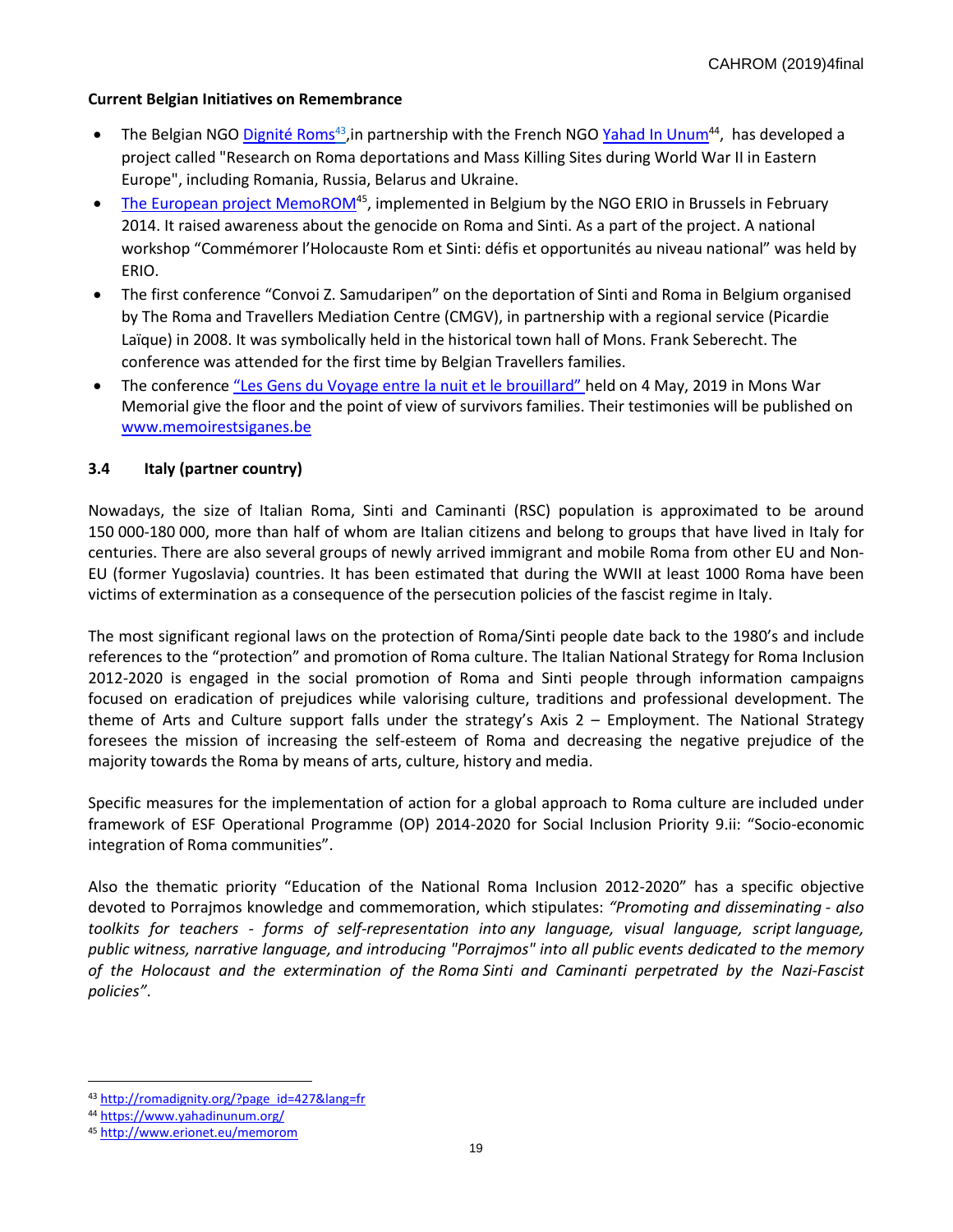## **Institutions (NRCP and National Roma Platform)**

The [National Office against Racial Discrimination \(UNAR\)](http://www.unar.it/cosa-facciamo/?lang=en)<sup>46</sup> has operated since 2004 with the purpose of promoting equal treatment and removing all forms of racial and ethnic discrimination. Since 2011 UNAR has been the National Contact Point for social inclusion of Roma people. UNAR supports, through national funds, the Roma National Platform with providing reimbursement for its members participating the platform meetings and training activities such as Roma Youth trainings. UNAR provides also support for communication and dissemination of activities as well. In the last three years, UNAR has approved and supported a call for tender for Municipalities, with a range of population between 5.000 and 50.000, in order to enhance awareness raising events during the mainstreamed Action Week Against Racism. The proposals were related to cultural, artistic and sporting activities aiming at promoting the contrast to ethnic-racial discrimination.

[National Roma Platform and Forum](http://www.unar.it/wp-content/uploads/2018/04/Decreto_Piattaforma-_Forum_RSC.pdf)<sup>47</sup> (*Piattaforma Nazionale Rom, Sinti e Caminanti*) was formally established in 2017. RNP is an operational tool of dialogue between UNAR as a National Roma Contact Point for the National Strategy for the Inclusion of the RSC people, the Roma and Pro-Roma NGOs. In September 2017, 53 associations attended the official plenary meeting and there was the first restricted meeting of the **RSC Community Forum**, establishing as a priority the Roma Holocaust Remembrance and recognition. In RSC Forum there are at least 7 NGOs that have as one of their fundamental principles the development of Romani culture and arts. The RSC interacts within the National Platform and the National Contact Point, to define specific issues related to arts and culture, identity, anti-Gypsyism, discrimination and Holocaust Remembrance.

## **3.4.1 Romani Arts and Culture**

Italian Roma and Sinti affirm the importance of their cultural and artistic tradition in the field of music, sculpture and poetry. The most important tool for them in the promotion of Roma Integration is the Action 9.5.4 of the National Operational Program "Inclusion" (PON Inclusion) Fund, managed by the [National Office](http://www.unar.it/cosa-facciamo/?lang=en)  against [Racial Discrimination \(UNAR\)](http://www.unar.it/cosa-facciamo/?lang=en)<sup>48</sup>. In 2018 UNAR launched a strategy for the promotion of Roma culture, to be implemented through a memorandum of understanding with public housing companies. In particular, UNAR launched a project proposal aimed to overcome prejudice and stereotypes towards Roma and Sinti people, through communication and sensitization activities, knowledge of Roma history, art and language, as well as a better knowledge of history and European identity of Roma people. With reference to the theme of cultural promotion, note the organizational and financial support provided by UNAR for the creation of "Futuroma", the first pavilion dedicated to culture and Romani Art at the 58th Venice Biennale, inaugurated on 10 May.

In the framework of UNAR-FORMEZ Project *"Promozione e diffusione della cultura Rom, Sinti e Caminanti*" project, initiated in 2019, [http://www.unar.it/wp-content/uploads/2019/08/Cultura\\_rom\\_sinti\\_caminanti-](http://www.unar.it/wp-content/uploads/2019/08/Cultura_rom_sinti_caminanti-2019.pdf)[2019.pdf\)](http://www.unar.it/wp-content/uploads/2019/08/Cultura_rom_sinti_caminanti-2019.pdf) there are three pillars which form the basis of all the project work. They are 1) awareness raising campaigns 2) trainings and 3)social interventions. Target groups involved in trainings will be school students, teachers and traditional and new media companies, producers, journalists and students of journalism. Training courses will focus on anti-Gypsyism and Romaphobia. Social entertainment will cover the cultural promotion of Roma and Sinti communities, through sensitization events and dissemination of tools and information at the local level. Local happenings and workshops on Romani language, art, music, cuisine, anti-Gypsyism and "Porrajmos" will aim to foster Roma, Sinti and Travellers' culture, to educate Roma and non-Roma on anti-Gypsyism and Porajmos or to solve disputes through different conflict mediation solutions.

<sup>46</sup> <http://www.unar.it/cosa-facciamo/?lang=en>

<sup>47</sup> [http://www.unar.it/wp-content/uploads/2018/04/Decreto\\_Piattaforma-\\_Forum\\_RSC.pdf](http://www.unar.it/wp-content/uploads/2018/04/Decreto_Piattaforma-_Forum_RSC.pdf)

<sup>48</sup> <http://www.unar.it/cosa-facciamo/?lang=en>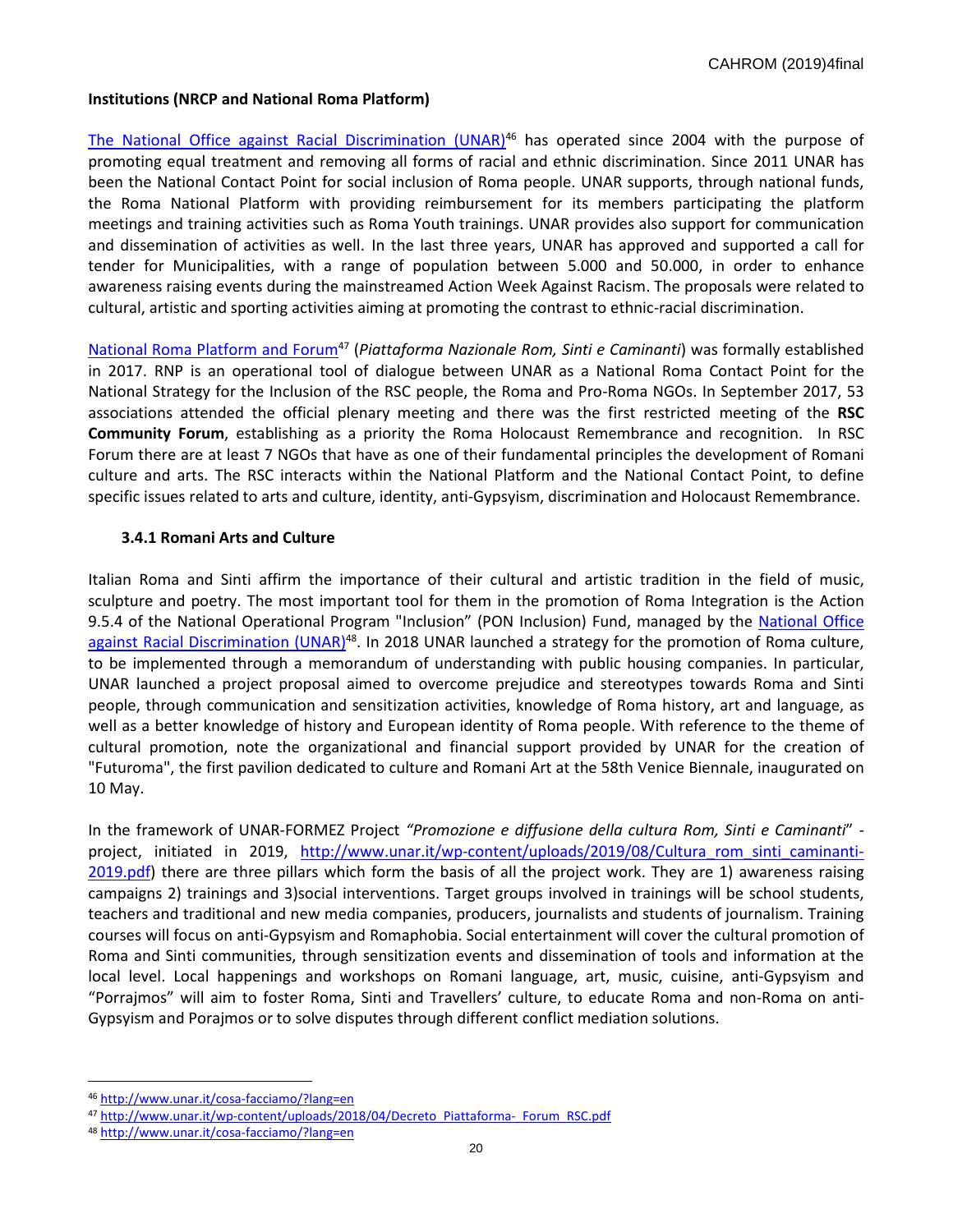The NRCP, most of the Roma NGOs and many Italian municipalities commemorate 8 April as the International Roma Day, with visible events and public ceremonies related to Romani culture and identity. Other Roma related awareness-raising events and initiatives were included in *"[The National Week Against Racism](http://weekagainstracism.eu/) ",* which has taken place every year in March, since 2004, in close cooperation with local NGOs and Municipalities. During these weeks, different activities, for example events, exhibitions, laboratories, theatres and slogan contests have been utilised for promoting anti-Racism, diversity, Roma Rights and socio-cultural well-being. So far UNAR has selected 25 projects for implementation and supported them with the budget allocation of approximately €200, 000.

# **3.4.2 Holocaust Remembrance**

Italy has been a member of the International Holocaust Remembrance Alliance (IHRA) since 1999 and Italy commemorates 27 January as Holocaust Memorial Day (Il Giorno della Memoria). The date was established following the adoption of Act No. 211/2000. It is a memorial day to remember the racial laws, the Italian persecution of Jewish citizens and victims who suffered deportation, imprisonment and death during the Holocaust. It also serves to commemorate those who opposed the Nazi regime and risked their lives to save and protect others.

On the occasion of the National Remembrance Day, specific events are often organised at the Italian Senate and UNAR. Every 2 August (in line with 2015 Parliament resolution and Roma Platform proposal) there are different commemorative initiatives encouraging students to visit memorial sites, participate commemoration activities, declarations by different institutions.

In May 2009, the Presidency of the Council of Ministers established a Coordinating Committee for the Commemorations in Remembrance of the Holocaust. It is tasked with planning events and ceremonies, as well as with promoting joint proposals on ways to raise awareness and strengthen the memory of the Holocaust, particularly among young people. In Italy the President of the Republic usually commemorates Holocaust Memorial Day in a solemn ceremony during which the winners of a national Holocaust themed school competition are awarded and medals are been given to the Holocaust survivors or their family members.

The most recent and significant legislative development concerning the Holocaust denial and Italian penalties for it took place in 2016. A considerable legislative strickening took place with Law n. 115/2016, when the Italian Parliament modified Article 3 of Law n.654 of 13 October, 1975, in order to increase the penalty for Holocaust denial foreseen on the subject of combatting and suppressing crimes of genocide, crimes against humanity and war crimes. The amendment introduced, according to International Criminal Court Statute (articles 6, 7 and 8), an imprisonment penalty from 2 up to 6 years, in cases where propaganda, instigation and incitement are based *"in whole or in part on denial of the Shoah or crimes of genocide, crimes against humanity and war crimes"*.

# **List of the existing Holocaust commemorative places and events in Italy**

- In 2015, the Municipality of Laterza (Apulia) gave an honorary citizenship to Mr. Santino Spinelli, a Roma Professor and artist. This was also the occasion for the revelation of commemorative plate with words from his poem devoted to Auschwitz and reported at the Roma Memorial in Berlin**.** 49
- 27 January, 2016, the Municipality of Monserrato (Cagliari) erected [a commemorative statue for](https://mieleamarocagliari.wordpress.com/2015/01/24/porrajmos-e-memoria-da-lunedi-26-gennaio-con-alex-spinelli-arriva-il-febbraio-di-bc-faber-3-e-altre-news/) [Porrajmos.](https://mieleamarocagliari.wordpress.com/2015/01/24/porrajmos-e-memoria-da-lunedi-26-gennaio-con-alex-spinelli-arriva-il-febbraio-di-bc-faber-3-e-altre-news/)<sup>50</sup>

<sup>49</sup> <http://www.comune.laterza.ta.it/index.php?action=pages&m=view&p=44&art=552/>

<sup>50</sup> [https://mieleamarocagliari.wordpress.com/2015/01/24/porrajmos-e-memoria-da-lunedi-26-gennaio-con-alex-spinelli-arriva-il](https://mieleamarocagliari.wordpress.com/2015/01/24/porrajmos-e-memoria-da-lunedi-26-gennaio-con-alex-spinelli-arriva-il-febbraio-di-bc-faber-3-e-altre-news/)[febbraio-di-bc-faber-3-e-altre-news/](https://mieleamarocagliari.wordpress.com/2015/01/24/porrajmos-e-memoria-da-lunedi-26-gennaio-con-alex-spinelli-arriva-il-febbraio-di-bc-faber-3-e-altre-news/)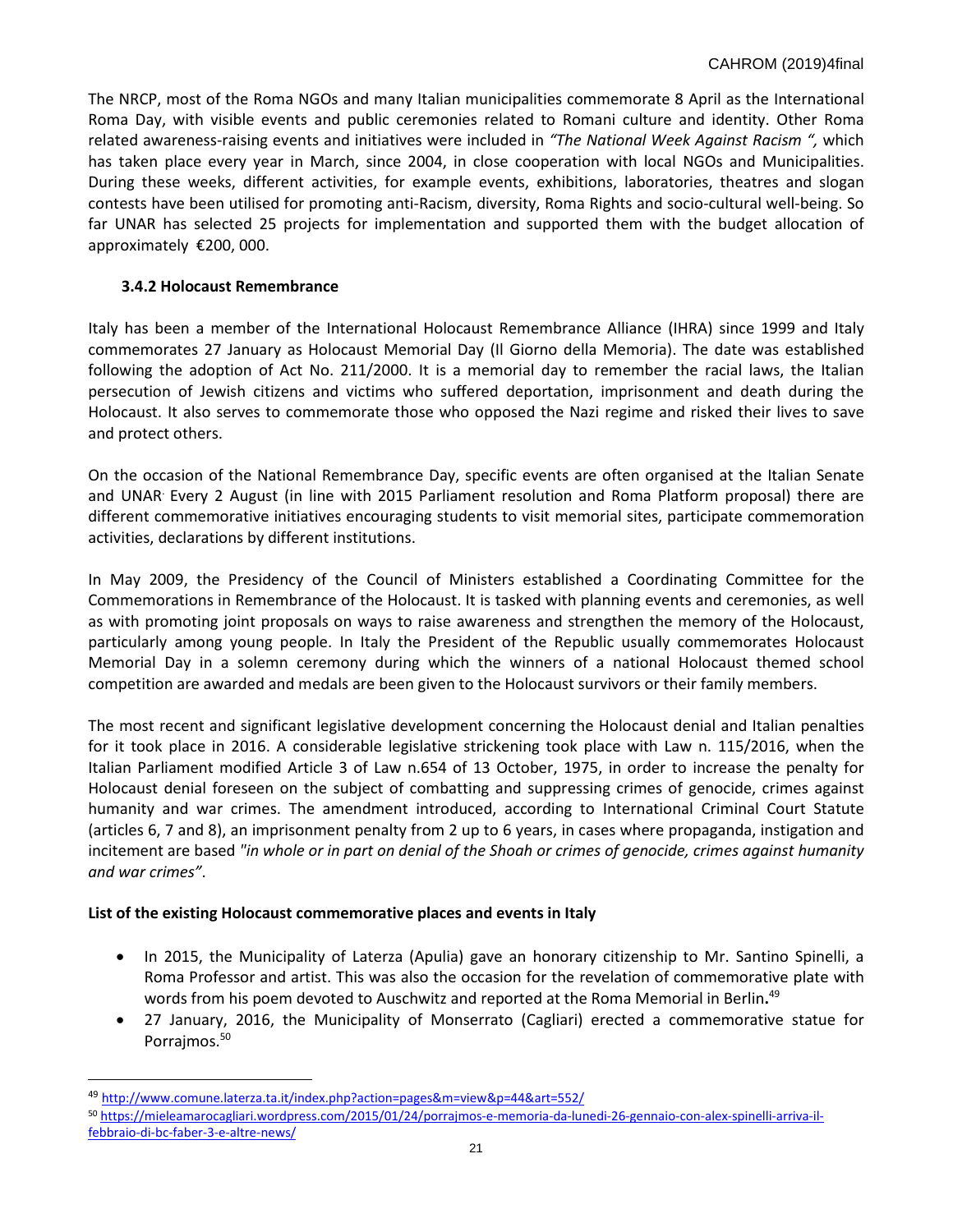- In 2018 a twinning between Municipalities of Laterza and Lanciano was ratified to improve a cooperation in fighting anti-Gypsyism and for initiatives on Porrajmos Remembrance $51$
- 5 October, 2018: Inauguration of the Monument dedicated to Samudaripen in the City of Lanciano [\(http://www.ansa.it/abruzzo/notizie/2018/10/05/monumento-al-samudaripen-per-rom-e](http://www.ansa.it/abruzzo/notizie/2018/10/05/monumento-al-samudaripen-per-rom-e-sinti_2bf0c046-8bdf-4c86-acc5-a8c4b2b955f9.html)[sinti\\_2bf0c046-8bdf-4c86-acc5-a8c4b2b955f9.html\)](http://www.ansa.it/abruzzo/notizie/2018/10/05/monumento-al-samudaripen-per-rom-e-sinti_2bf0c046-8bdf-4c86-acc5-a8c4b2b955f9.html)

In Rome, there are three commemorative places for the Porrajmos. They are: a) In Piazza degli Zingari, since 2001 there is a plaque that commemorate the Roma Genocide<sup>52</sup> b) In the Shrine of "Divino Amore" there is a monument made by Roma artist Bruno Morelli and c) permanent installation that has commemorated the Porrajmos since 2017.

- 8 April, 2018: Institutional Recognition and conferment by the Senate of the Republic of a plaque to Mirko Bezzecchi, a Roma survivor, deported to Italian internment camps during the fascist regime. <http://culturaromsinti.blogspot.com/2018/06/targa-mirko-bezzecchi.html>
- 16 May, 2018: commemoration in Agnone with the participation of Roma National Platform representatives and local and central Institutions – focus on Roma persecution in Italy [https://www.repubblica.it/solidarieta/diritti](https://www.repubblica.it/solidarieta/diritti-umani/2018/05/16/news/rom_e_sinti_agnone_il_campo_di_concentramento_a_loro_destinato_e_la_memoria_rimossa-196585927/)[umani/2018/05/16/news/rom\\_e\\_sinti\\_agnone\\_il\\_campo\\_di\\_concentramento\\_a\\_loro\\_destinato\\_e\\_la\\_](https://www.repubblica.it/solidarieta/diritti-umani/2018/05/16/news/rom_e_sinti_agnone_il_campo_di_concentramento_a_loro_destinato_e_la_memoria_rimossa-196585927/) [memoria\\_rimossa-196585927/](https://www.repubblica.it/solidarieta/diritti-umani/2018/05/16/news/rom_e_sinti_agnone_il_campo_di_concentramento_a_loro_destinato_e_la_memoria_rimossa-196585927/)

# **Other Holocaust Remembrance related initiatives by the National Office Against Racial Discrimination (UNAR) include:**

- History text including elements on Porrajmos, called "*Scopri i Rom*" under the book series, entitled "*Diritti, Uguaglianza, Integrazione*" and a book "*La minoranza romanì*" (2011, A. Pistecchia) dealing with the deportation of Romanian Roma in Transnistria during WW2
- 27-30 November Training seminar on anti-Gypsyism and hate speech (with 25 Roma, Sinti and Gage Youth) with a focus on denialism and glorification of anti-Gypsyism and Porrajmos (carried out in collaboration with UNAR hate speech observatory).
- Toolkit for teachers "*Oltre i pregiudizi e gli stereotipi verso Rom e Sinti*", within the framework of the Dosta! Campaign.
- The CoE Factsheets on Roma History translated in Italian, including specific sections devoted to the situation of Roma in Italy during WWII.

# **The Path of Memory**

 $\overline{a}$ 

In 2017, in the framework of the RNP, it was decided to carry out a shared memory project which runs through the most significant dates of the Roma genocide and persecution. In this framework, a series of initiatives such as trainings, visits, local events were carried out in the Italian municipalities with a heightened risk of anti-Gypsyism on the commemorative days of 27 January, 16 May and 2 August**.** The first step on this *"Journey through memory"* was a visit to Auschwitz in January 2018 by Roma and Sinti Youth representatives, Roma delegations and representatives from the highest offices of the State. A ceremony was held by the President of the Republic and as part of that ceremony the first public and national discussion on the Porrajmos was been arranged where for the first time an extensive discussion on the Porrajmos was held.

<sup>51</sup> <https://www.icdiazlaterza.edu.it/eventi/manifestazioni/460-cerimonia-gemellaggio-laterza-lanciano.html>

<sup>52</sup> <https://www.rerumromanarum.com/2015/07/targa-in-memoria-dei-rom-sinti-e.html>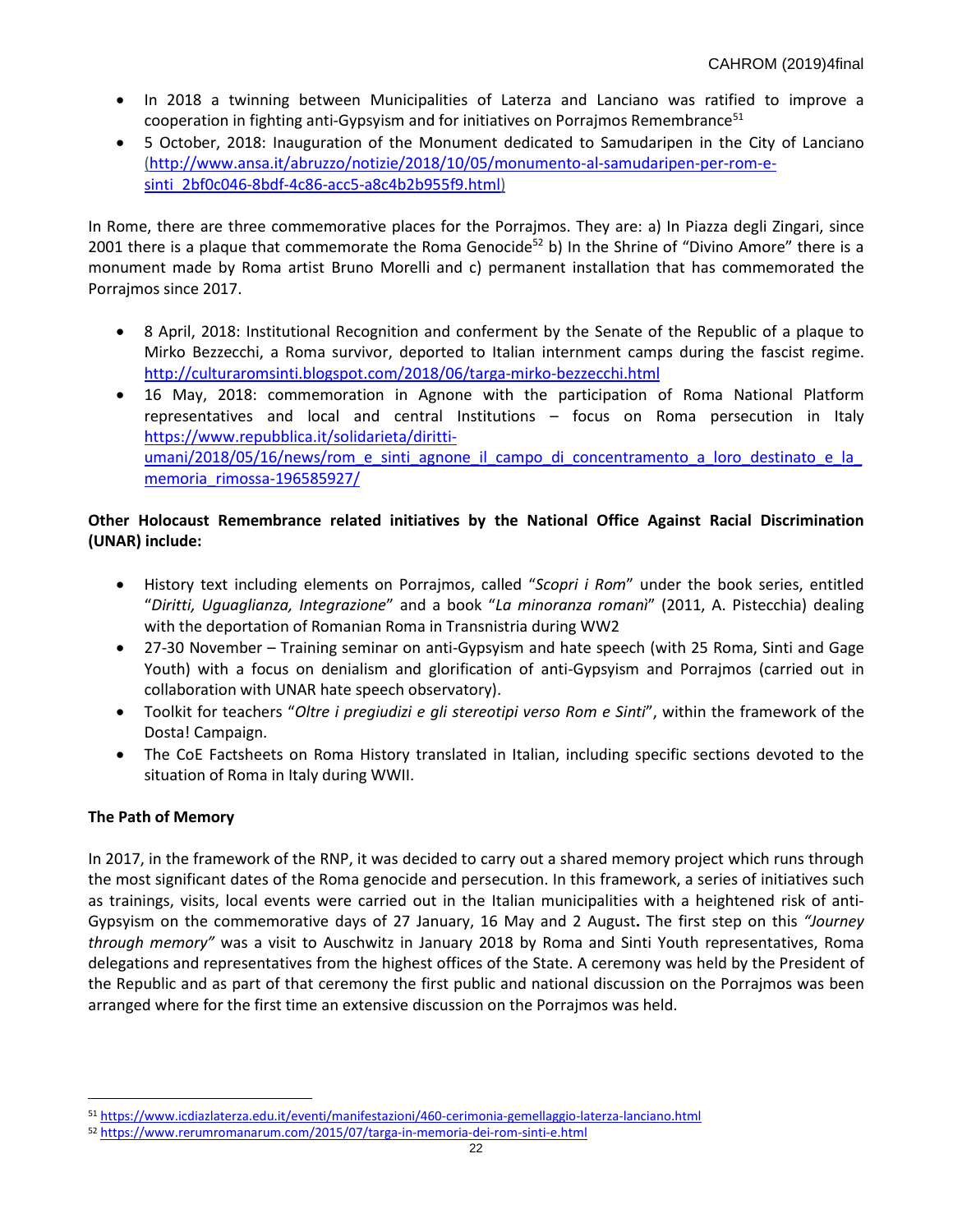## **Significant Civil society initiatives**

- A commemorative parade for remembering the genocide of Rom, Sinti, Caminanti is organised annually on 27 January, in the centre of Rome. <u>Link to the last event in 2019</u><sup>53</sup>
- The Day of Remembrance and 2 August promotion and commemorations of the memory of the Genocide of the Roma Link to the list of [events 2019.](http://www.unar.it/calendario-eventi-giornata-della-memoria-2019-porrajmos/)<sup>54</sup>
- The project "MEM[ORS"](http://porrajmos.it/?page_id=457&lang=it)<sup>55</sup> is the first virtual museum of Porrajmos in Italy.
- Project "Roma e Sinti in Italia e nel Mondo: Giving Memory a future".<sup>56</sup>The project is led under the command of the USC Shoah Foundation. The Italian Ministry of Education has adopted in 2014 a ministerial decree to make the [Progetto RECALL](https://www.mariomieli.net/il-circolo/roma-pride/) (2014-2015) website's materials and document available to school teachers and principals and in order to create an annual contest for students concerning the Roma Genocide.

#### **Awareness and Training Activities**

- Central and local administrative authorities, including schools, organise Holocaust remembrance initiatives directly or indirectly targeting students, Youth and teachers. Initiatives are funded by national funds (Ministry of Education, UNAR and/or Ministry of Culture).
- Within National Working Group on Education (Tavolo Istruzione) a subsidiary working group was set up and worked to launch a specific pilot-project for both students and teachers on Roma History/Porrajmos and Human Rights. (Decree MIUR's DG for the school staff has issued Decree No. 603, dated 18/07/2014). A Forum with historians and anthropologists has been envisaged for school professionals. Trainings were addresses to teachers, educators and school managers in order to provide them with knowledge on Roma and/or Traveller history. This project was established in order to involve not only teachers but also other school management staff and administrative employees
- During the Italian Presidency of the EU in December 2014, the Council of Europe and the Ministry of Education jointly held with UNAR, an International Seminar on *"Introducing Roma history teaching into national school curricula: a policy response towards inclusive education".* The objective of this seminar was to provide an institutional forum for supporting policy development processes towards incorporating Roma history teaching into national school curricula.

## **Teaching About the Genocide of the Roma and Sinti**

Following recent curricular reforms, all Italian national curricula concerning all educational levels include teaching themes concerning the Jewish Holocaust, but unfortunately teaching concerning the Genocide of the Roma is not been mentioned. Also, the various higher education departments of teaching and researching contemporary history and academic seminars include the studies of Porrajmos as well as laboratories and courses related to the Genocide of the Roma.

<sup>53</sup> <http://www.cittadinanzaeminoranze.it/porrajmos-ancora-appuntamenti/>

<sup>54</sup> <http://www.unar.it/calendario-eventi-giornata-della-memoria-2019-porrajmos/>

<sup>55</sup> [http://porrajmos.it/?page\\_id=457&lang=it](http://porrajmos.it/?page_id=457&lang=it)

<sup>56</sup> [http://www.romsintimemory.it/:](http://www.romsintimemory.it/)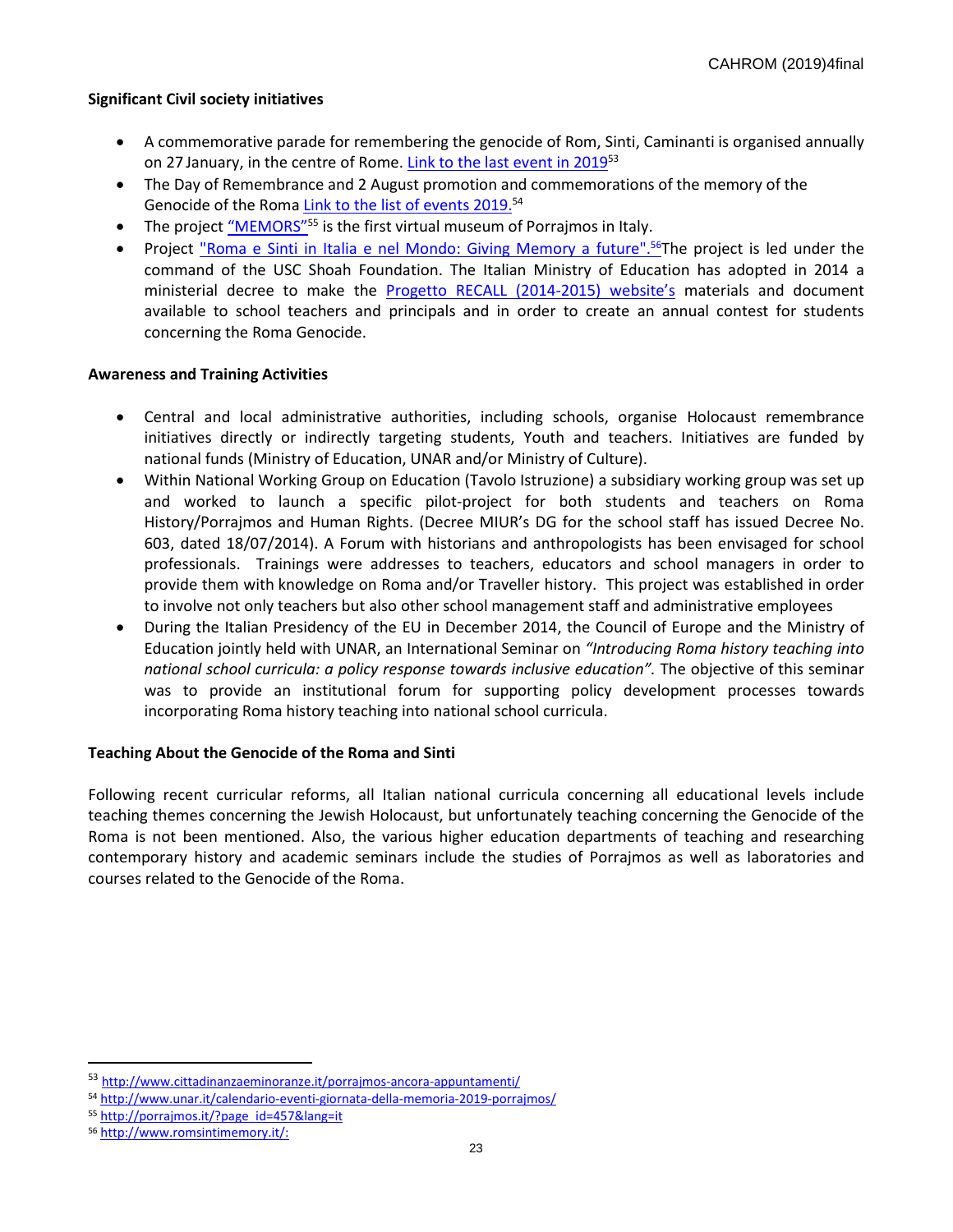CAHROM (2019)4final

## **3.5 Latvia (partner country)**

#### **General framework**

The Roma in Latvia are officially recognised as a national minority and Latvian Roma culture as a part of the Latvian Culture heritage. According to the data provided by the Office of Citizenship and Migration Affairs, there are 7 060 officially registered Roma in 2019 (0,3% of total population) but as the results of the survey "Roma in Latvia" shows, there is a high ratio of Roma who identify themselves as Roma without declaring it officially (for example, in the passport) thus probably making the Roma population in Latvia higher than the the official statistical data.

The victims of Roma genocide of the Second World War are commemorated officially in Latvia on 27 January during the International Holocaust Remembrance Day. In addition, the Latvian Roma community commemorate the genocide on 8<sup>th</sup> April, during the International Romani Day.

Latvia mostly used mainstreaming approach, but also partly targeted approach in the field of education and development of civic society.

Taking into consideration the socioeconomic situation of the Roma in Latvia, especially as concerns education, employment, health care and housing, and the small number of the Roma population in the country, the Ministry of Culture in cooperation with the co-responsible ministries (the Ministry of Education and Science, the Ministry of Welfare, the Ministry of Health and the Ministry of Economic) in 2012 developed a set of policy measures on Roma integration in accordance with the EU strategy for the integration of Roma until 2020. These measures are included in the policy planning document - National Identity, Civil Society and Integration Policy Plan.

The National Roma Contact point for the EU and the CoE is at the Ministry of Culture and is the responsible governmental institution for the coordination of the implementation, development and evaluation of the set of policy measures on Roma integration.

In order to coordinate the implementation and development of the Roma integration policy measures at the national and regional level, the Council supervising the implementation of Roma integration policy measures and the Network of regional experts on Roma integration issues (experts from 19 municipalities) have been established by the Ministry of Culture. The main aim of the Council is to assess and foster the policy for Roma integration, as well as to promote civil participation of the Roma community and to strengthen cooperation between the Roma community and national authorities, in accordance with the general National Integration Policy.

There is a regular monitoring of the Roma situation in main areas coordinated by the Ministry of Culture (NRCP) and based on statistical data provided by different governmental and local governmental institutions. The monitoring data is published in the annual report produced by the Ministry of Culture. This annual report on the implementation of Roma policy at the national and local level is available to the general public on the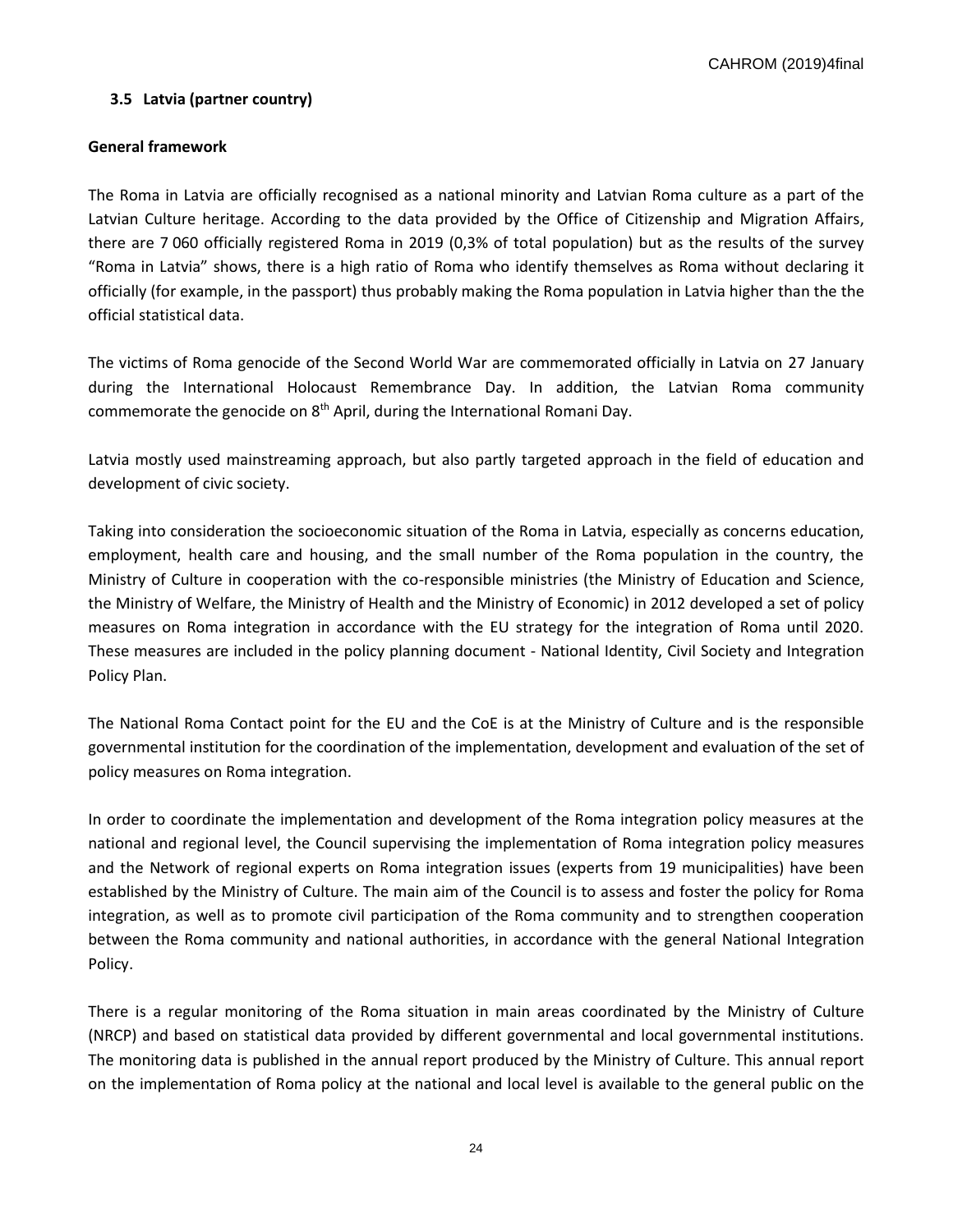## CAHROM (2019)4final

Ministry of Culture website. According to the survey "Roma in Latvia" conducted in 2015,<sup>57</sup> despite many improvements in the situation of the Roma in Latvia, they still face many challenges in social economic areas such education, employment and social housing. The Roma remain the most socially disadvantaged national minority in Latvia, and the majority population's attitude toward them is usually based on stereotypes and prejudices, and can result in intolerance and discrimination.

The Ministry of Culture provides financial support for Roma NGOs in order to promote their initiatives, including cultural activities, and fosters their involvement in the implementation of NRI policy and tries to ensure their cooperation with local authorities so that the needs of Latvian Roma population are taken into account.

Many local governments provide targeted support to Roma NGOs. From the beginning of 2013, the government has been allocating funds for promoting cultural and policy initiatives of Roma NGOs as part of [the](https://www.coe.int/en/web/roma-and-travellers/dosta-campaign)  [Council of Europe "DOS](https://www.coe.int/en/web/roma-and-travellers/dosta-campaign)TA" awareness raising campaign initiatives. In the framework of "DOSTA!" campaign the Ministry of Culture supports targeted awareness rising activities related to Roma culture, history and social issues, focusing on impact of widespread prejudices and negative stereotypes on Roma social inclusion.<sup>58</sup> For example, event "Latvian Roma – between past and future" and workshop discussion "Representation of Roma in Latvian media" was organized in 2015 by the Latvian Centre for Human Rights, cultural event *"Blueberries and Romances"* (2017), Roma culture event *"Meet Latvian Roma culture!"* (2018) was organized by the Women NGOs Cooperation Network of Latvia.

Since 2015, the Latvian government has provided growing financial support to the Roma Art and History Museum and the Roma Culture Centre.

Furthermore, the Jegava municipality organises annual cultural events on the occasion of International Roma day. The cities of Daugavpils and Jelgava are home to about 35% of the total Roma population of Latvia. Both of these cities are members of [The European Alliance of cities and regions for Roma Inclusion,](http://www.roma-alliance.org/en/page/33-about-us.html) set up by the Council of Europe's Congress of Local and Regional Authorities. Other cities such as Viļaka, Valmiera Kandava, Sabile and Jurmala are hubs for innovative cultural and artistic initiatives by Roma NGOs.

The [Roma Culture Centre/ Museum of Roma Art and History](http://romucentrsen.weebly.com/museum.html)<sup>59</sup> regularly provide guided museum tours for all the interested people (free of charge), organise exhibitions on Roma Genocide and educational lectures on Roma culture, history and arts, as well as provide consultation to the Roma representatives on social and humanitarian issues. The activities carried out by the Roma Culture Centre aim at popularising Roma culture and history, developing intercultural dialogue and minimizing negative stereotypes and prejudice and reducing anti-Gypsyism.

The traditional Roma [ensemble "Ame Roma"](http://www.romucentrs.lv/ame---roma.html)<sup>60</sup>, which has existed for more than 50 years, gives performances of Roma traditional songs, dances and novels.

l

<sup>57</sup> [https://www.km.gov.lv/uploads/ckeditor/files/Sabiedribas\\_integracija/Romi/Papildu/romi\\_latvija\\_petijums\\_ENG.pdf](https://www.km.gov.lv/uploads/ckeditor/files/Sabiedribas_integracija/Romi/Papildu/romi_latvija_petijums_ENG.pdf)

<sup>58</sup> <https://www.km.gov.lv/lv/integracija-un-sabiedriba/romi/projekti-un-pasakumi/ep-kampana-dosta>

<sup>59</sup> <http://romucentrsen.weebly.com/>

<sup>60</sup> <http://www.romucentrs.lv/ame---roma.html>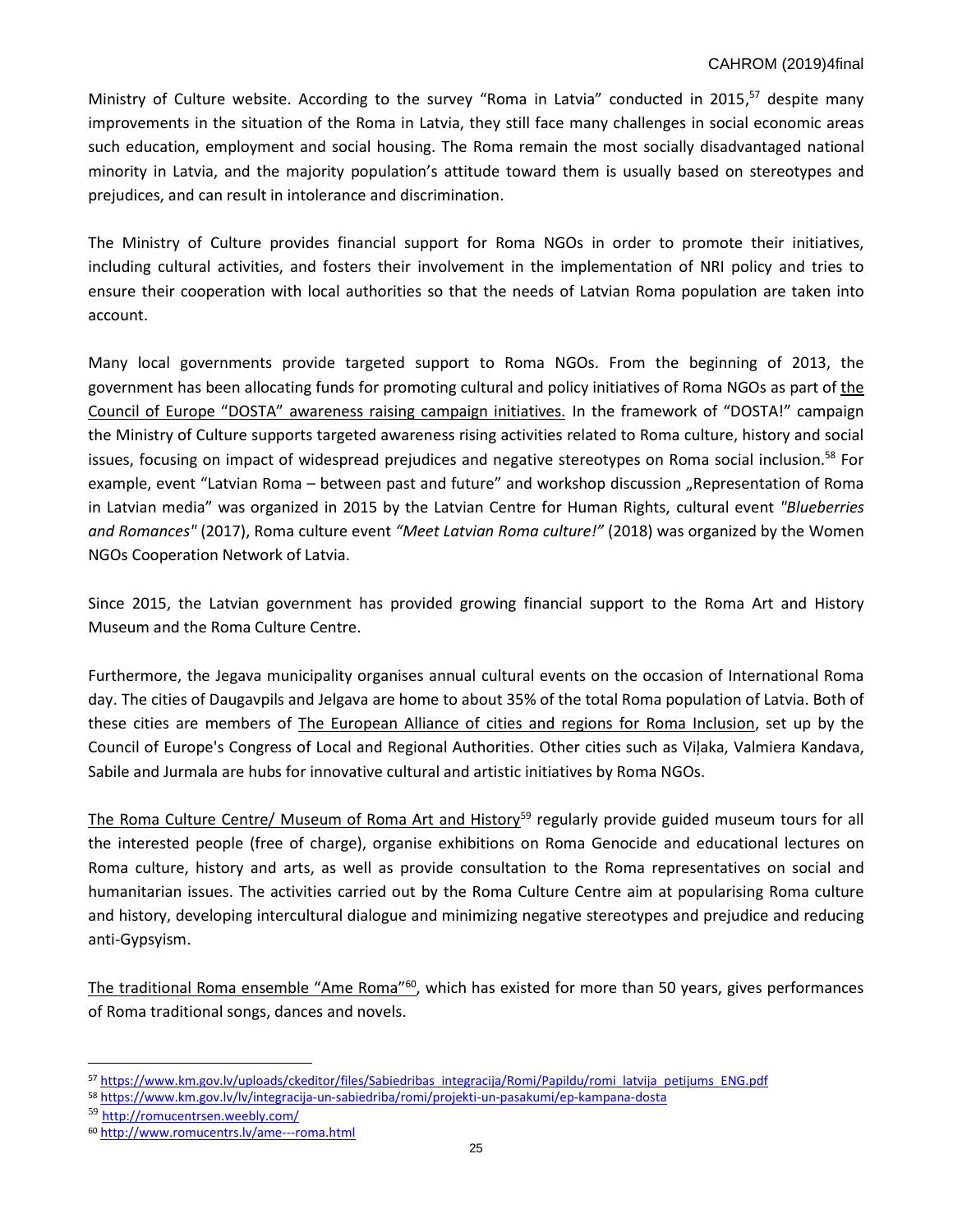# **3.5.1 Romani Arts and Culture**

- The governmental support is provided for organization of the [International Romani Culture Festival](http://www.romucentrs.lv/roma-world-festiv257ls.html)  *"Roma [World"](http://www.romucentrs.lv/roma-world-festiv257ls.html)* initiated by the Roma NGO "Roma Cultural Centre".
- Since 2014, a special Grant is provided in order to support Roma [NGO "Roma Culture Centre"](http://romucentrsen.weebly.com/) activities and the [Museum of Roma Art and History,](http://romucentrsen.weebly.com/museum.html) located in Riga city centre.
- The 2016 project *"To be involve in…",* supported by the municipality of Jelgava and implemented by the Jelgava's Romani Culture Society *"Romani čačipen"*.
- There are many activities organised in the framework of "DOSTA!" campaign in order to raise awareness of mainstream public and disseminate information related to Roma culture, history and social issues, focusing on impact of widespread prejudices and negative stereotypes on Roma social inclusion. For example, event "Latvian Roma – between past and future" and workshop discussion "Representation of Roma in Latvian media" was organized in 2015 by the Latvian Centre for Human Rights, cultural event *"Blueberries and Romances"* (2017), Roma culture event *"Meet Latvian Roma culture!"* (2018) was organized by the Women NGOs Cooperation Network of Latvia.
- During the project "Learn more about Latvian Roma Break the Stereotypes and Open for Joint Dialogue" (2014) implemented by the Roma Cultural Centre there are materials on Roma genocide in Latvia will be published and distributed as well as public forum on the Roma genocide is organised to raise awareness of young people.
- The seminar "Many faces of Latvian Roma culture" was organised and informative booklet "A Short Introduction to Latvian Romani Culture<sup>"61</sup> was elaborated and published in Latvian and English in order to provide basic information on the history of the Latvian Romani culture and outstanding culture activists and their contribution to preservation of the Latvian Romani cultural heritage.
- Roma NGOs in Latvia has been implementing a wide variety of projects related to the preservation and promotion of Roma arts and culture. Some of the well-known NGOs in Latvia are: Association for Society Integration 'Alternative', Jelgava's Romani Culture Society "Romani čačipen".

# **3.5.2 Holocaust Remembrance**

 $\overline{a}$ 

- Annual commemoration activities of the Roma victims of the Holocaust during World War II are provided by the Rom[a NGO "Roma Culture Centre";](http://romucentrsen.weebly.com/)
- The first Roma Holocaust exhibition in Latvia *"Roma Holocaust in Latvia (1941 -1945)"* in Academic Library of the University of Latvia, organised by The Roma Culture Centre in 2015.
- The Ministry of Culture also in the framework of the Latvian Roma Platform project<sup>62</sup> organised educational lectures on Romani culture and history, and held an exhibition called "Roma Holocaust in Latvia (1941-1945)" in the municipalities of Jelgava, Tukums, and Ventspils. The aim of this exhibition was to raise awareness among the representatives of municipalities, teachers, social workers, as well as representatives of local NGOs and Roma.
- Projects "Roma History remembrance project: Living Memory" (2017) and *"Roma History remembrance-project: for the benefit of the victims of Nazism"* (2016) implemented by the NGO "Roma Culture Centre" in co-operation with two other NGOs; *"Europa Romade Foorum Eestis"* (Estonian Roma NGO) and *"Saare Roma"* (Lithuanian Roma NGO) funded by the European Union Programme "Europe for Citizens". In the framework of these projects many activities have been

<sup>61</sup> [https://www.km.gov.lv/uploads/ckeditor/files/Romi\\_ENG\\_Final.pdf](https://www.km.gov.lv/uploads/ckeditor/files/Romi_ENG_Final.pdf)

<sup>62</sup> <https://www.km.gov.lv/en/integration-and-society/roma/projects/latvian-roma-platform>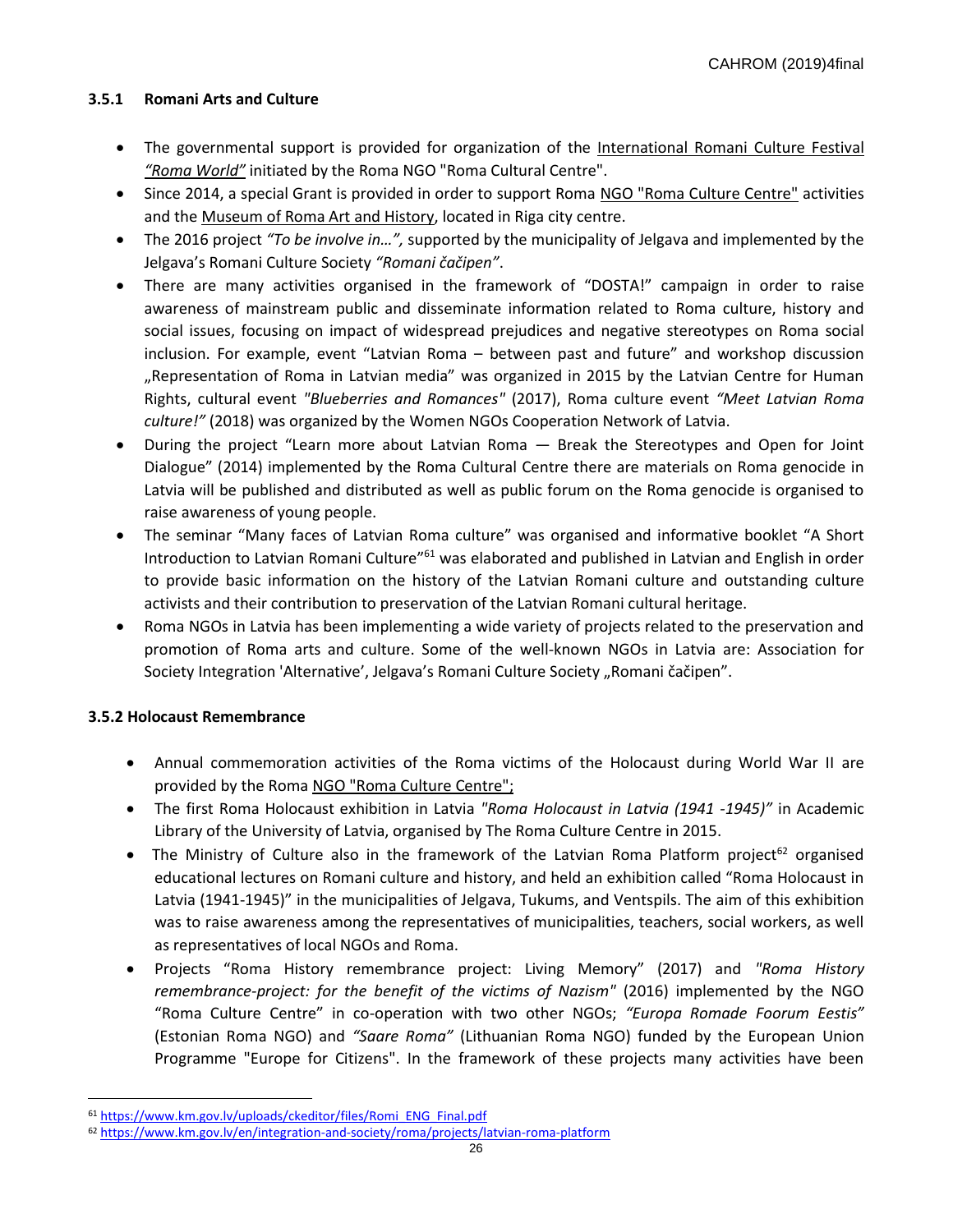organised. For instance, conference on the victims of the Roma Genocide during the Second World War (in Latvia), exhibitions and workshops on the Roma Holocaust for school teachers in Croatia, Estonia, Latvia, Lithuania and Poland as well as updating, digitalizing and archiving Roma victims' living stories' and providing compensations for the victims of the Roma genocide.

- •In the framework of the Project [Latvian Roma Platform I](https://www.km.gov.lv/uploads/ckeditor/files/Sabiedribas_integracija/Romi/ENG/SummaryReport_RomaPlatformI_ENG_2017.pdf) [the booklet "The Roma genocide in Latvia](https://www.km.gov.lv/uploads/ckeditor/files/Sabiedribas_integracija/Romi/ENG/Buklets_ENG_Print_13%20Marts.pdf)   $(1941 - 1945)$ " (2017) was published in English and Latvian.
- There was a training is available to teachers about the Roma and Sinti genocide orgnanised by the Ministry of Education and Science.
- Seminar *["Antigypsyism and its manifestations in the public space"](https://www.km.gov.lv/lv/integracija-un-sabiedriba/romi/projekti-un-pasakumi/ep-kampana-dosta)* for journalism students organised by the Latvian Centre for Human Rights, in co-operation with the Ministry of Culture and the University of Latvia.

# **3.6 Republic of Moldova (partner country)**

## **General Framework**

The last census refers to about 9000 Roma living in Moldova, but unofficially there are over 100 000 Roma. This discrepancy in numbers is due to historical reasons and slavery. Roma issues have been considered by the state officially from 2001 onwards when the first Governmental Decree approved a special Plan of Action on improving the situation of Roma. Today the Government has approved the Institute of Roma Community-Based Mediators and there are over 31 employed Roma community mediators active in around 30 communities. Along with other national minorities from the Republic of Moldova, Roma take part in the Ethno-Minority Council and participate in its activities. The main state institution which addresses Roma issues at the State level is the State Agency for Interethnic Relations (AIR).

## **Main Policy Framework for Support to National Minorities**

The Strategy for the Consolidation of Interethnic Relations in the Republic of Moldova for 2017-2027 affirms the Government's determination to take adequate measures for ensuring national minority rights protection in integrated and multilingual society, is based on respect for diversity. The Strategy aims at facilitating interethnic harmony, encouraging inclusive diversity of the Moldovan society by integrating national minorities into various spheres of state life, ensuring equality of citizens regardless of ethnic, cultural, linguistic identity respecting national legislation and international standards etc.

The Roma Action Plan for 2016-2020, adopted by the Decision of the Government nr.734 from 9 April, 2016, complements existing regulatory framework for improving the situation of the Roma. The Action Plan is to be financed from the State budget with possible financial support from the European funds, technical assistance projects and programmes, public-private partnerships and other acceptable sources under the national legislation.

## **Institutions**

l

[The State Agency for Interethnic Relations](http://www.bri.gov.md/index.php?l=ro)  $(AIR)^{63}$  is responsible for the elaboration, promotion and implementation of public policies in the field of interethnic relations and functioning of languages spoken on the territory of the Republic of Moldova. The institution is responsible for the development of regulatory framework for the implementation of legislative and normative acts in the field:

1. consolidation of interethnic relations

<sup>63</sup> <http://www.bri.gov.md/index.php?l=ro>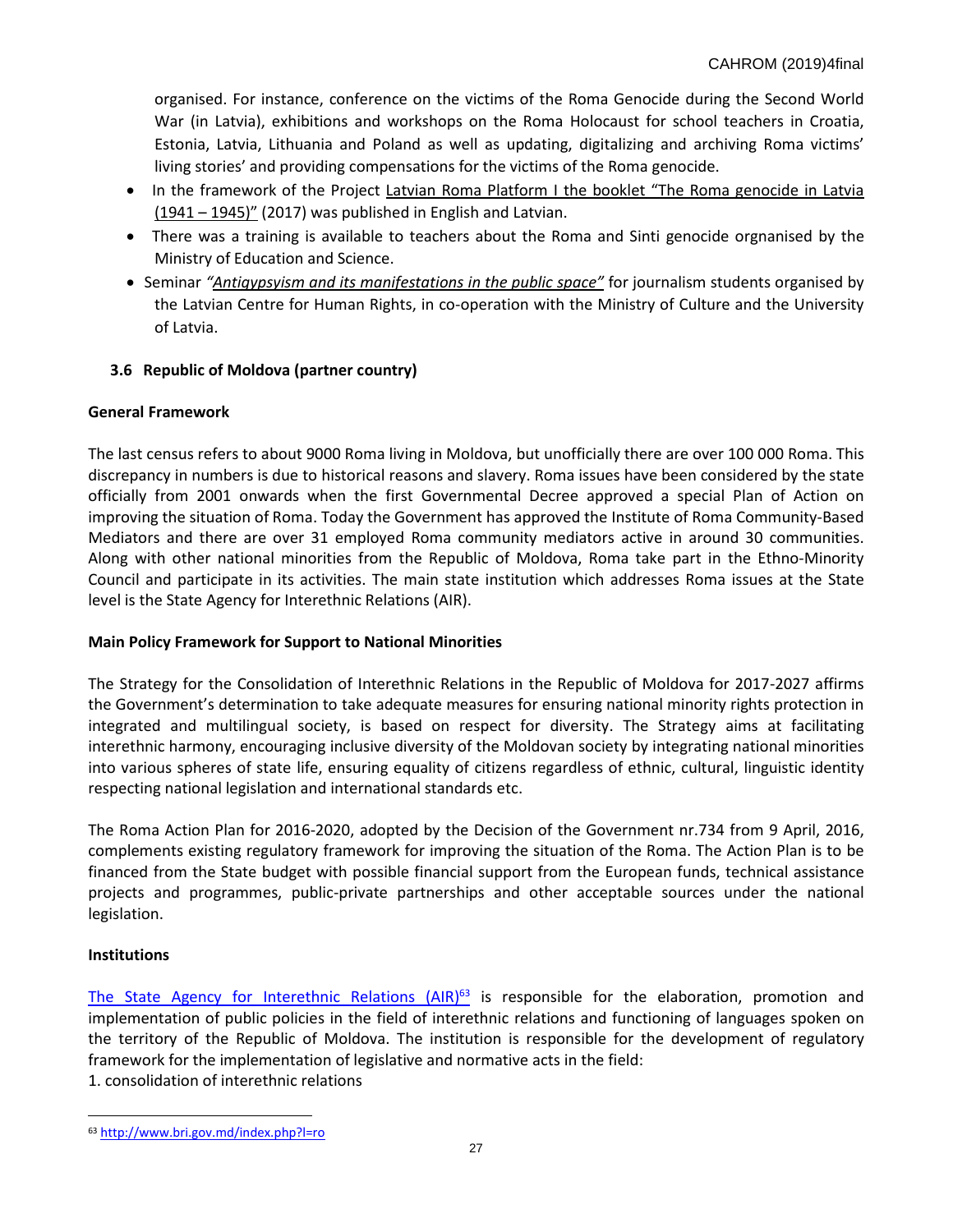- 2. development of intercultural dialogue and strengthening of civic identity
- 3. functioning of languages and promotion of linguistic diversity.

## **Memberships**

Moldova is guided by the commitments made by the Republic of Moldova in its capacity as observer to the International Holocaust Remembrance Alliance since 2014.

## **3.6.1 Romani Arts and Culture**

- The Roma Action Plan foreseen for 2016-2019 supporting the International Roma Day/week which usually is celebrated on 8 April.
- Every 3rd Sunday of September AIR in cooperation with local authorities are celebrating the "Ethno Diversit[y Festival"](http://www.bri.gov.md/index.php?pag=comunicate&opa=view&id=1489&start=&l=ru)<sup>64</sup> where national minorities present their music, cuisine, etc.
- A Roma [band "Enigma Romilor"](http://gintalatina.md/site/enigmaromilor.html)<sup>65</sup>, composed of both musicians and dancers, is registered officially with the Ministry of Culture, performing next to the Gintas Latina theatre.
- Special events dedicated to culture, music, concerts are supported occasionally in the House of Nationalities.

# **3.6.2 Holocaust Remembrance**

- In January 2014, the [National Museum of History of Moldova](http://www.nationalmuseum.md/en/)<sup>66</sup> hosted the exhibition *"[The Holocaust](http://www.nationalmuseum.md/en/exhibitions/the_holocaust_in_photos/)  [in pho](http://www.nationalmuseum.md/en/exhibitions/the_holocaust_in_photos/)tos"<sup>67</sup>* which displayed 32 historical pictures to the memory of the Jews exterminated during the World War II. It was organised by the US Embassy in the Republic of Moldova.
- The [Northern Transylvania Holocaust Memorial Museum](http://www.mmhtn.org/)<sup>68</sup> is located in Șimleu Silvaniei, Romania and was opened on 11 September, 2005.

On 26 November, 2015, the Parliament adopted a Decision No. 210 on the enactment of **27 January as the National Commemoration Day of the Holocaust Victims.** This served as a turning point for the Republic of Moldova and demonstrated determination and strong political will to unite efforts of the State bodies and civil society in the fight against anti-Semitism, as well as any manifestations of racism, xenophobia, racial discrimination and intolerance.

- In July 2016 the Parliament accepted by a Declaration<sup>69</sup> the Final Report of the International Commission for the Study of the Holocaust, chaired by Ellie Wiesel. The Declaration condemns systematic persecution and extermination of Jews by the Nazis and their collaborators in 1937-1944 on the present territory of the Republic of Moldova. **The political declaration also condemns any attempts to ignore and deny the Holocaust** and pays tribute to the victims and survivors of this tragedy. The document aims at strengthening national policies aimed at cultivating tolerance and combating all forms of discrimination, anti-Semitism and intolerance, as well as contributing to the assumption of historical facts in order to consolidate social cohesion and human values.
- **In May 2017, the Moldovan Government has adopted the Action Plan for Holocaust Commemoration for the period of 2017-2020.**

<sup>64</sup> <http://www.bri.gov.md/index.php?pag=comunicate&opa=view&id=1489&start=&l=ru>

<sup>65</sup> <http://gintalatina.md/site/enigmaromilor.html>

<sup>66</sup> <https://www.nationalmuseum.md/en/>

<sup>67</sup> [https://www.nationalmuseum.md/en/exhibitions/the\\_holocaust\\_in\\_photos/](https://www.nationalmuseum.md/en/exhibitions/the_holocaust_in_photos/)

<sup>68</sup> <http://www.mmhtn.org/>

<sup>69</sup> HP nr. 190 22 July, 2016. Decision of the Parliament No. 190 of 22 July, 2016.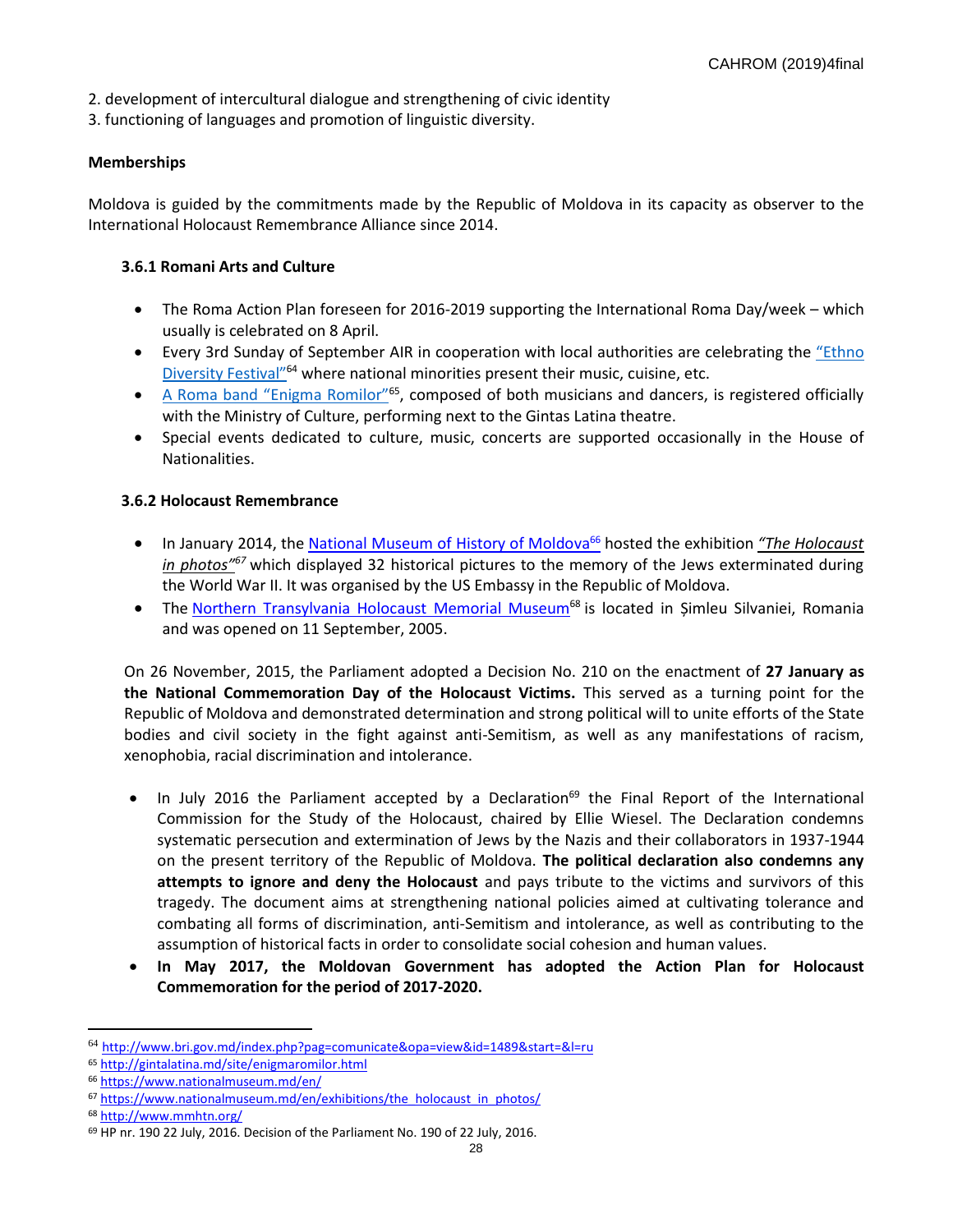- **The annual Holocaust Remembrance Week dedicated to the National Holocaust.** As part of the Week, school lessons and student conferences on the Holocaust and tolerance are usually conducted; commemorative demonstrations, youth forums, various theatre shows, press conferences, photo exhibitions, and other commemorative and educational events are been held.
- **On 27 January 2018 the first Centre-Museum in Chisinau was been dedicated to the history of the Holocaust in the Republic of Moldova and the "Memory of the Holocaust and Interethnic Tolerance" was inaugurated** within the House of Nationalities. A separate exhibition devoted to the memory of the Roma victims of the Holocaust became a distinguishing feature of the Centre-Museum. It was produced as part of the efforts to pay tribute to all Roma people who suffered from the National Socialist regime during the World War II. The Museum was established by the AIR with the financial and other forms of support provided by the Government of the Republic of Moldova.

#### **Inclusion of the Topic in the School Curriculum**

According to the OSCE (Organization for Security and Co-operation in Europe), the Holocaust "is studied mainly within the framework of history courses. Additional references to the topic may be made in classes on Humanitarian Law and Civic Education, as well as in a class called *"The Law and Us".* All Moldovan pupils learn about the Holocaust from the grade 9 to the grade 12, and something between one and three hours is normally allocated to this end. It is unknown whether the issue of Roma Holocaust is been covered in the local school curricula and teaching [\(See OSCE: Education on the Holocaust and on](http://www.osce.org/odihr/15228?download=true#page=90)  [Anti-Semitism, page 87\)](http://www.osce.org/odihr/15228?download=true#page=90)<sup>70</sup>.

In 2005, a textbook titled *"Holocaust: Pages of History"* by the Moldovan historian Sergeii Nazaria focused "on Antonescu's role in the killing of Jews during the Holocaust." It was the first initiative of the Government to make available a textbook on this subject and nearly "every school of the Republic received this fundamental monograph."

#### **Initiatives of the Civil Society**

According to  $OSCE^{71}$  in 2001 and 2002, the Youth Helsinki Citizens' Assembly and the Antifascist Democratic Alliance of Moldova organised a special nationwide essay contests, on the topic*, "What do I know about Holocaust?"*. The best essays were published in a youth magazine, Collage, in three languages: English, Moldavian and Russian. This was the first activity organised in the post-Soviet Moldova, on the Holocaust issue. However, it is not known whether any Roma were included in this initiative.

The IOM'[s Humanitarian and Social Programme](https://www.iom.int/files/live/sites/iom/files/What-We-Do/docs/Roma-Holocaust-Survivors-Humanitarian-and-Social-Programmes-RHS-HSP.pdf) (HSP) was established in 2002 in order to provide assistance to Roma, Jehovah's Witness, homosexuals and disabled victims of Nazi persecution. IOM provided basic assistance, including food, firewood, coal, hygienic supplies, but also medical aid to the victims in Moldova and in other 16 European countries. Nearly 74,000 people were assisted through this programme. The humanitarian assistance IOM and its partners were able to provide to those that they could reach was not just a lifeline, but also the first formal recognition of their suffering after more than 60 years.

 $\overline{a}$ 

<sup>70</sup> <http://www.osce.org/odihr/15228?download=true#page=90>

 $71$  ["Education on the](http://www.osce.org/odihr/15228?download=true#page=90) Holocaust and on Anti-Semitism", page 87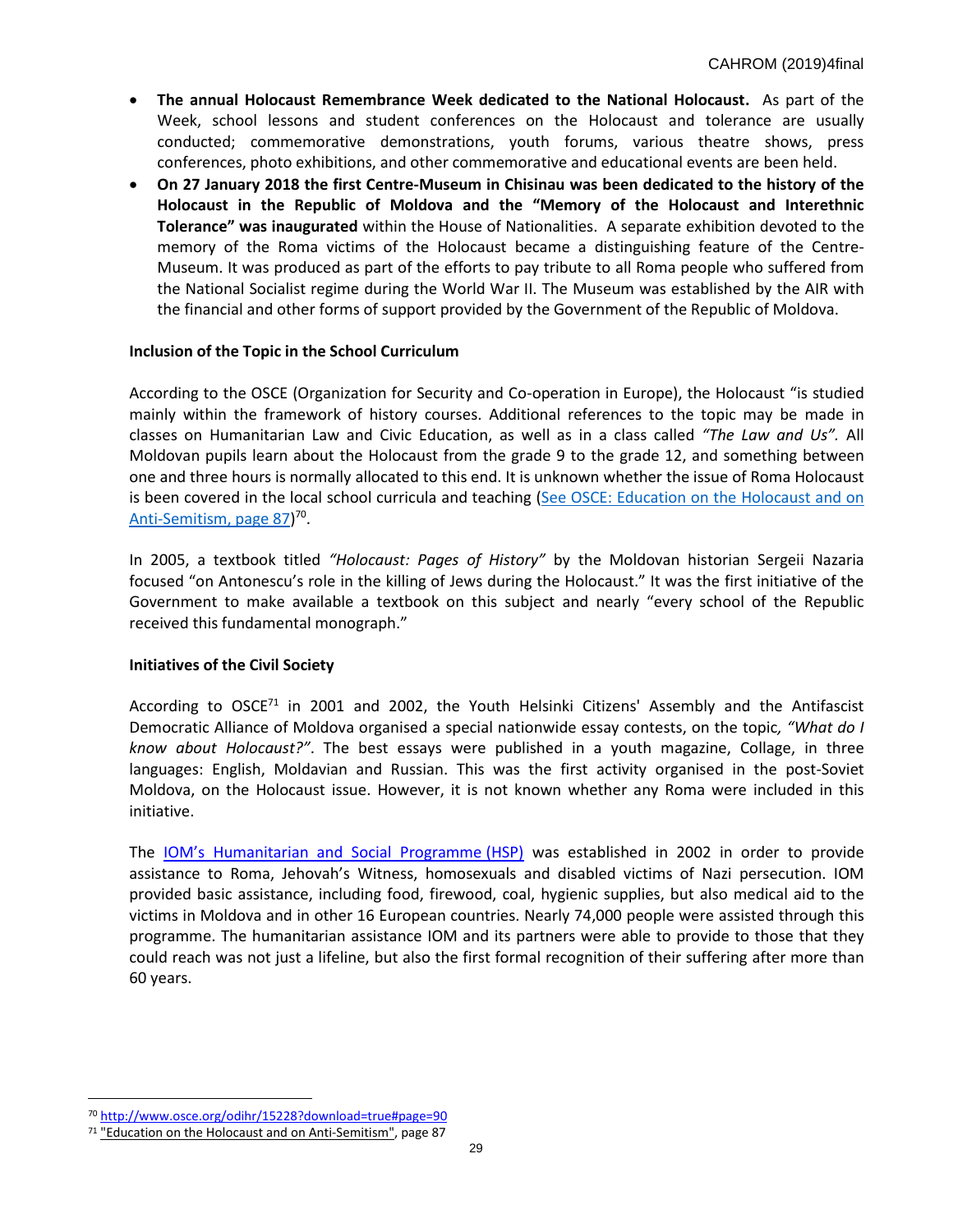# **3.7 Slovak Republic (partner country)**

The Slovak Republic recognised Roma as a national minority in 1991. The Slovak State expressed its support for national minorities in its Program Statement of the Government of the Slovak Republic for the years 2016 – 2020. The promotion of Roma identity and culture is envisaged in the [Strategy of the Slovak Republic](https://www.employment.gov.sk/files/legislativa/dokumenty-zoznamy-pod/strategyoftheslovakrepublicforintegrationof-romaupto2020.pdf) for [Integration of Roma up to 2020.](https://www.employment.gov.sk/files/legislativa/dokumenty-zoznamy-pod/strategyoftheslovakrepublicforintegrationof-romaupto2020.pdf) The Slovak government works for the promotion and stimulation of the culture, language, identity and traditions of Roma. High priority support activities are selected by the Ministry of Culture of the Slovak Republic, the Board of Directors and the Council of the Fund for promoting the culture of national minorities.

The Fund for supporting [the culture of national minorities](https://www.kultminor.sk/sk/) (Fond na podporu kultury národnostních menšin) was established by Act No. 138/2017 as an independent public institution that contributes to the realisation of the cultural policy of the Slovak Republic and the European Union<sup>72</sup> in the area of support for the development of national minorities. It concentrates on cultural and educational activities, including publishing and training activities.

## **3.7.1. Romani Arts and Culture**

The Slovak Republic is a hub for numerous Roma festivals and symposiums related to Roma culture, arts and crafts, many of which attract also international Roma performers.

The promotion of Roma arts and culture is an important part of the strategies of several national cultural, historical and ethnographical institutes. [The Romathan Theatre in Košice](https://www.romarchive.eu/en/theatre-and-drama/institutional-theatre/theatre-romathan-history-theatre/) was established by the Ministry of Culture of the Slovak Republic in May 1992. A branch of the Slovak National Museum, the [Museum of Roma](https://www.snm.sk/?about-the-museum-17)  [Culture in Martin](https://www.snm.sk/?about-the-museum-17) is a documentation and research centre that presents the Roma culture and its specific features. The Museum runs also acquisition and many methodological, professional, cultural and educational activities. Their recent project *"The National Documentation and Information Centre for Romany Culture (2011- 2014)"* was implemented by the National Science Library in Prešov as a new professional and organizational component of the library. The documentation and information centre developed new kinds of digital contents on Roma Culture as one of the outcomes of its project activities.

## **3.7.2. Holocaust Remembrance**

 $\overline{a}$ 

The yearly Commemorative day of the Roma Holocaust is on the 2 August. On that day there are numerous commemoration events around the country and many of them take place at historical places, museums and cultural centres. Official State Commemorations are usually organised by [the Civic Association In](http://www.romaholocaust.sk/en/dont-forget/161-in-minorita-civic-association) Minorita with the participation of MPs. Initiatives such as *"Ma [Bisteren!-project \(](http://www.romaholocaust.sk/en/dont-forget/109-do-not-forget)"Don't forget"),* implemented between the Slovak National Museum and civilian association In Minorita, lead the collaboration between governmental authorities and the Roma population. Holocaust remembrance is marked via diverse set of activities, including artistic performances like "Romaholocaust", developed by Romathan Theatre.

<sup>72</sup> See the [Commission communication COM\(2018\) 267 final from 22.5.2018 : New European Agenda for](https://ec.europa.eu/culture/policy/strategic-framework_en) Culture – Staff Working [Document](https://ec.europa.eu/culture/policy/strategic-framework_en)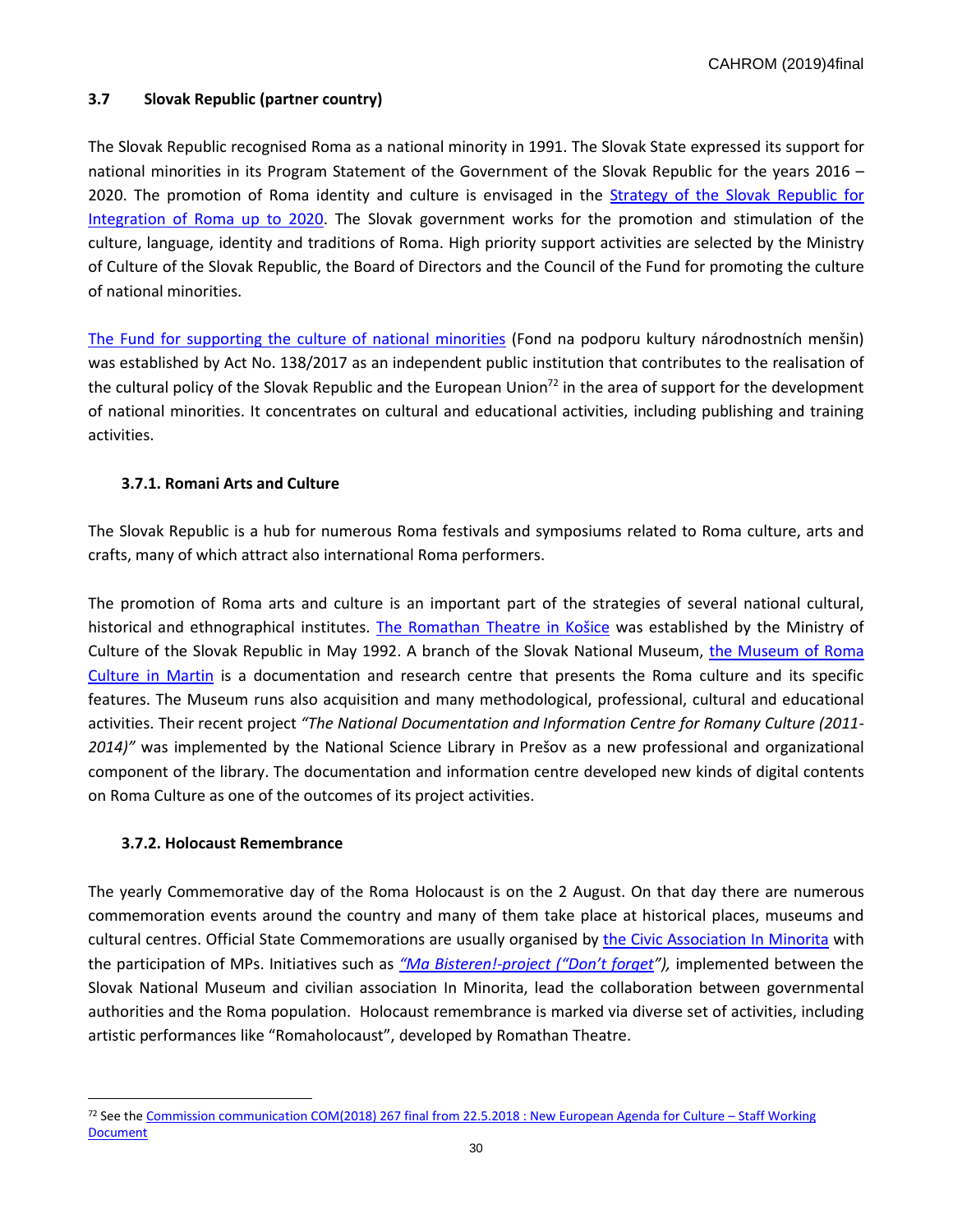CAHROM (2019)4final

# **3.8 Sweden (partner country**

# **)**

# **Institutions**

The formal instructions of the Swedish Arts Council state that the Council is to make special efforts on behalf of artistic and cultural policy development in activities concerning the culture of the Sami people and the other national minorities, including the Roma minority. The Council also provides activity grants and project grants for promoting the languages and cultures of the national minorities. In addition, the Council also allocates funding for publishing literature and cultural periodicals in the national minority languages.

The introduction of so-called cultural cooperation model in Sweden has enabled the Swedish Arts Council to highlight the objectives of minority policy in dialogue with the regional authorities. As of 2014, the appropriation directions of the Swedish Arts Council state that in its assessment, monitoring and follow-up of the regional cultural plans, the Council shall pay special attention to the work of the county councils to promote the culture and cultural heritage of the national minorities, and in particular of the Roma.

The Living History Forum has the task of acting as a national forum for promoting work regarding the strengthening of democracy, tolerance and Human Rights grounded in the Holocaust. The Forum should also try to strengthen people's will to actively work for the concept of the equal dignity of all human beings. The Living History Forum is to conduct outreach activities focusing on knowledge, culture and education. Its activities are to be conducted in close contact with ongoing research, other cultural and educational institutions, government agencies, organisations and associations whose activities concern similar issues. The Forum shall endeavour to achieve the greatest possible geographical spread and response to its activities. The agency works actively on the dissemination of information and exhibitions relating to the Roma minority and anti-Gypsyism.

# **3.8.1 Romani Arts and Culture**

Under the Act on National Minorities and Minority Languages the Swedish public institutions have an obligation to promote the possibilities for the national minorities to retain and develop their language and culture, and especially to promote children's development of a cultural identity. The Swedish Government also views the culture of the national minorities as part of the common cultural heritage.

In Sweden's national strategy for Roma inclusion it is affirmed that culture and language make up a major part of a person's identity and are an important factor in the development and cohesion of society. It is therefore important that Roma culture and language should be made more visible, preserved and developed in line with the goal for the national minority policy laid down by the Riksdag.

The Swedish Arts Council has been tasked with implementing initiatives to strengthen Roma cultural actors and their cooperation with various cultural institutions. The task includes conducting dialogue meetings at regional level and distributing special funds for Roma cultural activities. Recently the Agency received 19 applications from Roma cultural actors but could grant funds to only four applicants. The Agency prioritises in its open call for funds, among other things, applications from underrepresented target groups such as young Roma women.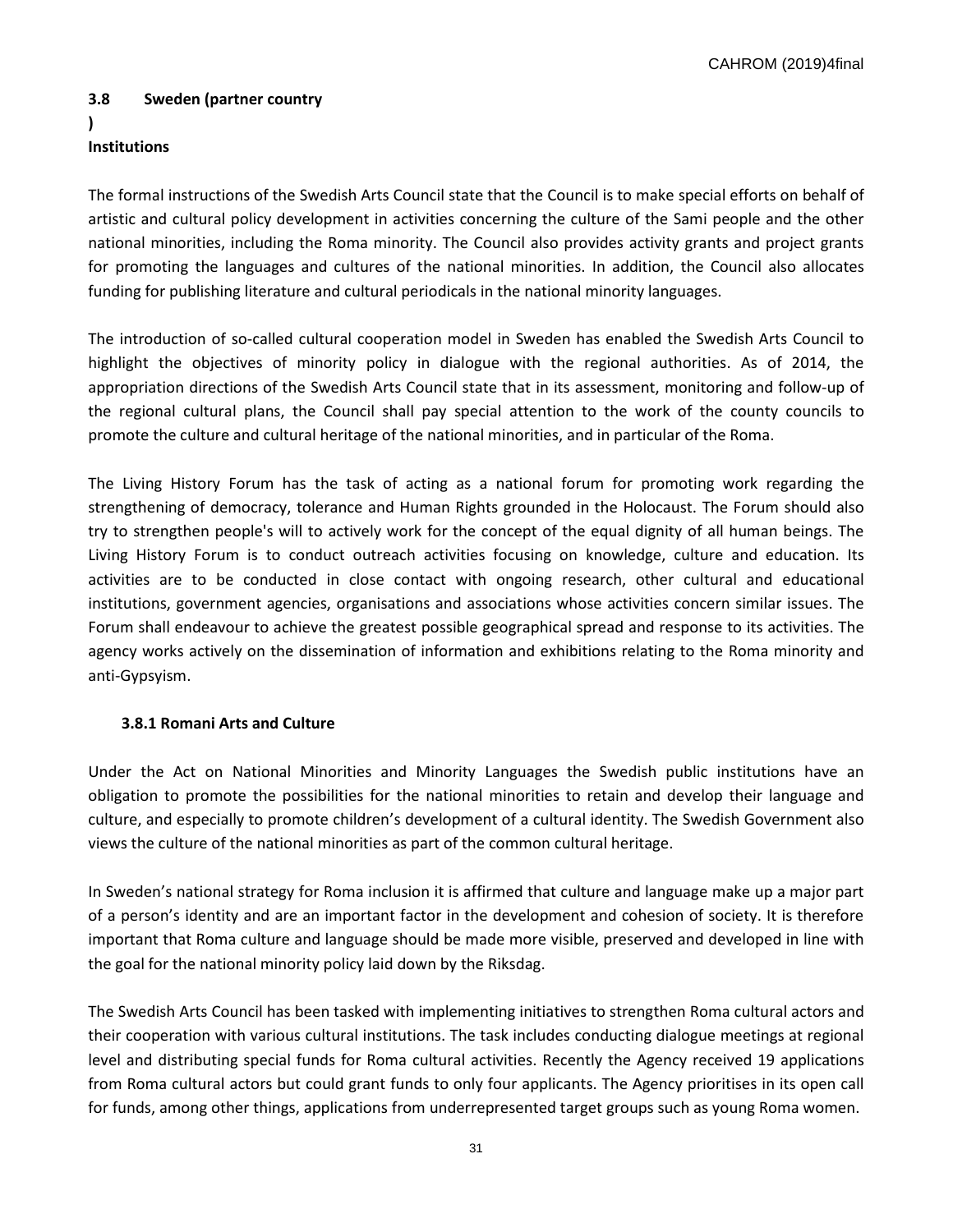The Institute for Language and Folklore has a special task to carry out initiatives to preserve aspects of the Roma language and highlight the intangible cultural heritage of the Roma as part of the Swedish cultural heritage. The agency has engaged Roma experts who will be involved in the work of documenting and preserving Swedish Romani and highlighting the cultural heritage of Roma.

## **3.8.2 Holocaust Remembrance**

In 2013 the Living History Forum decided to carry out an in-depth research to increase knowledge about how Roma were affected during the Holocaust and about how Roma have been persecuted and discriminated against in Sweden after the second world war and up to the present. The aim of this initiative has been to contribute to work against anti-Gypsyism and to improve the conditions for Roma inclusion. In February 2014 the Government approved financial support for the Living History Forum to carry out this drive. The funds have been used by the Forum to employ instructors with competence in Roma history, culture, traditions and language.

In Sweden there has been a clear positive trend of growing awareness and general interest to commemorate the Holocaust Memorial Day (27 January). The Living History Forum has been explicitly tasked by the Swedish government to spread awareness about the meaning and commemoration of this day and the Forum has since 2003 consistently and purposefully worked to inform the general public and support the commemoration of this Day of Remembrance. Different kinds of commemoration ceremonies and programs are taking place all over Sweden, in communities, schools, organizations and churches. The Living History Forum compiles a digital calendar where people can find out where and how they can participate the events of commemoration. Every year the Forum produces a printable mini-exhibition on a specific theme connected to the memory of the Holocaust. Ceremonies on the 2 August (the Roma and Sinti Genocide Remembrance Day) also take place in various locations around Sweden, often as joint arrangements of Roma civil society organisations with support from the Living History Forum and municipalities.

In 2015 the Living History Forum was commissioned to deliver a major educational programme about various forms of racism and intolerance in history and today. The purpose of this initiative was to contribute to an equal society characterised by respect for the equal dignity and rights of all people and to foster democracy. The aim was to reach out to all the pupils in compulsory and upper secondary school in Sweden. Since giving the initial commission, the Government has decided to broaden the target group of the initiative and extend the geographical spread of the project activities. The commission includes also work for countering anti-Gypsyism.

In 2014 the Government decided to appoint a Commission against anti-Gypsyism. The Commission spent two years working against anti-Gypsyism in society through various efforts. The Commission has contributed to highlighting the widespread prejudice against Roma and the increased discrimination experienced by the group. In November 2015 the Commission published material for schools based on the White Paper on abuses and violations of Roma during the 1900s, which was presented in 2014. It has been distributed to all Swedish pupils in grades 7–9 (the whole age group of approximately 14–16-year-old children) and to other relevant actors in society. The Commission reported its work to the Government in June 2016. Its report includes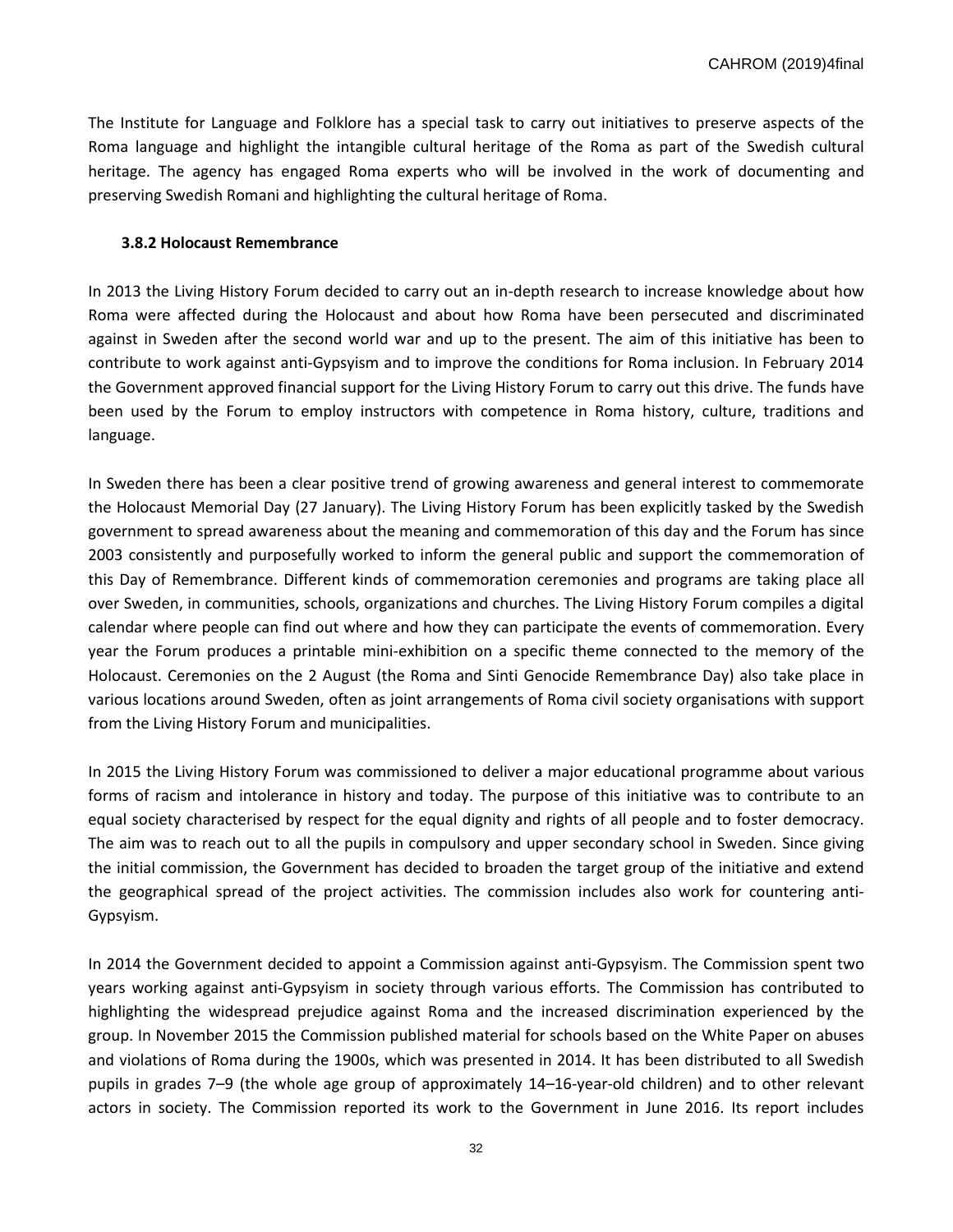proposals and recommendations on how to continue the work against anti-Gypsyism. These recommendations were circulated for comments to all relevant authorities and civil society organisations. In line with the proposals of the Commission an inquiry has investigated the possibilities to establish a national centre for Roma issues. The inquiry's proposal on how an authority for Roma issues can be established is currently being circulated for comments among relevant stakeholders.

# **3.9 Switzerland (partner country)**

## **Context**

In ratifying the Council of Europe Framework Convention for the Protection of National Minorities, Switzerland recognised the Swiss *Yenish* and *Sinti/Manouche* as national minorities, making a commitment to promote their conditions and to enable the them to preserve and develop their culture, including their itinerant way of life (a measure that is of particular importance for those who are still travelling). Switzerland recognised the Yenish language as a minority language in ratifying the European Charter for Regional or Minority Languages. Since 2012, when the Federal Act on Culture Promotion came into force, the Swiss Confederation has had a legislative basis (Art. 17) for promoting more actively the culture of the Yenish and Sinti/Manouche.

The Swiss Roma are not recognised as a national minority under the Framework Convention for the Protection of National Minorities, but the Swiss government recognises that they are an integral part of Switzerland's cultural diversity and included them in its 'Yenish, Sinti and Roma' Action plan, which seeks to create the conditions for these communities to lead a way of life that is in harmony with their cultures. Roma can therefore also request funding for cultural projects

The Swiss Confederation has adopted the terminology used by the International Holocaust Remembrance Alliance (IHRA) and prefers to speak of 'the Genocide of the Roma' instead of the terminology 'Roma Holocaust'. In the Swiss context, the expression 'Genocide of the Roma' includes the persecution of the Yenish and Sinti/Manouche communities, in particular *the Pro Juventute action "Kinder der Landstrasse"* (1926-1978) whose aim was the forced sedentarisation of Travellers by separating the Yenish children from their parents and placing them in institutions and foster families.

The Swiss Yenish, Sinti/Manouche and Roma are represented in the Advisory Board of the Swiss delegation to the IHRA, whose remit includes the remembrance of the persecution of these communities.

## **Institutions**

 $\overline{a}$ 

The Foundation *['Zukunft für Schweize](https://www.stiftung-fahrende.ch/)r Fahrende'* <sup>73</sup> (Ensuring a Future for Swiss Travellers) established in 1997 by the Swiss Confederation, brings together an equal number of representatives from the Swiss authorities and from the Yenish and Sinti minorities, seeks to preserve the cultural identity of the Yenish and Sinti/Manouche. [The Federal Office of Culture](https://www.bak.admin.ch/bak/en/home.html)<sup>74</sup> itself helps to fund projects aimed at raising awareness of Yenish, Sinti/Manouche and Roma cultures.

<sup>73</sup> <https://www.stiftung-fahrende.ch/>

<sup>74</sup> <https://www.bak.admin.ch/bak/en/home.html>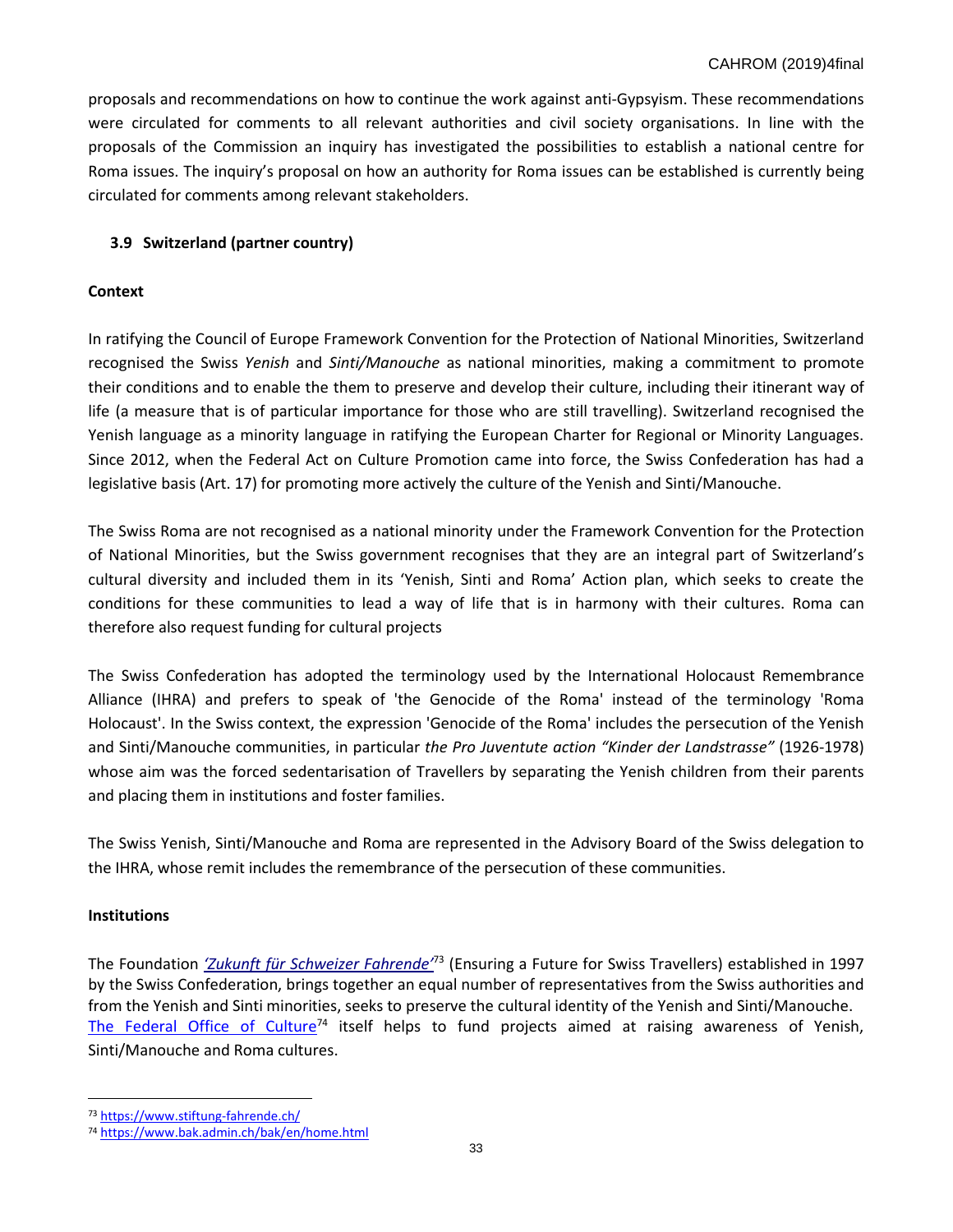[The Swiss federal government](https://www.edi.admin.ch/edi/en/home/fachstellen/frb.html)'s Service for Combating Racism*<sup>75</sup>* funds many cultural projects seeking to dispel prejudice and negative stereotyping of Yenish, Sinti/Manouche and Roma.

# **3.9.1 Romani Arts and Culture**

Since 2016, the Swiss Confederation has provided *the Foundation 'Zukunft für Schweizer Fahrende'* with an annual cultural fund of CHF 50 000 to subsidise artistic and cultural projects. The Foundation supports projects which give the minorities visibility and raise awareness among the rest of society. Seven cultural Roma and Sinti/Yenish projects have received support since the fund was established in 2016. For example, events such as *"Ferckerchilbi"*, the big traditional cultural festival of the Yenish/Sinti, *the Gypsy Festival in Zurich* and *a touring exhibition on the Swiss Sinti/Manouche.* The foundation has also supported the screening of the 2017 film "*Yéniche Sounds*"<sup>76</sup>. Other supported projects include a photography exhibition on the Roma and a Roma dance event. The Foundation is currently promoting the creation and printing of a Yenish fairytale book *"Josua and the Magic Violin".* 

The Federal Office of Culture has supported publications by Yenish authors and dance events organised by a Roma artist collective. An important step by the Federal Office of Culture was to promote and raise the profile of the culture of the Yenish and Sinti/Manouche in 2018. As an outcome, the nomadic traditions of the Yenish and Sinti/Manouche were added to the 'List of Living Traditions in Switzerland', which is part of the national inventory of Switzerland's intangible cultural heritage with the UNESCO.

The Federal Office of Culture also provided CHF 30 000 in funding the project launched by the umbrella association of the Swiss Yenish and Sinti (*'[Radgenossenschaft der Landstrasse'](https://www.radgenossenschaft.ch/)*<sup>77</sup> *-)*, in collaboration with the educational publishers of the canton of Zurich, aimed at producing a German-language teaching tool on the history and culture of the Yenish, Sinti and Roma.

In April 2019, a festival of Yenish literature took place for the first time in Zurich with the support of the Federal Office of Culture. The purpose of the event was to launch a mainstream literary magazine special edition dedicated to Yenish poems. The event was a huge success with many participants outside the Yenish community.

Between 2008 and 2017, the Swiss federal government's Service for Combating Racism spent altogether some CHF 250,000 on Yenish, Sinti and Roma awareness projects, such as theatre plays, festivals, "Gipsy" meetings with film screenings, dance performances and a 'Rom' photo exhibition.

# **3.9.2 Holocaust Remembrance**

Remembrance activities supported by the Swiss government generally focus on Youth and Education. The Federal Council is very mindful of how important it is to raise young people's awareness on the persecution of all victims of the National Socialism. Therefore, the Swiss government's Yenish, Sinti and Roma Action Plan includes projects that raise awareness especially in schools and develop educational materials.

<sup>75</sup> <https://www.edi.admin.ch/edi/en/home/fachstellen/frb.html>

<sup>76</sup> [http://www.frenetic.ch/fr/catalogue/detail//++/id/1080](http://www.frenetic.ch/fr/catalogue/detail/++/id/1080)

<sup>77</sup> <https://www.radgenossenschaft.ch/>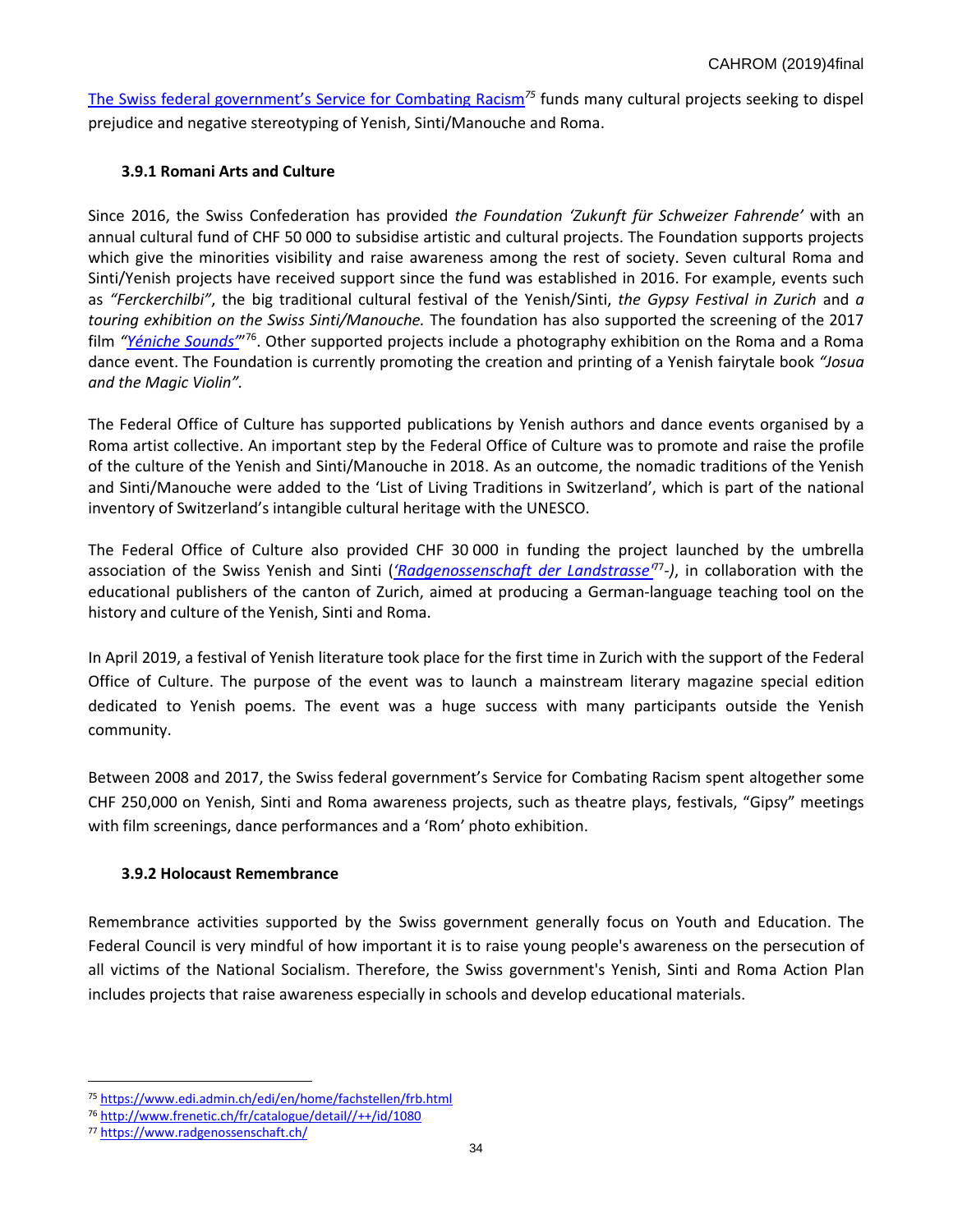[The Federal Department of Home Affairs \(FDHA\)](https://www.admin.ch/gov/en/start/departments/department-home-affairs-fdha.html)<sup>78</sup> and the [Federal Department of Foreign Affairs \(FDFA\)](https://www.fdfa.admin.ch/eda/en/home.html)<sup>79</sup> **support events held each year in schools across Switzerland to mark 27 January, the International Day in memory of all the victims of the Holocaust.** Events focusing specifically on the persecution of the Roma, Sinti/Manouche and Yenish communities have also been organised for teachers in recent years. For instance, one such event was held in Geneva in 2010 and another, on the topic of the 'Roma, Sinti and Yenish in school and in society', in Aarau in 2014.

Switzerland commemorates the memory of all victims of National Socialism on 27 January each year. In the last years Roma victims have been expressly mentioned in the 27 January official speech by the President of the Swiss Confederation. Switzerland does however not separately mark Roma Genocide Remembrance Day on 2 August. This had been proposed in 2017 in a parliamentary motion (Munz) but has been withdrawn.

Most of the small number of memorials to the victims of National Socialism which exist in Switzerland have been established as a result of local initiatives. There is currently no memorial in Switzerland dedicated to the Yenish, Sinti/Manouche and Roma.

[The Independent Commission of Experts Switzerland](https://www.uek.ch/en/) – Second World War (ICE) (Bergier Commission) has published in 2001 a book entitled "Roma, Sinti, and Yenish. Swiss Policy Regarding Gypsies in the Nazi Period".

# **Support for educational projects to promote the remembrance of the genocide of the Roma**

Teaching and learning about the Holocaust has been widely integrated into the various Swiss school plans. It is now also part of the general curriculum in Swiss Institutes of teacher education. Some of them, notably in Lausanne and Lucerne, have specialist staff who teach courses on this subject. In schools some teachers do cover the genocide of the Roma, Sinti/Manouche and Yenish in their classes. Although educational initiatives on this subject are not as widespread as initiatives about the Jewish Holocaust the following projects are worth mentioning:

To fill a gap in teaching materials on the genocide of the Roma, Sinti/Manouches and Yenish, Switzerland contributed to the development of *[the European educational website 'The](http://www.romasintigenocide.eu/en/home) Fate of European Roma and Sinti [during the Holocaust](http://www.romasintigenocide.eu/en/home)' <sup>80</sup>* 2012–13, thanks to funding from the Swiss Government. [The website has a Swiss](http://www.romasintigenocide.eu/de/hintergrundinformationen/backgroundinformation/schweiz)  [section](http://www.romasintigenocide.eu/de/hintergrundinformationen/backgroundinformation/schweiz)<sup>81</sup> on Switzerland's 'Gypsy' policy and in particular the persecution of the Yenish people in Switzerland (systematic removal of children from their families, marriage restrictions and forced sterilisations).

The Confederation's Service for Combating Racism also provided CHF 24 000 to a project launched by the University of Applied Sciences of North western Switzerland focused on discrimination against Roma minorities in Europe. Several workshops for teachers have been organised to give incentives for the teaching of Roma history, including the genocide of the Roma, and to develop teaching materials on this subject.

 $\overline{\phantom{a}}$ <sup>78</sup> <https://www.admin.ch/gov/en/start/departments/department-home-affairs-fdha.html>

<sup>79</sup> <https://www.fdfa.admin.ch/eda/en/home.html>

<sup>80</sup> <http://www.romasintigenocide.eu/en/home>

<sup>81</sup> <http://www.romasintigenocide.eu/de/hintergrundinformationen/backgroundinformation/schweiz>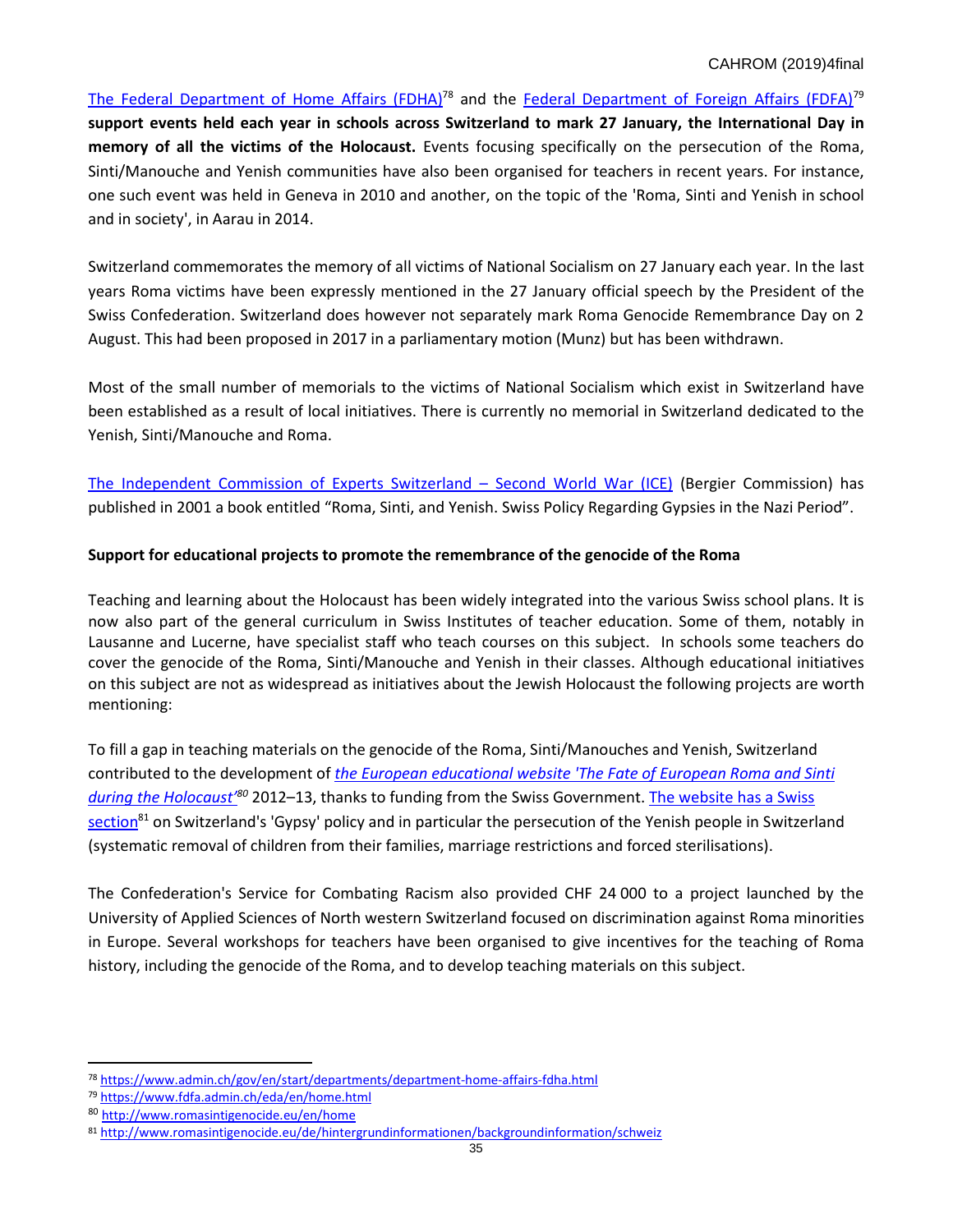## **3.10 Ukraine (partner country)**

The National Strategy for Protection and Integration of the Roma National Minority into the Ukrainian Society until 2020, which was adopted in 2013, defines one of its objectives as satisfying the cultural and informational needs of Roma, namely by facilitating preservation and development of Roma culture and arts. Furthermore, the National Action Plan, which was adopted in the same year toward implementation of the Strategy, details the objective as follows:

- Facilitate work and support activities of Roma cultural centres in the localities with significant Roma populace;
- Provide support to Roma artistic groups;
- Involve Roma artistic groups in all-Ukrainian and regional minority culture events;
- Facilitate discounted lease of buildings and premises that are state or community owned to Roma organizations and artistic groups for organization of cultural and awareness raising events […];
- Facilitate the organization of cultural and artistic events aimed at preservation of Roma culture;
- Support the participation of Roma artistic groups in international cultural events.

Neither the Strategy, nor the National Action Plan contain provisions pertaining to researching, teaching and/or commemorating the Roma genocide of the Second World War.

## **Institutions**

Support for Roma arts and culture as well as the issue of commemoration of the Roma genocide of the Second World War had been among the responsibilities of the Ministry of Culture of Ukraine until September 2019, when with the appointment of the new government the Ministry of Culture was merged with the Ministry of Youth and Sports and the Ministry of Information Policy. While priorities and responsibilities of the new state authority – the Ministry of Culture, Youth and Sports – are still to be determined, the responsibility for the implementation of minority policies, including that concerning Roma, will be shifted to another newly created state authority – the State Agency (Service) for Ethnopolitics and Freedom of Conscience. Created by the [Decree No. 812](https://zakon.rada.gov.ua/laws/show/812-2019-п) of the former Cabinet of Minister in August 2019, the Agency is indeed responsible, inter alia, for:

- protecting and developing the cultures of ethnic minorities in Ukraine, satisfying their cultural, linguistic and informational needs;
- supporting civil society organizations of minorities in organization of cultural, artistic, and awareness raising events.

In 2015 the Cabinet of Ministers of Ukraine adopted a Decree No. 993 whereby creating an Interministerial Working Group with powers to observe and guide the implementation of the Strategy of Protection and Integration of the Roma minority into the Ukrainian Society until 2020 by issuing recommendations and promoting good practices. Since the Strategy covers issues of Roma arts and culture, a corresponding thematic subgroup was created within the Working Group.

## **3.10.1 Romani Arts and Culture**

[The Romani Music and Drama Theater "Romance"](http://teatr-romans.com.ua/) functions with state and Kyiv city administration's financial support since 1994. In 2003 it received the honorary status of an academic state theater.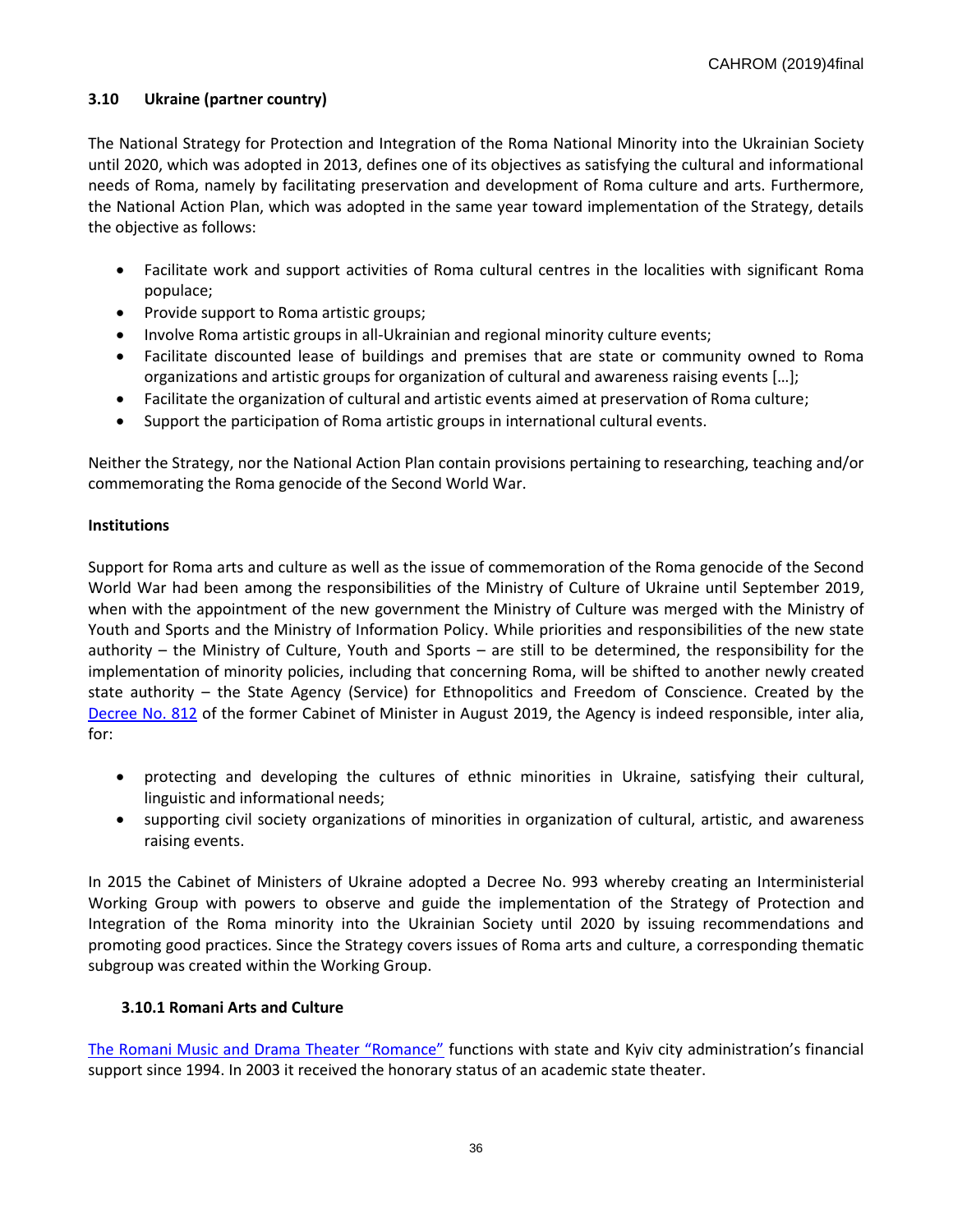Dozens of Roma cultural events (i.e. concerts, performances, etc.) take place annually across the country, also with financial support from local budgets. The bigger Roma culture festivals are "Amala" (Kyiv), "Bakhtale Gathers Friends" (Mykolayiv) and "Pap Jazz Fest" (Uzhgorod).

In April 2019 the first Roma Writers Residency was held with financial support of the International Renaissance Foundation. An anthology of short text by Roma authors will be presented at the end of September at the Lviv Book Forum.

## **3.10.3 Holocaust Remembrance**

On October 8, 2004 the Ukrainian Parliament adopted an [Order No. 2085 "On Commemorating the](http://zakon4.rada.gov.ua/laws/show/2085-iv)  [International Day of Roma Genocide"](http://zakon4.rada.gov.ua/laws/show/2085-iv) whereby recognizing the genocide of the Second World War, designating the day of August 2 for official commemoration, and also prescribing that the central state authority responsible for the development and implementation of ethnic minority policies should:

- Provide support to civil society organizations to organize events, including international ones, to commemorate the International Day of Roma Genocide;

- Support research on the genocide of Roma during the Second World War;

- Work to improve the social and economic situation of Roma communities in Ukraine, and

- Consider providing families of the survivors of Roma genocide with compensations.

In 2015 the Cabinet of Ministers of Ukraine issued a decree "On the Plan of Actions with regard to  $75<sup>th</sup>$ Anniversary of the Tragedy of Babyn Yar". Inter alia, the decree raised the issue of erecting a monument to Roma victims of the Second World War genocide in Babyn Yar, as well as organizing a historic conference on Roma genocide. Both events took place in 2016.

The memorial "Roma Wagon", which since 1998 was hosted in Kamyanets Podilskyi, was moved and installed in Babyn Yar. The official opening of the memorial took place on September 23, 2016 as part of a series of other commemorative events.

Currently there are over 20 memorials at places of mass murder of Roma during the Second World War, whose total number is [estimated to be 113.](http://romagenocide.com.ua/karta-mists-zahybeli-romiv-ukrainy/) The work on marking with place with memorial signs continues. For instance a three new memorials were opened in June 2019 in Zhytomyr region.

Commemorative events organized by Roma and pro-Roma civil society organizations on August 2, but also on January 27 (International Day of Commemoration in memory of the victims of the Holocaust) and September 29 (Day of Commemoration in memory of the victims of Babyn Yar) take place each year in different localities, also with financial support from local authorities. The commemorative events include concerts, round tables, conferences, exhibitions, educational events. Since 2014 a group of Roma youth receives support from the International Renaissance Foundation to participate and represent Ukraine in the Dikh na bister programme in Krakow.

[In October 2016 an international conference "Roma Genocide in Ukraine during the Second Wo](http://www.holocaust.kiev.ua/other/details/konf_genromiv_2018?objId=2)rld War: [studying, teaching and commemorating](http://www.holocaust.kiev.ua/other/details/konf_genromiv_2018?objId=2)" was held by the Ukrainian Center for the Study of Holocaust in partnership with the Ministry of Culture of Ukraine, the Ukrainian Institute of National Memory, the National Museum of Ukrainian History in the Second World War and several other state partners.

Research into the issue of Roma genocide is first and foremost led by the Ukrainian Center for the Study of Holocaust as part of the [project "Neglecte](http://romagenocide.com.ua/pro-proekt/)d Genocide" (2013 - now). In 2013 the Center printed a collection of [archive materials, documents and memories,](http://www.holocaust.kiev.ua/Files/naykVid/roma_bookl.pdf) which remains one of the most complete historic accounts on the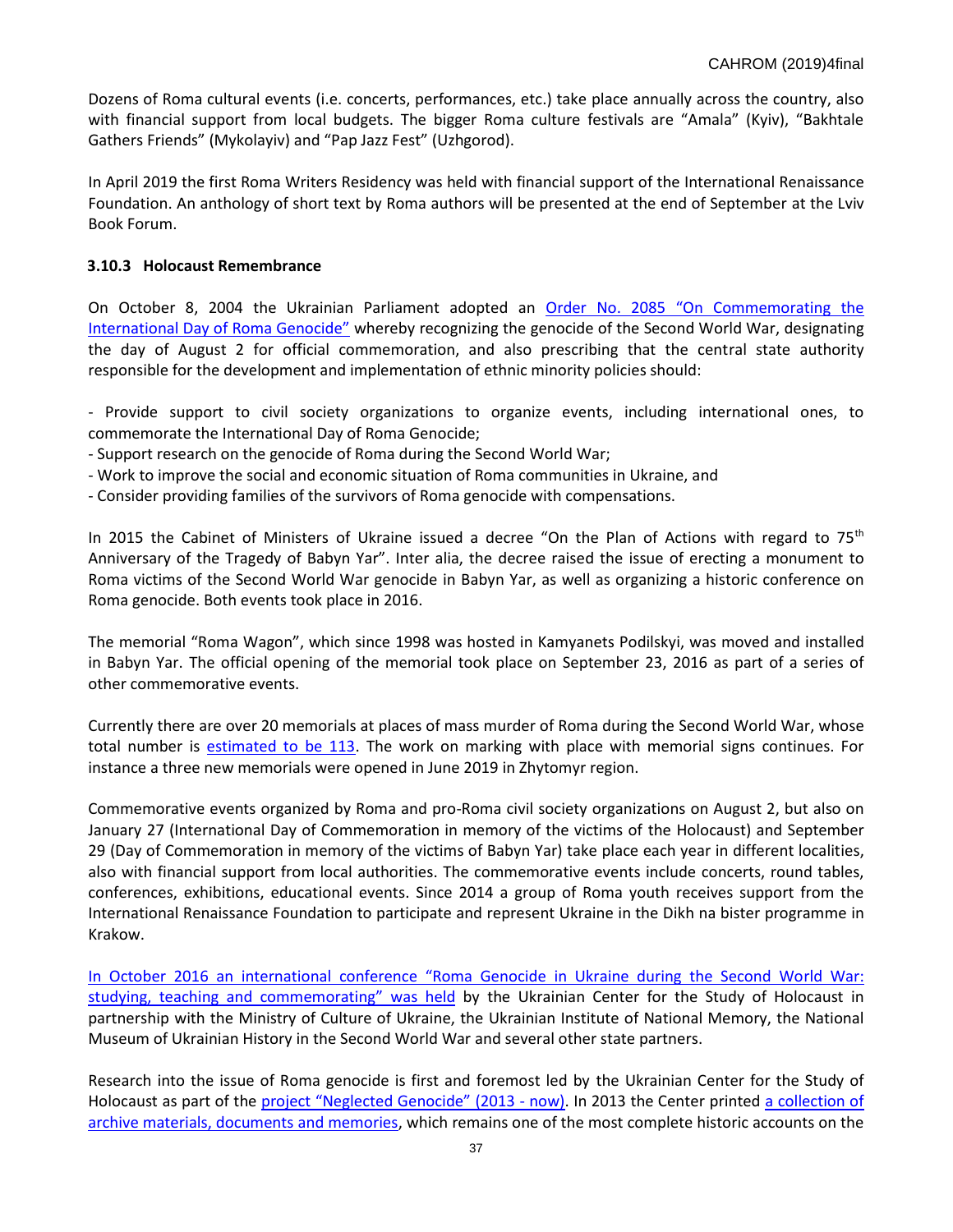Ukrainian history of Roma genocide today. Another publication that covers the issue of Roma genocide was published in 2018 – "Roma: [myths and facts. A manual on Antigypsyism for](http://romagenocide.com.ua/news/upershe-v-ukraini-vydano-navchalnometodychnyi-posibnyk-dlya-vchytelya-z-protydii-romofobii-) Teachers". Roma genocide is also researched as part of 'Roma studies' programs in several universities across the country (i.e. in Uzhgorod, Odessa, Chernivtsy), first of which was introduced in 2013 at the National University "Kyiv Mohyla Academy".

# **4. CONCLUSIONS, LESSONS LEARNED, GOOD PRACTICES IDENTIFIED AND ENVISAGED FOLLOW-UP**

## *4.1 Conclusions regarding the organisation of the CAHROM thematic visit*

The programme of the thematic visit was complete and widely covered both topics of national practices on Roma Holocaust remembrance and the promotion of Romani arts and culture. The format of the meeting allowed the participants to actively engage in discussions about challenges met, ideas to explore and recommendations for the promotion of Romani arts and culture and Holocaust remembrance.

However, as the themes of promotion of Romani arts and culture and the promotion of the Roma Holocaust remembrance are both vast topics, having two separate thematic visits would have allowed for more in-depth exchanges.

## *4.2 General and country-specific conclusions and lessons learnt in relation to:*

Generally speaking, there is a lack of governmental and private support in the promotion of Romani arts and culture in most of the European countries. Indeed, there exist many initiatives about the Roma Holocaust or genocide remembrance but less on Romani arts and culture. Few private cultural foundations dedicate their entire yearly scholarship programme or even parts of it to the thematic call for Roma or other national minorities, however there are a few exceptions, such as the Finnish Majaoja Foundation. The states must strengthen their role as forerunners of supporting Roma arts and culture.

Legislation is lacking to enforce local authorities to promote Roma arts and culture. As project funding may not be sufficient for securing the teaching of Roma arts and culture and Roma holocaust and the cultural services for which both the Roma and non-Roma citizens yearn, other possibilities need to be assessed, such as a federal law to support these aims. However, this requires an active role from different leading cultural and art institutions that need to acknowledge the systemic, structuralised discrimination that is inherent in them and now needs to be challenged as a part of the development towards more inclusive and participative organisations.

In this context, the draft Recommendation of the Committee of Ministers on the inclusion of Roma and/or Travellers' history in school curricula and teaching materials was adopted by the CAHROM at its 18<sup>th</sup> Plenary Session.

The idea and concept of remembrance also needs to include contemporary witnesses as remaining Roma Holocaust survivors are very few today. In this framework RomArchives and ERIAC can play a major role in digitalising the story-telling of survivors and transmit the memory not only to younger generations of Roma but also to mainstream society. Furthermore, this digital platform could be an excellent tool to provide virtual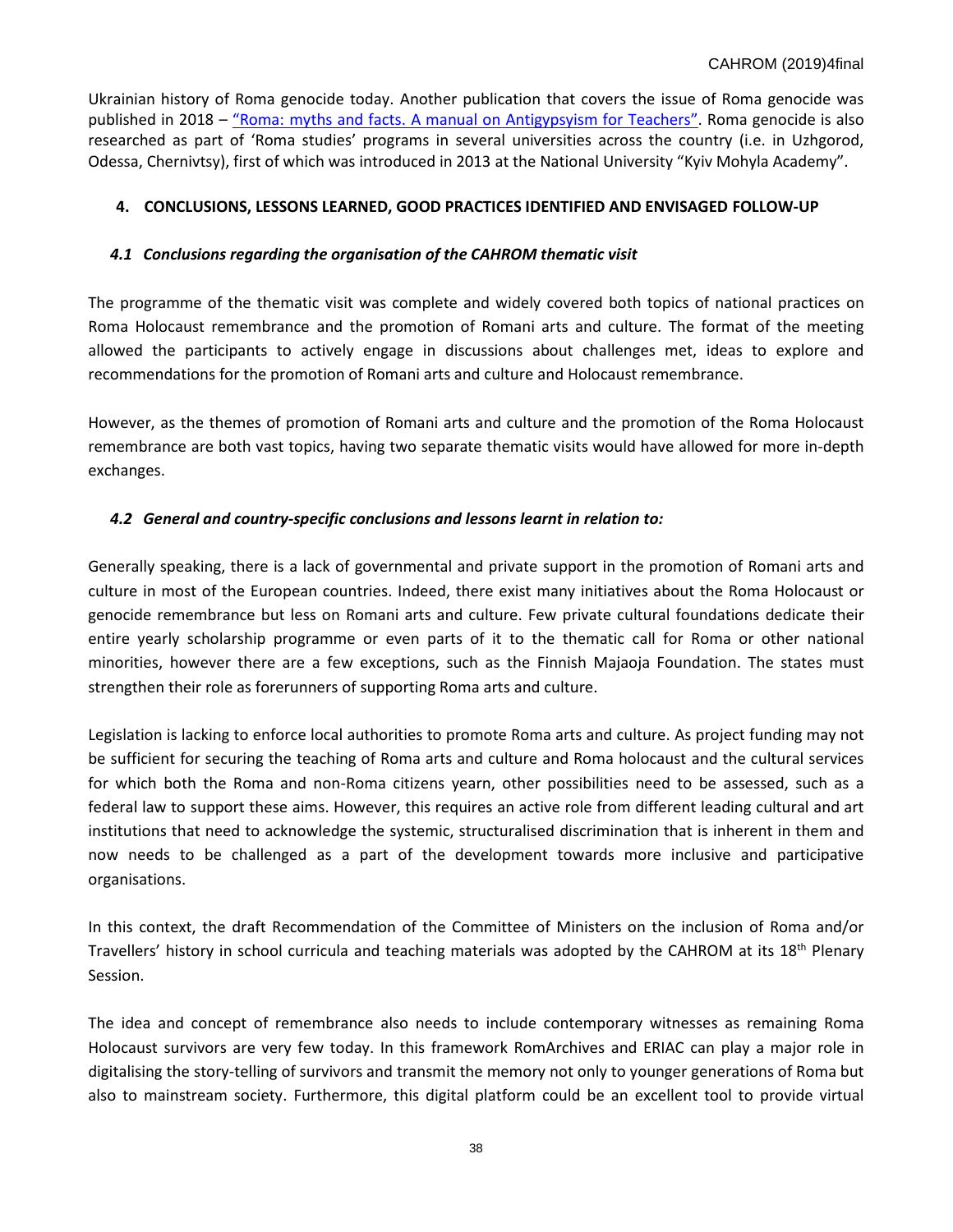documentation centres for countries that do not have one and include comprehensive information and archives by country.

Some the recommendations included:

- **Exploring alternate methods of governmental support** such as a grant system for creating sustainable culture and arts projects at the local level. The impact of these projects and grants should be measured and monitored with the possibility of yearly grant renewals when the project meets a set of criteria, such as meetings its measurable short, medium and long-term impact goals, transferability of the project, ownership of the project by the municipality, sustainability of the project and adequate human resources and competences. A preference should be given to projects with sustained tangible outcomes but not to exclude one-off festivals or projects either. The grants system should be designed for encouraging municipalities and local NGOs to work together and present quality project proposals while keeping realistic expectations. It is important to remember that awareness-raising and capacity building at the local level both among Roma and local authorities is important so that also the local authorities become interested enough to apply for the available funding and become committed from the start. The grant system should be two-pronged as initiatives can stem from both national or regional levels or from the grassroot Roma activism. Possibility to earmark at least some funds especially for the promotion of Roma culture and arts need to be identified and funds need to be secured at the national and regional government level bearing in mind that culture is not always a priority issue in the communities suffering from outmost poverty.
- Taking active steps towards **encouraging academic research institutions to perform more Roma history, arts and culture related research** either as a part of their mainstreamed researched programmes or as separate research projects concerning Roma and Traveller history, art and culture but in particular their persecution during the Holocaust.
- Carrying out research and reflecting nationally on the multiple perspectives of the history: truth, recognition, reconciliation, and work on the social memory of identity and remembrance.
- **Increasing visibility** by mainstreaming sections on Roma history, arts and culture in **publicly funded national, regional and local museums in cooperation with the national Ministry of Antiquities and Museum Agencies** and seeking partnerships with organisers of large mainstream cultural events to include Roma cultural events as part of their programming both in the public and private culture and art services sectors.
- Using existing support through different **European cultural agencies** such as the European Commission Education, Audiovisual and Culture Executive Agency's (EACEA) Creative Europe programme or the Council of Europe EURIMAGES partial agreements should be sought to produce films on Human Rights of the Roma, Roma Integration projects, Roma culture and arts, Roma history and Holocaust and other relevant topics;
- Designing **new educational approaches** and reflecting on the advantages of separate vs. inclusive historical narratives in teaching Roma history, Holocaust, arts and culture. The reflection should include discussions on the issue of the existing stereotypes such as bohemian life, romanticism and exoticism, the diversity within Roma communities and developing critical thinking and training the teachers. The direct impact would be increased pride in being Roma or of Roma origin;
- Conceptualising different forms of national Roma Holocaust remembrance commemoration, including **new forms of commemoration** by identifying the gaps in the level or the total lack of recognition by the responsible institutions, authorities and society in general.
- Establishing new **visible memorial sites that become centres of attention and commemoration events** and securing the existing sites.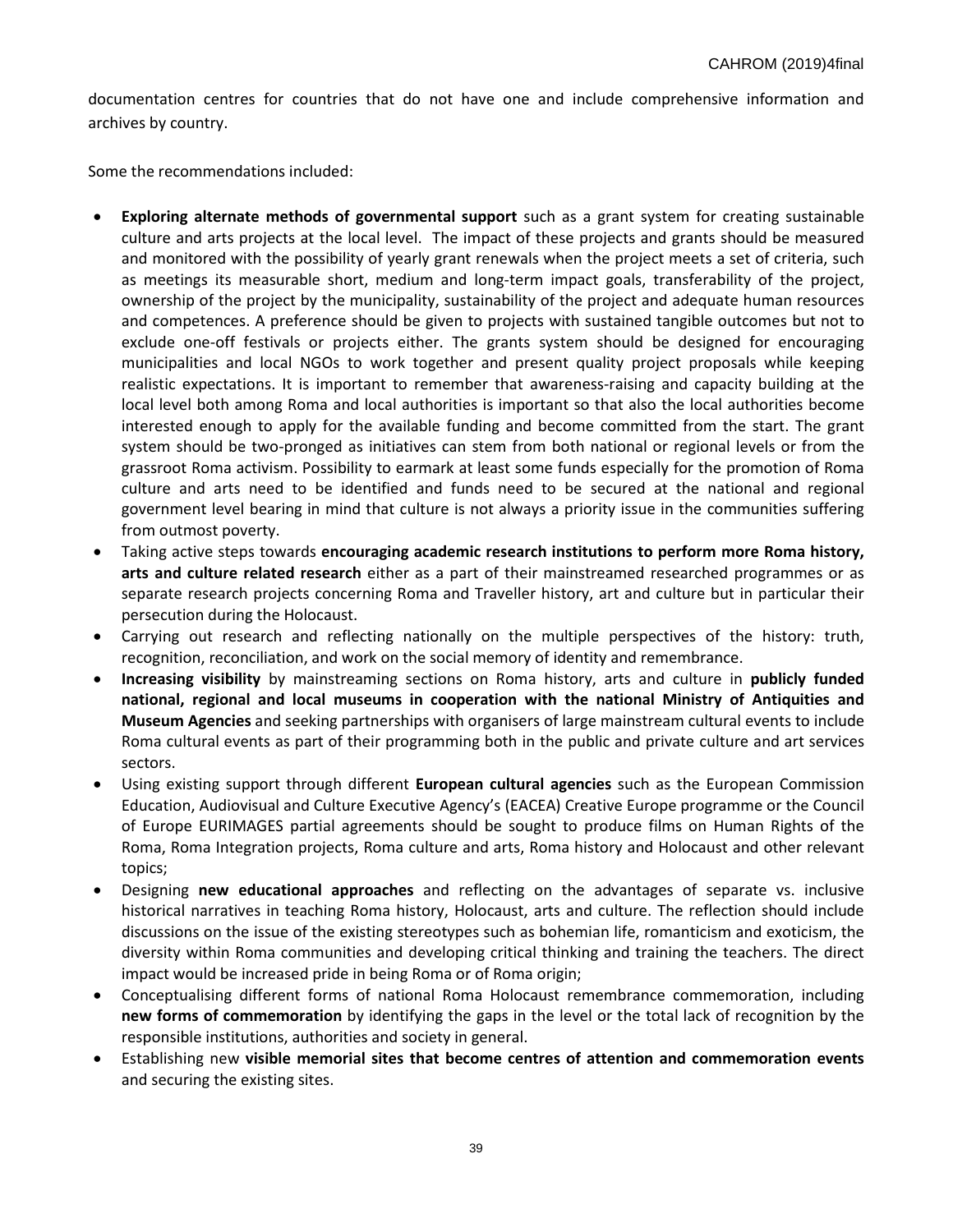- Create an active **digital platform** to connect Roma intellectuals worldwide in order to have a forum for reflection and discussion on topical issues and whose results can feed into policy making. This platform could include links to useful resources such as national mapping tools, archives etc.
- Create **digitalised documentation centres**
- Official **recognition of 2 August** as Roma and Sinti Genocide Remembrance Day.
- Drafting a Council of Europe **recommendation to member states to establish memorial sites**

# **4.2.1 National practices for promoting Romani arts and culture and Roma Holocaust remembrance**

**Germany** – The existing governmental framework for the support of the promotion of Roma arts and culture will be continued and strengthened. The Central Council of German Sinti and Roma ensures that issues relating to them are dealt at the highest political level and remain a priority of the government's agenda. The government is keen to continue the established cooperation and acknowledges the institution as a valuable contributor to the diversity and cultural knowledge among the German population.

The visit to the Memorial of Sinti and Roma of Europe murdered under the National Socialist Regime as well as the presentation on and visit to ERIAC allowed for a collective reflection on how Germany and other partner countries can better conceptualise Roma Holocaust Remembrance and adapt it to their specific context of their country. One of the most important challenges addressed by Germany and other countries was the necessity to engage Youth in remembrance initiatives and to strengthen this aspect in future cooperation between partner countries.

**Austria** – The government has well established a well-developed system of Roma advisory councils and is working with them and helping them to develop relevant policies. Further work is needed to include the teaching of Roma history, Holocaust, arts and culture in the mainstream school curricula. Furthermore, funds granted to projects for national minorities are a good practice, but the outcome must be monitored to measure the impact of these projects and identify any shortcomings and new challenges.

Over the last decade, important new research has been undertaken on Austrian history during the period 1938 - 1945 and the post-war era. This has included topics such as expropriation in Austria during the Nazi regime, restitution and compensation efforts after 1945, Austrian resistance groups and post-war justice for crimes committed during the regime. However, more research is still needed, namely on the persecution of Austrian Roma during the Holocaust.

**Belgium** – The government has a well-working institutional network and collaboration with Roma and Travellers civil society organisations. Although Belgium has several resource centres, to date there is no specifically dedicated one to the Genocide of the Roma. A positive direction is required for the designation of a Memorial Day for commemorating the Roma and Sinti genocide and its specific presence in the school curricula. Solid research and documentation on the Holocaust exist but much work is still needed in the development of memory collections on the persecutions and war crimes against Belgian Roma and Travellers during the 20<sup>th</sup> century.

**Italy** – Collaboration on comparing models, sharing innovative projects and materials between Italian Academic initiatives with other partner countries, universities or research centres is potentially a strong area for future work (i.e. the University of Verona established a Romanì chib course in 2018).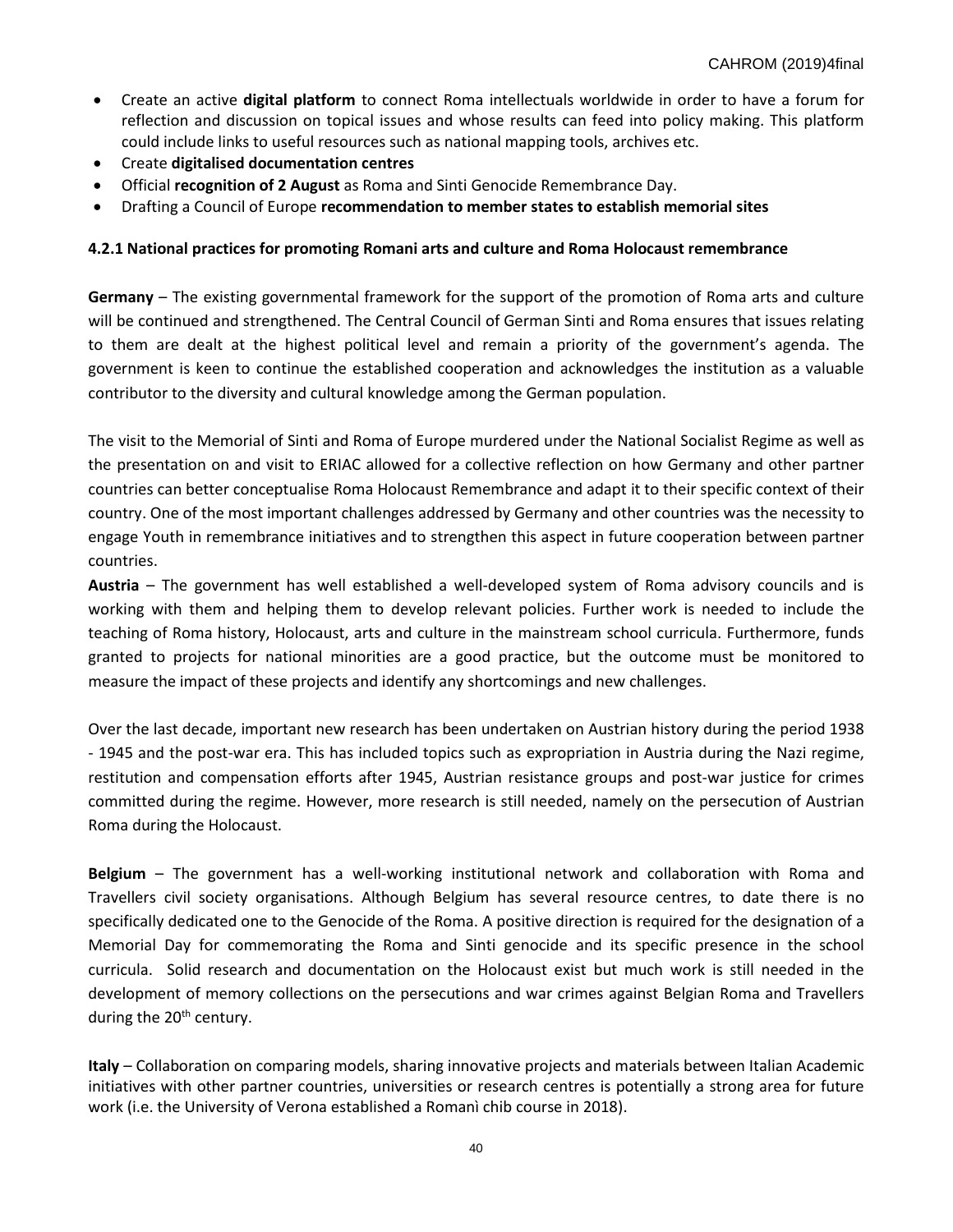Launching partnerships with mainstream arts and cultural organisations and establishing agreements between mainstream and Romani media are desired areas for development. Strong partnerships with non-Roma large cultural and musical events and public happenings could be productive. Collaboration with the Roma National Platform concerned stakeholders and institution in the organization of events would make them more relevant and increase their impact.

**Latvia** - Cooperation between ERIAC and the Roma Art and History Museum (Roma NGO "Roma Culture Centre" in Latvia) would help to raise awareness of the European mainstream public and the Roma from other European countries on the Latvian Roma culture, art and history. For examples, exhibits by Latvian Roma artists could be organised in partnership with ERIAC to enable a wider dissemination.

**Republic of Moldova** – Although the Moldovan Government has adopted an Action Plan for Holocaust Commemoration, it needs to conceptualise a Holocaust Remembrance site which corresponds to the Moldovan experience of the Holocaust and especially the impact it had on its Roma community. It would complete the exhibition of the Centre-Museum in Chisinau dedicated to the history of the Holocaust in the Republic of Moldova and the exhibition devoted to the memory of the Roma victims of the Holocaust.

**Slovak Republic** – There are numerous Roma festivals and cultural events which receive funding and support from the government and in this respect the Slovak Republic is a reference. Work should continue in mainstreaming the Roma component in the school curricula and in mainstream museums and cultural festivals to change mentalities in a definite manner. Work with ERIAC should also be pursued in order to disseminate good practices throughout Europe.

**Switzerland** – To increase visibility the Swiss Federal Office of Culture funds many cultural projects but should aim to further mainstream Roma art and culture in national museums and popular festivals.

Teaching and learning about the Holocaust is now also part of the general curriculum in Swiss Institutes of teacher education. Some school teachers cover the genocide of the Roma, Sinti/Manouche and Yenish in their classes but educational initiatives on this subject are not widespread. The University of Applied Sciences of North-Western Switzerland offered workshops for teachers for the teaching of Roma history, including the genocide of the Roma, and to develop teaching materials on this subject. These workshops should be included in teacher training programmes of other pedagogical universities.

**Ukraine** – Although there are projects promoting research, introducing documentary sources and establishing oral histories on the destinies of Roma in the occupied territory of Ukraine during WWII, more research on the Roma and Sinti genocide should be done by historians. Furthermore, Roma history, Holocaust, arts and culture should be integrated into the school curricula.

## **4.2.2 International practices for promoting Romani arts and culture and Roma Holocaust remembrance**

Many international practices for promoting Romani arts and culture and Roma Holocaust remembrance exist (see Appendix 3) however the recommendations to create an active digital platform to connect Roma intellectuals worldwide in order to have a forum for reflection and discussion on topical issues and the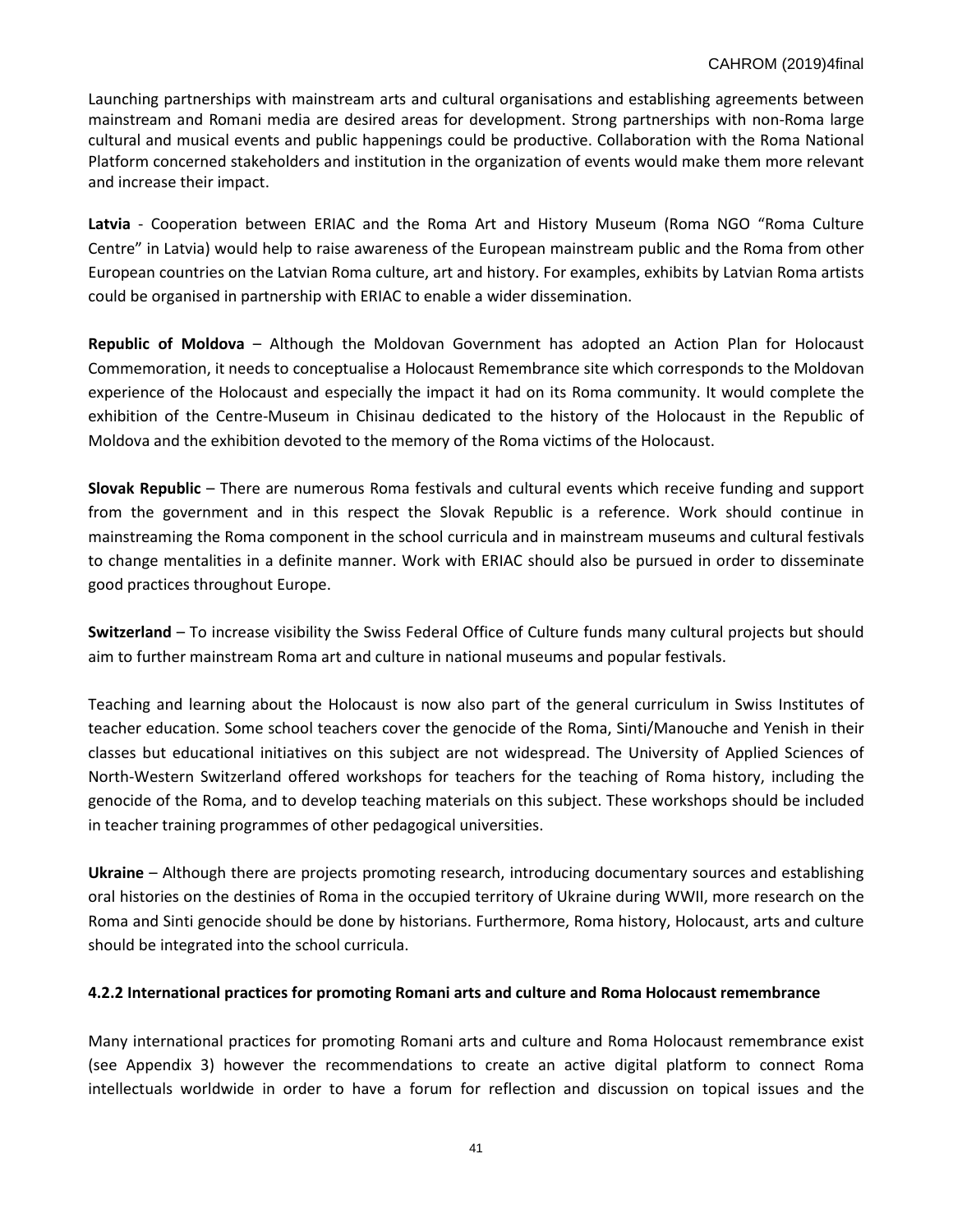promotion of the official recognition of 2 August as Roma and Sinti Genocide Remembrance Day in the Council of Europe member states should be examined.

# **4.3 Good practices identified at national and international levels**

## *4.3.1 In the Federal Republic of Germany, hosting country*

- the hosting of ERIAC in Berlin and financial support provided to ERIAC
- RomArchive digital arts and culture archive
- the Central Council of German Sinti and Roma
- the Documentation and Cultural Centre of German Sinti and Roma

# *4.3.2 Good practices identified in partner countries (Austria, Belgium, Italy, Latvia, Republic of Moldova, Norway, Slovak Republic, Sweden, Switzerland, Ukraine and United Kingdom)*

#### *Austria*

- the dialogue with civil society established in the context of the National Roma dialogue platform resulting in a catalogue of demands from civil society in this context
- the Documentation Centre of Austrian Resistance<sup>82</sup>
- The Institute for Holocaust Education of the Federal Ministry of Education, Science and Research<sup>83</sup>
- The annual commemoration ceremony for the Roma and Sinti of Salzburg, murdered by the National **Socialists**
- The annual commemoration ceremony at the Lackenbach "gypsy detention and labour camp"
- polis The Austrian Centre for Citizenship Education in Schools and the polis aktuell magazine<sup>84</sup>
- the "<u>[Roma Thanae](http://www.romane-thana.at/index.php)</u>" project;<sup>85</sup>

## *Belgium*

 $\overline{\phantom{a}}$ 

- The Decree of 13 March, 2009 (Fédération Wallonie-Bruxelles)<sup>86</sup> on the memory transmission of genocide
- [The European project MemoROM](http://www.erionet.eu/memorom) $87$
- Roma and Travellers Mediation center (Centre de Médiation des Gens du Voyage et des Roms)<sup>88</sup>
- The first conference "Convoi Z. Samudaripen" on the deportation of Sinti and Roma in Belgium
- [Kazerne Dossin \(the former Jewish Museum of Deportation and Resistance\)](https://www.kazernedossin.eu/EN/)<sup>89</sup>
- $\bullet$  th[e Special Committee for Remembrance Education](https://herinneringseducatie.be/)<sup>90</sup>

83 <http://www.erinnern.at/bundeslaender/oesterreich>

<sup>82</sup> <http://www.doew.at/english>

<sup>84</sup> <https://www.politik-lernen.at/site/ueberuns/english>

<sup>85</sup> [http://www.romane-thana.at/index.php.](http://www.romane-thana.at/index.php)

<sup>86</sup> <http://www.enseignement.be/index.php?page=27095>

<sup>87</sup> <http://www.erionet.eu/memorom>

<sup>88</sup> <https://www.cmgv.be/>

<sup>89</sup> <https://www.kazernedossin.eu/EN/>

<sup>90</sup> <https://herinneringseducatie.be/>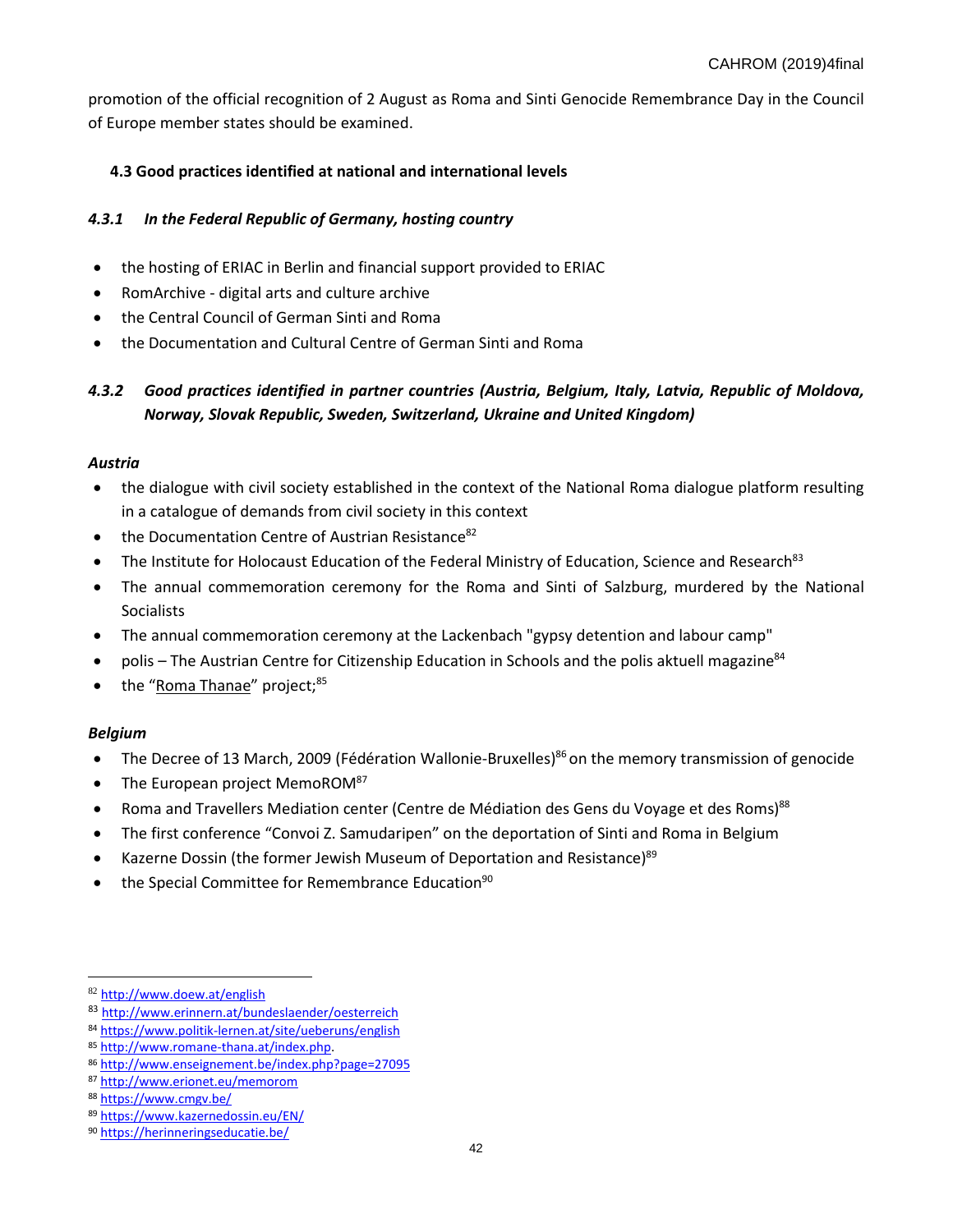# *Italy*

- Commemoration activities related to Roma Holocaust (Porrajmos);
- Thematic priorities for Arts and Culture and Roma Holocaust included in the National Roma Integration Strategy
- The establishment of RNP as a collaborative tool between NGOs and the government, with a presence and role of Roma Youth
- The annual National Week Against Racism campaign
- Commemorations of 8 April on central and local level
- The contribution of UNAR to research and educational activities (books, trainings, toolkits for teachers) on the topics of Romani Arts and Culture and Holocaust Remembrance

# *Latvia*

- Annual International Romani Culture Festival "Roma World"
- Raise awareness activities in the framework of DOSTA! campaign;
- The projects entitled "Roma History remembrance project: Living Memory" and "Roma History remembrance project: for the benefit of the victims of Nazism" implemented by the Roma NGO "Roma Culture Centre";
- Informative materials in Latvian and English on the Roma genocide in Latvia during the Second World War;
- Exhibitions "Roma Holocaust in Latvia (1941-1945) and the publication on the same topic.

# *Republic of Moldova*

- The inclusion of "Roma Holocaust" in several Moldovan school curricula and textbooks
- The State Agency for Interethnic Relations (AIR)
- the "Ethno [Diversity Fes](http://www.bri.gov.md/index.php?pag=comunicate&opa=view&id=1489&start=&l=ru)tival"<sup>91</sup>
- the Action Plan for Holocaust Commemoration for the period of 2017-2020.
- The annual Holocaust Remembrance Week dedicated to the National Holocaust
- The first Centre-Museum in Chisinau dedicated to the history of the Holocaust

# *Norway*

l

- The government-funded report "*Å bli dem kvit*" ("Getting rid of them") from February 2015
- The Prime Minister's public apology to Norwegian Roma on 8 April, 2015
- Romano Kher Roma Culture and Resource Center

# *Slovak Republic*

- The Romathan Theatre;
- The Museum of Roma Culture in Martin;
- The National Science Library National Documentation and Information Centre for Romani Culture;
- The Ma Bisteren! Project (Don't forget), by the Slovak National Museum and civil association In Minorita
- Big Roma festivals;
- Official recognition of the genocide of Roma and Sinti and 2 August as Commemoration Day;

<sup>91</sup> <http://www.bri.gov.md/index.php?pag=comunicate&opa=view&id=1489&start=&l=ru>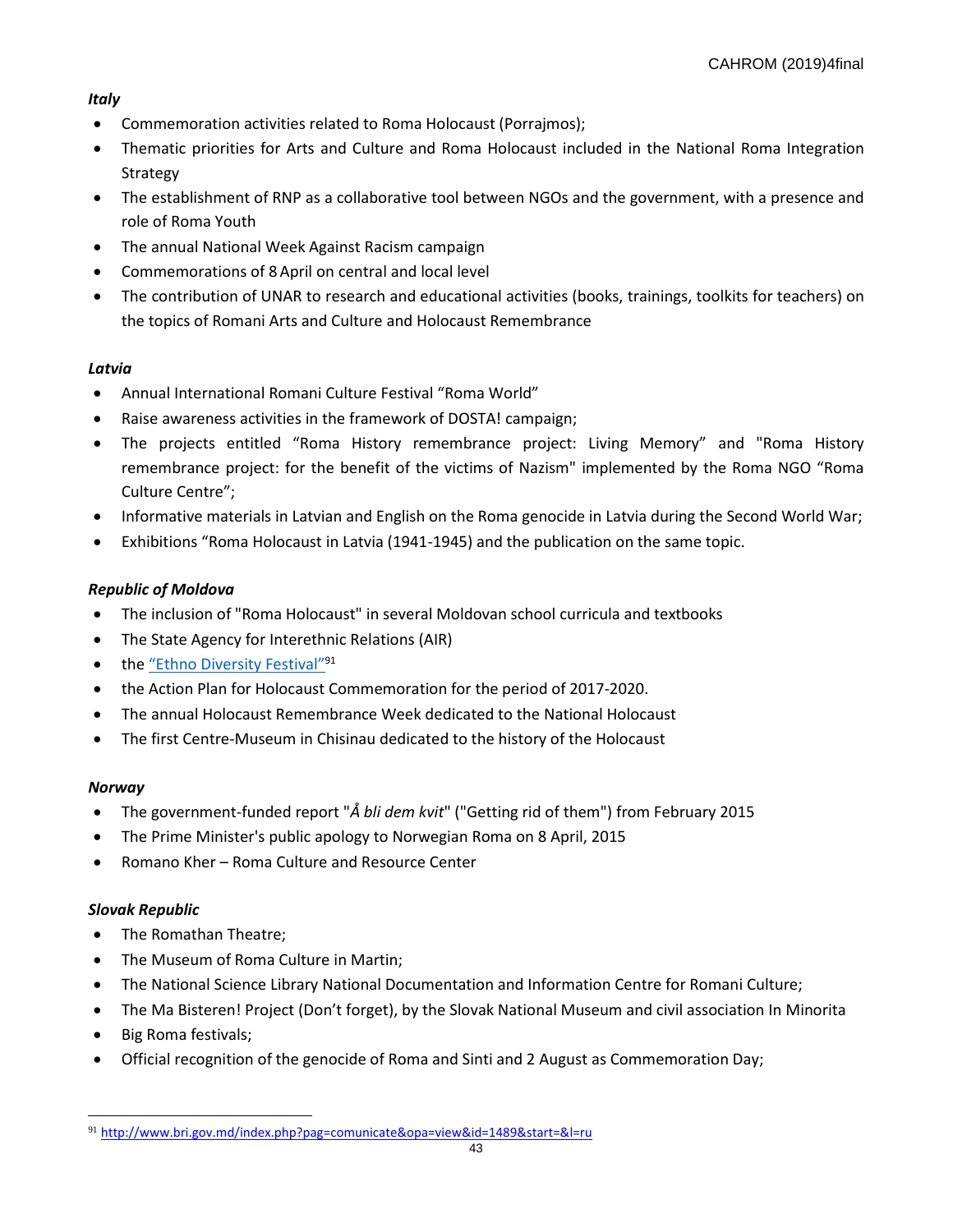# *Sweden*

- The publication "The Dark Unknown History" White Paper on abuses and rights violations against Roma in the  $20^{th}$  century<sup>92</sup>;
- The mission of the Swedish Commission against anti-Gypsvism<sup>93</sup>;
- The work of the Living History Forum;

# *Switzerland*

- Switzerland's' Action Plan to promote the culture of Yenish, Sinti and Roma, which includes measures to teach Sinti and Roma history and culture, including the persecutions they suffered;
- the big traditional cultural festival of the Yenish/Sinti, the Gypsy Festival in Zurich and a touring exhibition on the Swiss Sinti/Manouche;
- The nomadic traditions of the Yenish and Sinti/Manouche' added to the 'List of Living Traditions in Switzerland'
- The support events held each year in schools across Switzerland to mark 27 January, the International Day in memory of all the victims of the Holocaust;
- The book entitled "Roma, Sinti, and Yenish. Swiss Policy Regarding Gypsies in the Nazi Period".
- The funding from the Swiss Government to the development of the European educational website 'The Fate of European Roma and Sinti during the Holocaust'<sup>94</sup>

# *Ukraine*

- Official recognition of the genocide of Roma and Sinti and 2 August as Commemoration Day;
- Over 20 memorials erected in the memory of the victims of Roma genocide across the country;
- Work to integrate the Holocaust and Roma genocide into a comprehensive memory politics around Babyn Yar;
- Romani Music and Drama Theater "Romance"
- Big Roma festivals, i.e. "Amala", "Bakhtale Gathers Friends", "Pap Jazz Fest"

# *United Kingdom<sup>95</sup>*

- Since 2001, the United Kingdom observes 27 January as Holocaust Memorial Day. It is a day of remembrance for the victims of the Holocaust, Nazi persecution and all subsequent genocides. More specifically, Holocaust Memorial Day aims to recognise that the Holocaust was a tragically defining episode of the twentieth century, a crisis for European civilization and a universal catastrophe for humanity as well as to provide a national mark of respect for all victims of Nazi persecution and demonstrate understanding with all those who still suffer its consequences.
- All events place the commemoration of the Holocaust and all victims of Nazi persecution including the Roma at their centre, with speeches by survivors, leading politicians and other dignitaries, including the Chief Rabbi of the United Kingdom Holocaust Memorial Day also commemorates the genocides in Cambodia, Rwanda, Bosnia and Darfur.
- There is no requirement to study the genocide of the Roma in any curricula in the UK. However, most examination courses on Nazi Germany, include Nazi persecution of Sinti and Roma within their content

 $\overline{a}$ <sup>92</sup><https://www.government.se/legal-documents/2015/03/ds-20148/>

<sup>93</sup> [http://www.minoritet.se/user/motantiziganism/english/index.html.](http://www.minoritet.se/user/motantiziganism/english/index.html)

<sup>94</sup> <http://www.romasintigenocide.eu/en/home>

 $95$  On a voluntary and exceptional basis, the United Kingdom delegation contributed to the thematic report although it did not participate as a partner country in the related thematic visit.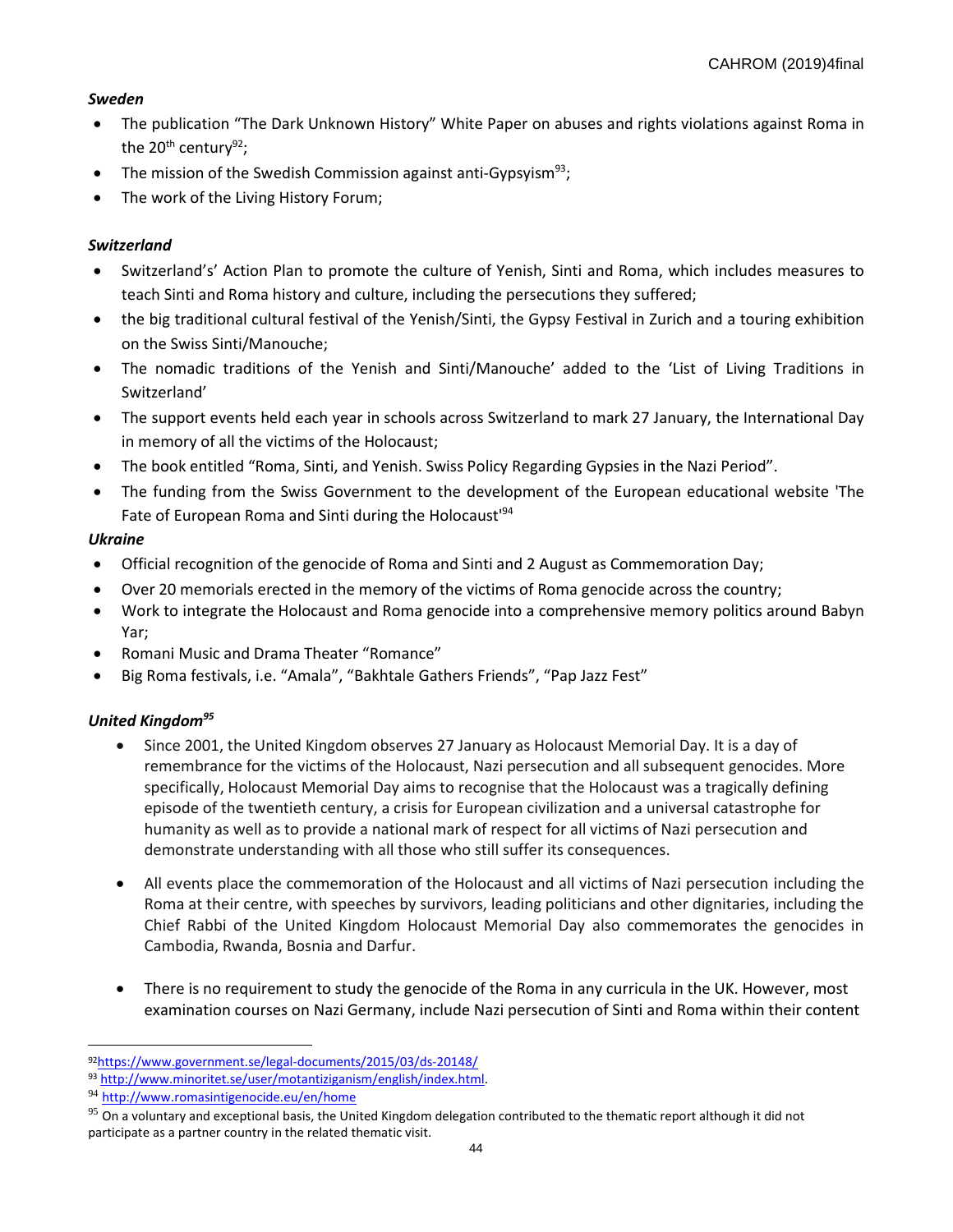requirements. Furthermore, the UCL Centre for Holocaust Education's 2015 study *What do students know and understand about the Holocaust?* found that a majority of students could name Roma as victims of Nazi persecution, suggesting that they had covered this in their learning, although there was less secure knowledge of the forms which that persecution took.

- The principal classroom resource addressing the genocide of the Roma is *Mosaic – Victims of Nazi Persecution*, a teaching pack created by the Holocaust Educational Trust and the National Education Union, the largest teaching trade union in England and Wales.
- Many schools take the opportunity on Holocaust Memorial Day to include learning about the genocide of the Roma. Resources, including life stories of Roma and Sinti individuals, are available from the Holocaust Memorial Day Trust.
- •
- The Government of the UK Integrated Communities Strategy Green Paper, signalling its strong commitment to building a society that works for everyone, and to integrating the most vulnerable.

# **4.4 Envisaged short-term and mid-term follow-up**

# *4.4.1 At the level of CAHROM and the Council of Europe in general*

- To liaise with the International Holocaust Remembrance Alliance (IHRA) in order to ensure visibility of the Roma Holocaust into the Addendum to mark the 20<sup>th</sup> anniversary of the Stockholm Declaration
- **EXECOMMENT FINALIST FINALIST COMMENT OF STATE IS COMM** FINIST FINIST FINIST FINIST FINIST FINIST FINIST FINIST FINIST FINIST FINIST FINIST FINIST FINIST FINIST FINIST FINIST FINIST FINIST FINIST FINIST FINIST FINIST FINIS and Travellers' history in school curricula and teaching materials and supporting its implementation in the members states
- Continue open calls for development of versatile Roma history and Holocaust related educational materials and training courses for raising awareness on the historical and present situations of Roma persecution and discrimination in different member states.

# *4.4.2 At the level of ERIAC*

ERIAC will continue to promote its work with the CAHROM members and seek co-operation and partnerships with them for the organisation and promotion of exhibits and cultural events both at its headquarters in Berlin and when possible in the partner countries.

# *4.4.3 At the level of the hosting and partnering countries*

- Strengthening the existing governmental framework for the support of the promotion of Roma arts and culture **in Germany**.
- Continuing supporting the sustainable institutionalisation of ERIAC and strengthening cooperation between the Berlin based ERIAC, **state of Germany and other European member states**, international and national cultural and art institutions and the Roma stakeholders.
- The setting up of a national centre for Roma as a governmental body in **Sweden**.
- Arranging an international conference in **Sweden** for the commemoration of the 20 years anniversary of the Stockholm International Forum on the Holocaust that was held in the year 2000.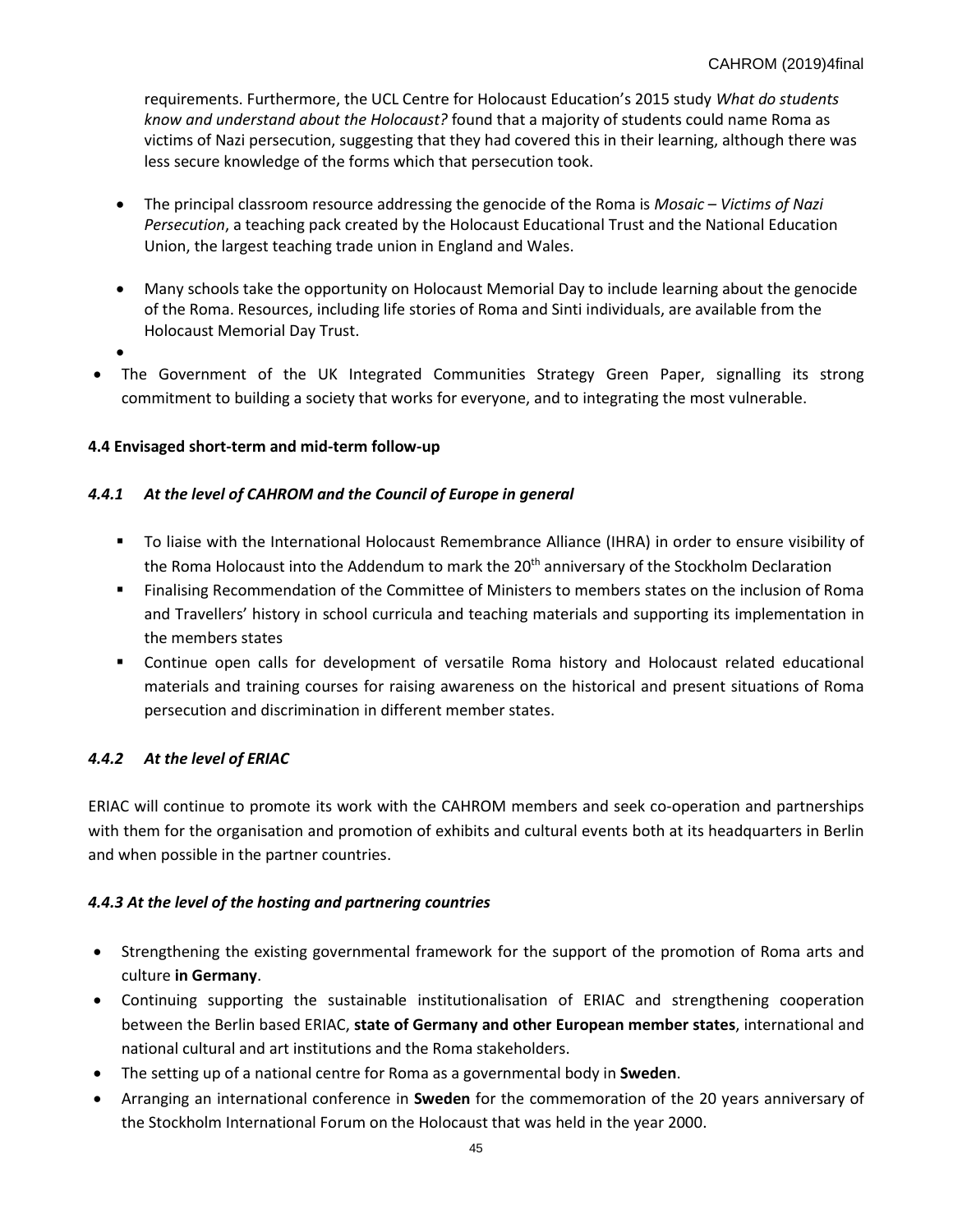- Building of a new Holocaust Memorial that will remember victims of Nazi persecution, including Roma and Sinti victims, in the **United Kingdom**
- The inauguration of the final premises of the Resource and Cultural Centre for Roma in **Norway**
- Following-up on the earlier call made by The Organisation of the Swiss Abroad for the establishment of a memorial dedicated to all Swiss victims of National Socialism. In its answer to a parliamentary interpellation of December 2018 (18.4270 Barrile) supporting this initiative **the Swiss government** said that it is examining the issue with an open mind; the form and content of its support should be specified when the project will be better defined.
- Following- up on the initiative from the "IG Mahnmal committee" concerning the establishment of a memorial to the refugees who were turned away from **Switzerland** during the Second World War.
- **The Swiss Government** is addressing the possibility to support an initiative to set up a memorial dedicated to the victims of the Pro Juventute action "Kinder der Landstrasse" (1926-1978) whose aim was the forced sedentarisation of Travellers by separating the Yenish children from their parents and placing them in institutions and foster families.
- Continuing the cooperation between the state of **Austria** and the Roma Advisory Council for the relevant history and Holocaust teaching as well as arts and cultural policy development, implementation and joint evaluation of the Roma integration policies and measures
- Including the teaching of the topics concerning Roma history, Holocaust, arts and culture into the national curricula **in Austria.**
- Designation of a Memorial Day for commemorating the Roma and Sinti genocide **in Belgium.**
- Including the teaching of the topics concerning Roma history, Holocaust, arts and culture into the national curricula **in Belgium.**
- The establishment of a Romanì youth board specifically involved on Porrajmos remembrance and recognition **in Italy**
- Enhancing academic interest and boosting the scientific research on Roma persecution and internment **in Italy**
- Creating a lasting monument to commemorate the Roma victims of the Holocaust **in Moldova**
- Including the Roma history and genocide/Holocaust in the school curricula **in Moldova**
- Creating a centre for exchanging information on the Roma Holocaust and its victims **in Moldova**
- Researching the Roma holocaust in the territory of **Moldova** and publishing a research- based book on it.
- Continuing support for the Roma art and culture through the Fund for supporting the culture of national minorities (Fond na podporu kultury národnostních menšin) according to the Act No. 138/2017 for realisation of the cultural policy of **the Slovak Republic**.
- Securing the resources for the activities and sustainable development of The Romathan Theatre and The Museum of Roma Culture in Martin **in the Slovak Republic**.
- Secure state funding for the implementation of the Roma integration strategy in Ukraine, *inter alia*, with regard to support of cultural and artistic events
- Invest into supporting research on Roma genocide during the Second World War in Ukraine
- Support capacity building for Roma-led organizations and artistic groups to compete for the grants from the Ukrainian Cultural Fund